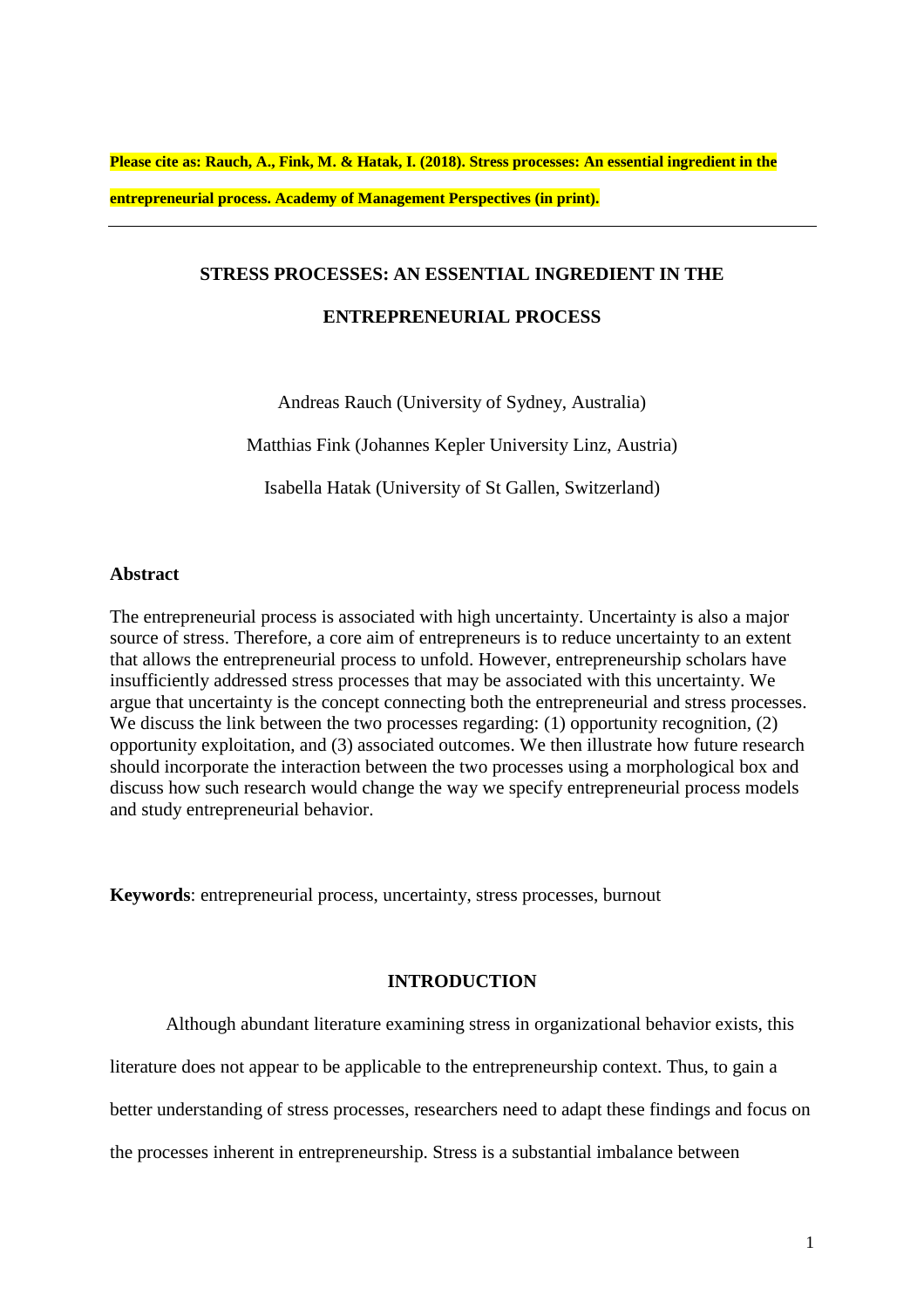environmental demands and the response capability of the focal organism (McGrath, 1970, p. 17). Stress involves stressors, cognitive appraisal, stress responses, and behavioral results (McGrath, 1970). We argue that stress processes are important underlying factors of the entrepreneurial process. The entrepreneurial process comprises the recognition and exploitation of opportunities and associated outcomes (Shane & Venkataraman, 2000). In fact, stress processes seem inevitable for entrepreneurs given that they invest energy in actions involving high uncertainty, long working hours, extreme time pressure, role conflicts, and ambiguity (Patzelt & Shepherd, 2011; Wincent & Örtqvist, 2011). Therefore, there are many reasons to assume that entrepreneurs face stress. However, many entrepreneurs are able to successfully reduce the stress associated with entrepreneurial activity (Baron, Franklin, & Hmieleski, 2016; Stephan & Uhlander, 2010). Nevertheless, some studies report that entrepreneurs have high stress reactions (e.g., Prottas & Thompson, 2006; Schjoedt, 2012). Moreover, several stress theories used in entrepreneurship research suggest differing proposals for the relationship between stressors, stress reactions, and the outcomes achieved by entrepreneurs. Theories highlighting the negative effects of stress often note the role of high demands and the perception of environmental stimuli or events (Jackson & Schuler, 1985), while other theories underline the positive effects of control and adaptive reactions to stress perceptions (Edwards, 1992; Fay & Sonnentag, 2002).

This situation—competing theoretical assumptions and inconclusive empirical findings—prompted us to scrutinize the linkages between stress processes and the entrepreneurial process. We argue that not including stress as a major factor in theories of the entrepreneurial process could lead to spurious relationships because the theories might be imprecise. For example, opportunity recognition has been associated with knowledge and motivation (McMullen & Shepherd, 2006). However, high stress hinders information processing and reduces motivation. Omitting stress as a factor affecting opportunity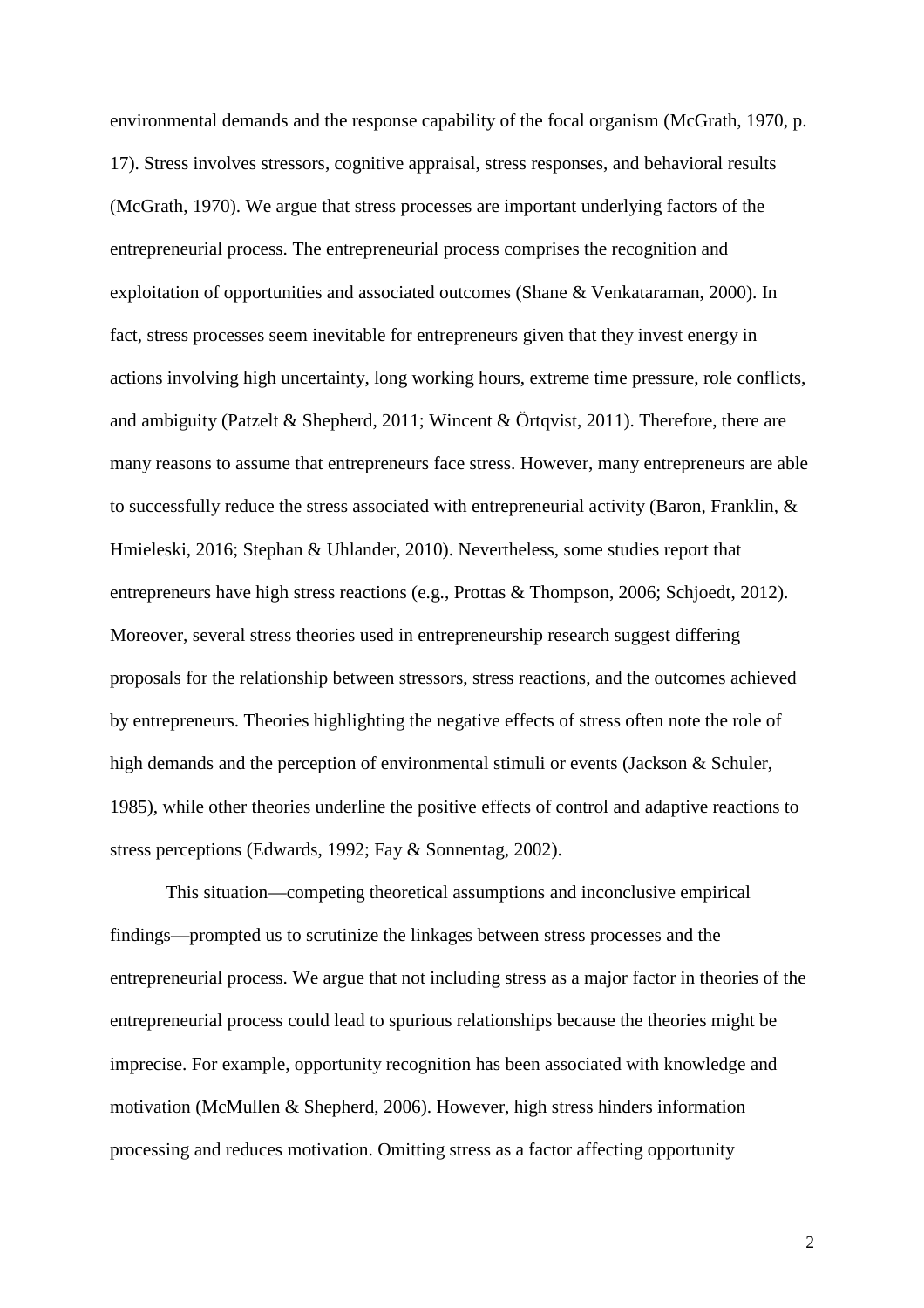recognition leads to models that are misspecified. Moreover, stress processes in entrepreneurship seem to differ from stress processes in other domains. Linking stress processes with entrepreneurial processes might provide explanations for this phenomenon. Finally, linking stress processes with entrepreneurial processes allows us to theorize reciprocal relationships between these processes. Thus, our model assumes that entrepreneurial processes might affect stress processes, and stress might affect entrepreneurial processes.

We argue that uncertainty is the concept connecting the stress processes with the entire entrepreneurial process. The entrepreneurial process implies high uncertainty ex ante (Kirzner, 1997; Knight, 1921; McMullen & Shepherd, 2006). Uncertainty, however, is also a central cause of stress at the level of the individual (Peters, McEwen, & Friston, 2017) and can result in severe negative consequences for the entrepreneur. Thus, reducing uncertainty is essential for both the entrepreneurial process and the stress process. By linking stress processes with the entrepreneurial process via uncertainty, we postulate that entrepreneurship research should expressly account for stress processes in both theory and empirical research. We account for these linkages by examining how uncertainty and stress affect opportunity recognition, opportunity exploitation, and associated outcomes in a reciprocal way. In addition, we systematically identify linkages in the course of the entrepreneurship process, and we suggest stress theories to assist future research. The insights developed here cumulate in a morphological box for the investigation of stress in entrepreneurship. This toolkit highlights the elements of uncertainty inherent in both the entrepreneurship process as well as the stress processes. In addition, it illustrates the incidents in the entrepreneurship process where uncertainty may initiate a stress process in entrepreneurs and where stress processes feed back into the entrepreneurship process. Thereby, we provide a novel perspective that highlights the interplay between the entrepreneurship process and stress processes. In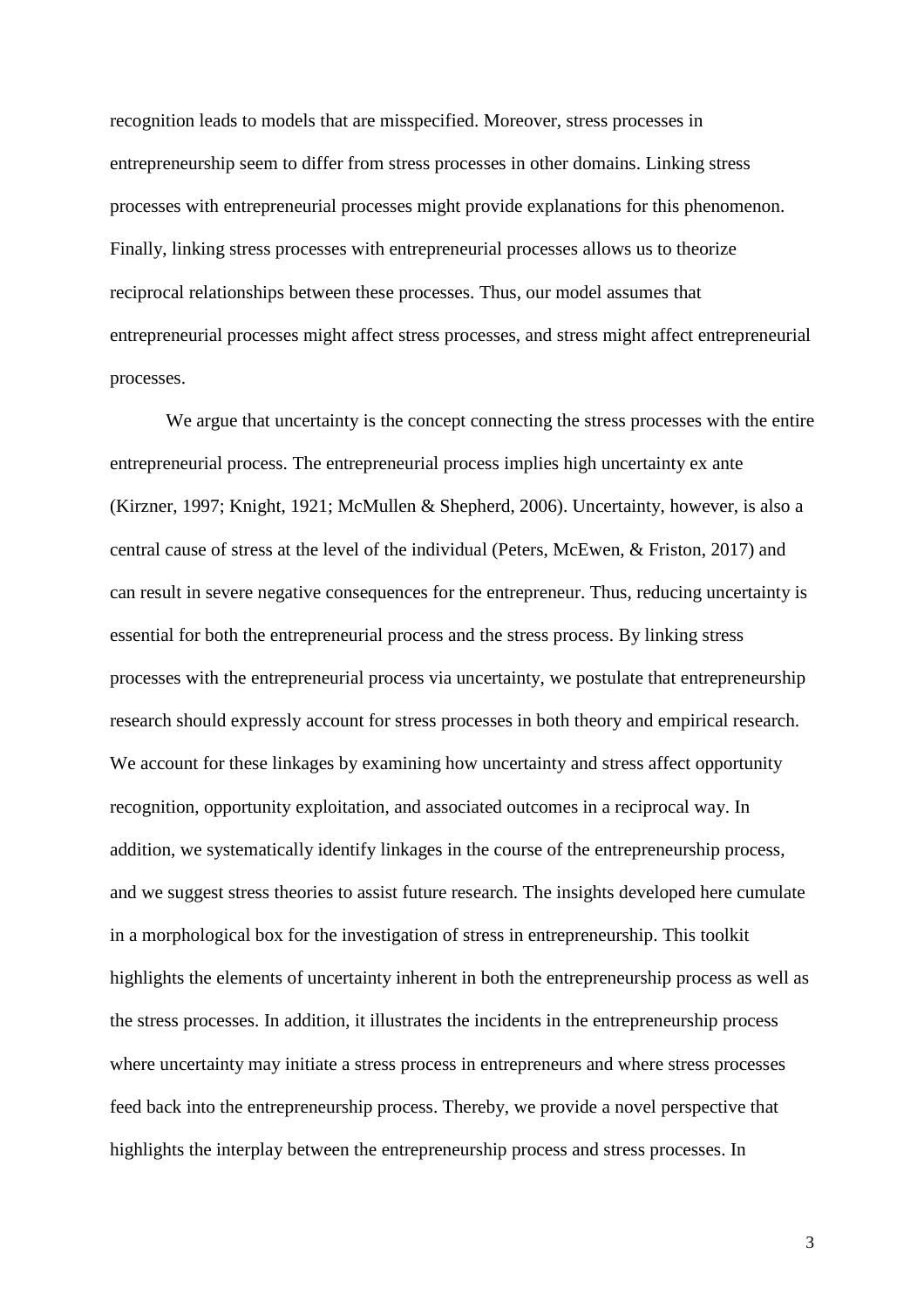addition, for each linkage the morphological box offers key concepts discussed in previous research and suggests stress theories that are most promising for addressing the interaction of entrepreneurship and stress in each particular phase in the entrepreneurial journey. Thus, our contribution is twofold. The morphological box developed here not only summarizes key insights of past research at the entrepreneurship/stress interface. It also offers orientation and guidance for future research as well as key concepts and powerful theories to build on. Employing the tools provided in the morphological box for research on entrepreneurial stress will lead to research findings that are more consistent and conclusive in the future. Finally, we critically reflect on the challenges implied by the development of the new research area proposed. We believe that the results will change the way scholars examine and understand stress in entrepreneurship and how they investigate individual-level contingencies in the entrepreneurial process.

#### **THE ENTREPRENEURSHIP PROCESS AND STRESS PROCESSES**

Both entrepreneurship and stress research introduced process models. Process models try to explain how and why processes unfold over time (Van de Ven, 1992). For instance, 32 alternative models of the entrepreneurship process were identified and discussed in a comprehensive review (Moroz & Hindle, 2012). Most of them apply event based process models. In such event-based models, variables explaining one part of the entrepreneurial process do not necessarily explain other parts of the process. This implies that the entrepreneurial process might not necessarily result in a new business venture. One of the most influential process models is the opportunity-driven new means-end framework (Shane, 2003; Shane & Venkataraman, 2000). It conceptualizes the entrepreneurial process as consisting of the recognition and exploitation of opportunities and their associated outcomes. Entrepreneurial opportunities are situations in which entrepreneurs introduce and sell new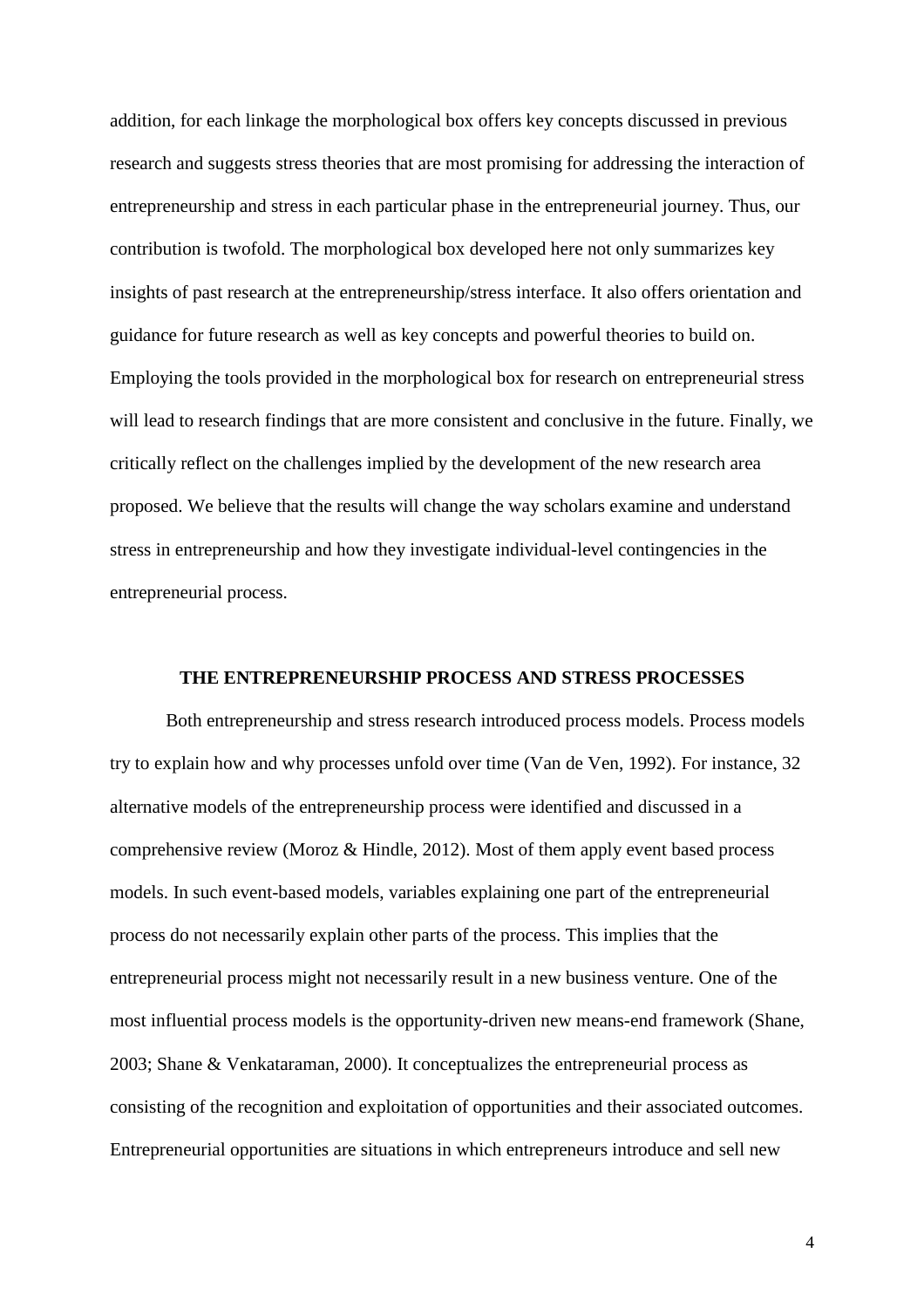goods, services, raw materials, and organizing methods at a value greater than their cost of production. Thus, opportunities exist in an objective sense (Shane & Venkataraman, 2000). Whether these opportunities materialize in the emergence of an organization (i.e., opportunity exploitation) depends to a large extent on entrepreneurs' perceptions and interpretations of opportunities (i.e., opportunity exploration) and resources available in the environment (Edelman & Yli–Renko, 2010). Finally, the actions of the entrepreneur and the environment determine the outcomes of opportunity exploitation (Gartner & Carter, 2003). The model combines individual and environmental elements of the entrepreneurial process.

Stress is associated with environmental demands and the individuals' interpretation and reactions to these demands. Thus, this model of the entrepreneurship process is particularly useful to combine with stress processes. Like entrepreneurship, stress is a process that evolves over time. Many conceptualizations of stress processes are outcome based, that is, they try to predict the consequences of stress processes. There are a number of competing stress process models available in the literature. Many of them assume that there are some sources of stress, mediating processes, and outcomes of stress processes. For example, McGrath (1970) distinguishes four stages of the stress process. The process starts with situational demands (stressors) that include physical, psychological, or cognitive demands. However, the mere existence of demands does not necessarily result in stress. The experience of stress depends on people's perceptions of demands and their capabilities to deal with such demands. In other words, an identical situation can be stressful for one person but not for another. Depending on this cognitive appraisal, the stress process might generate a stress reaction (strain). Finally, the stress reaction may influence a number of behavioral results, including performance. For example, stress reactions reduce entrepreneurs' informationprocessing capabilities, which in turn affect the performance of the firm.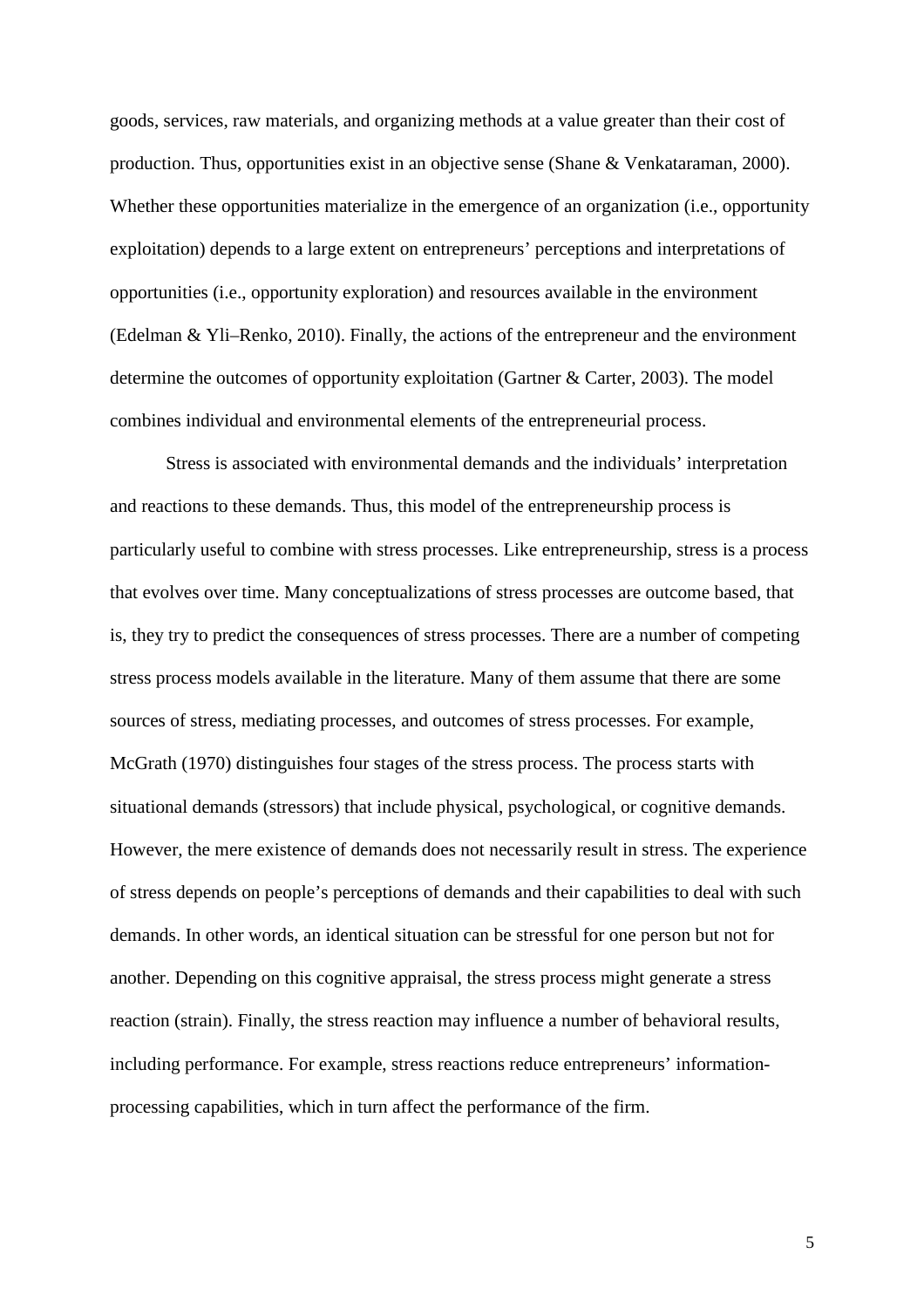We next identify and describe the linkages between the entrepreneurial process and the stress process.

# **UNCERTAINTY LINKING THE ENTREPRENEURSHIP PROCESS AND THE UNDERLYING STRESS PROCESSES**

The concept of uncertainty provides the link between the entrepreneurial process and stress processes. Uncertainty constitutes a conceptual cornerstone in most theories of the entrepreneur (McMullen & Shepherd, 2006, p. 132). Although there are different definitions in the literature, a general definition of uncertainty refers to the individual's perceived inability to predict something accurately (Milliken, 1987). A core task of entrepreneurs is to reduce this uncertainty. Often, entrepreneurs, in contrast to other people, can reduce this uncertainty to the extent that is required to recognize and exploit opportunities to achieve associated outcomes. However, reducing uncertainty is difficult as uncertainty inhibits actions (McMullen & Shepherd, 2006). Moreover, uncertainty is detrimental for entrepreneurial activity because it creates doubts, resistance, indecisiveness, and procrastination (Casson, 1982). One study empirically confirms the notion that uncertainty decreases the entrepreneur's willingness to take action (McKelvie, Haynie, & Gustavsson, 2011). However, by not taking actions and reducing uncertainty, failure and severe stress reactions might occur. Nonetheless, many entrepreneurs succeed in reducing uncertainty. Both the stress literature and the entrepreneurship literature provide overlapping explanations on how this happens.

In the entrepreneurship literature, we find several individual-level explanations as to how entrepreneurs reduce uncertainty. These explanations focus on the role of knowledge and motivation. Knowledge reduces uncertainty; people with more knowledge and information have more accurate perceptions about opportunities and thus avoid the ignorance created by uncertainty (Shane & Venkataraman, 2000). Motivation, in this context, refers to the ability of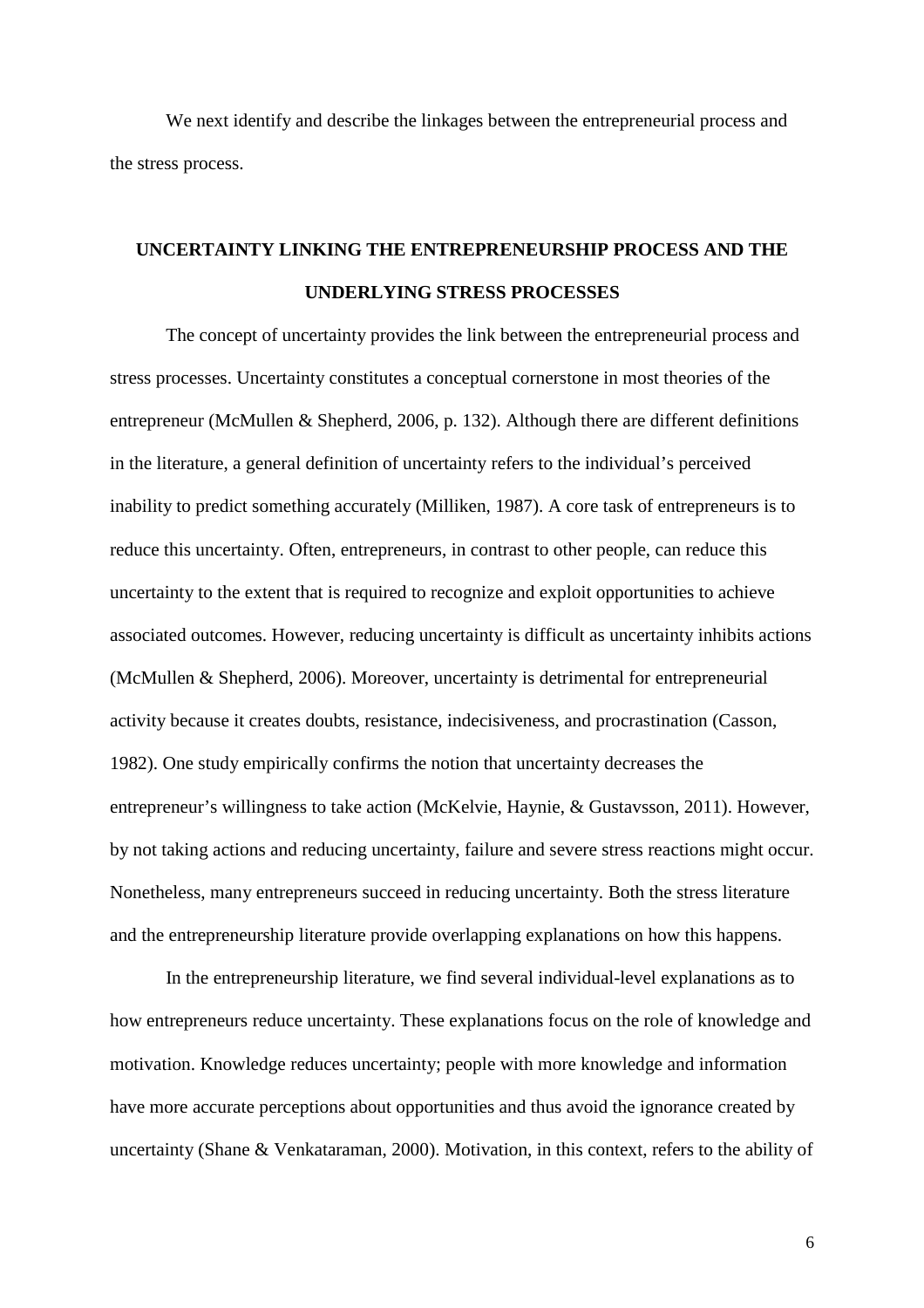individuals to bear uncertainty (McClelland & Winter, 1971; Schumpeter, 1935). Motivation and knowledge affect the entire entrepreneurial process and interact with situational demands. Thus, the uncertainty associated with opportunity recognition, exploitation, and anticipated outcomes depends on the entrepreneur and the environment.

Uncertainty is also a key antecedent of stress processes creating demands on the individual. For example, an information-theoretical approach to stress assumes that stress originates in uncertainty (Mason, 1968). According to this approach, people make causal inferences about which strategy they should select in order to achieve a certain outcome. Stress arises when an individual is uncertain about which strategy to select. For example, when one anticipates that outcomes will turn out to be something other than expected. People have adaptive responses to stress (McGrath, 1970). For example, the better they adjust their beliefs about uncertainty, the better they are able to predict future outcomes, thus reducing stress resulting from uncertainty. However, when the uncertainty becomes chronic and cannot be reduced it leads continuous and ineffective physiological stress reactions that cause depression, cognitive impairment, infarction, and stroke in the long term (Peters & McEwen, 2015).

According to an information-theoretical approach, reducing uncertainty requires cerebral energy. If the brain does not succeed in reducing this uncertainty, an energy crisis emerges that impairs the memory, thereby making it even more difficult to reduce uncertainty (Peters et al., 2017). Three mechanisms help reduce individuals' uncertainty: attention, learning, and habituation (Peters et al., 2017). First, attention is an immediate reaction to uncertainty. Attention increases the arousal required to retrieve more precise information cues from memory and allows a better prediction of outcomes. Second, the brain learns the precision of prediction errors, allowing it to discriminate between credible and imprecise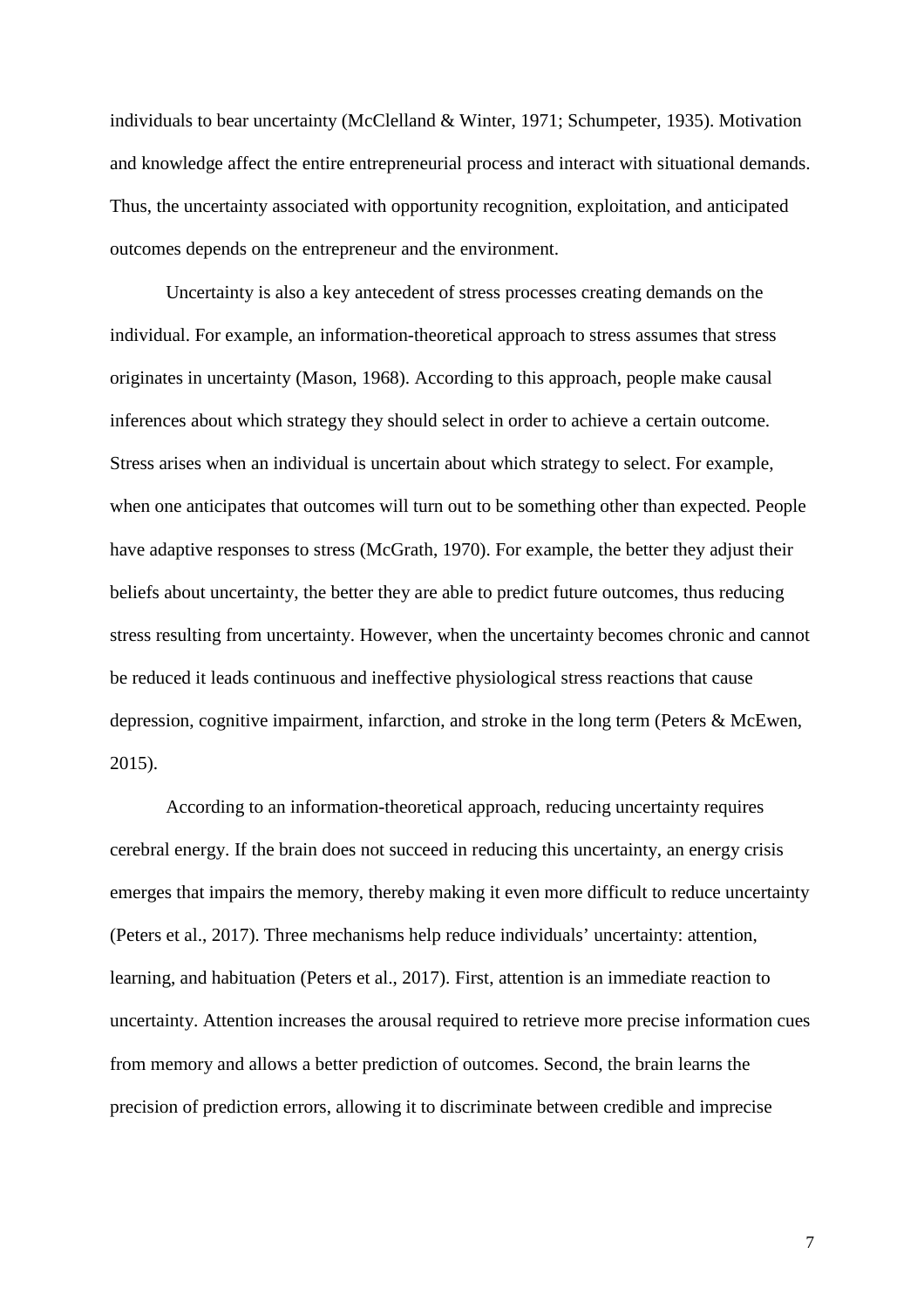information. Finally, habituation occurs when people experience uncertainty. Moreover, there are individual differences in habituation that are, in part, genetically determined.

Although originating from very different disciplines, both entrepreneurship and stress scholars propose quite similar mechanisms for reducing uncertainty. Specifically, both emphasize the role of information, learning, and attention on the one hand and motivation and habituation on the other hand. We conclude that these shared mechanisms for reducing uncertainty closely link the entrepreneurial process to the stress process. Thus, we argue that underlying stress processes affect the entrepreneurial process. The entrepreneurial process involves specific challenges associated with opportunity recognition, exploitation, and associated outcomes. Each of these challenges demand critical decisions, actions, and outcomes (Shepherd & Patzelt, 2017). The underlying stress processes affect these critical decisions, actions, and outcomes. In turn, entrepreneurs' decisions, actions, and outcomes affect the stress processes in both positive and negative ways. In the following, we interlink each part of the entrepreneurial process with the stress process. Specifically, we focus on opportunity recognition, opportunity exploitation, and associated outcomes.

### **The Entrepreneurial Process as Affected by Stress Processes: Key Situations**

*The recognition of opportunities.* The definition of opportunities introduced above (Shane & Venkataraman, 2000) implies that whether or not a situation is an opportunity cannot be predicted beforehand. Therefore, the recognition of opportunities implies high uncertainty. Specifically, the uncertainty associated with this initial part of the entrepreneurship process is what Milliken (1987) refers to as state uncertainty. State uncertainty is the difficulty of predicting how the components of the environment are changing. Opportunities present themselves through different loci of changes (Eckhardt & Shane, 2003). Such changes are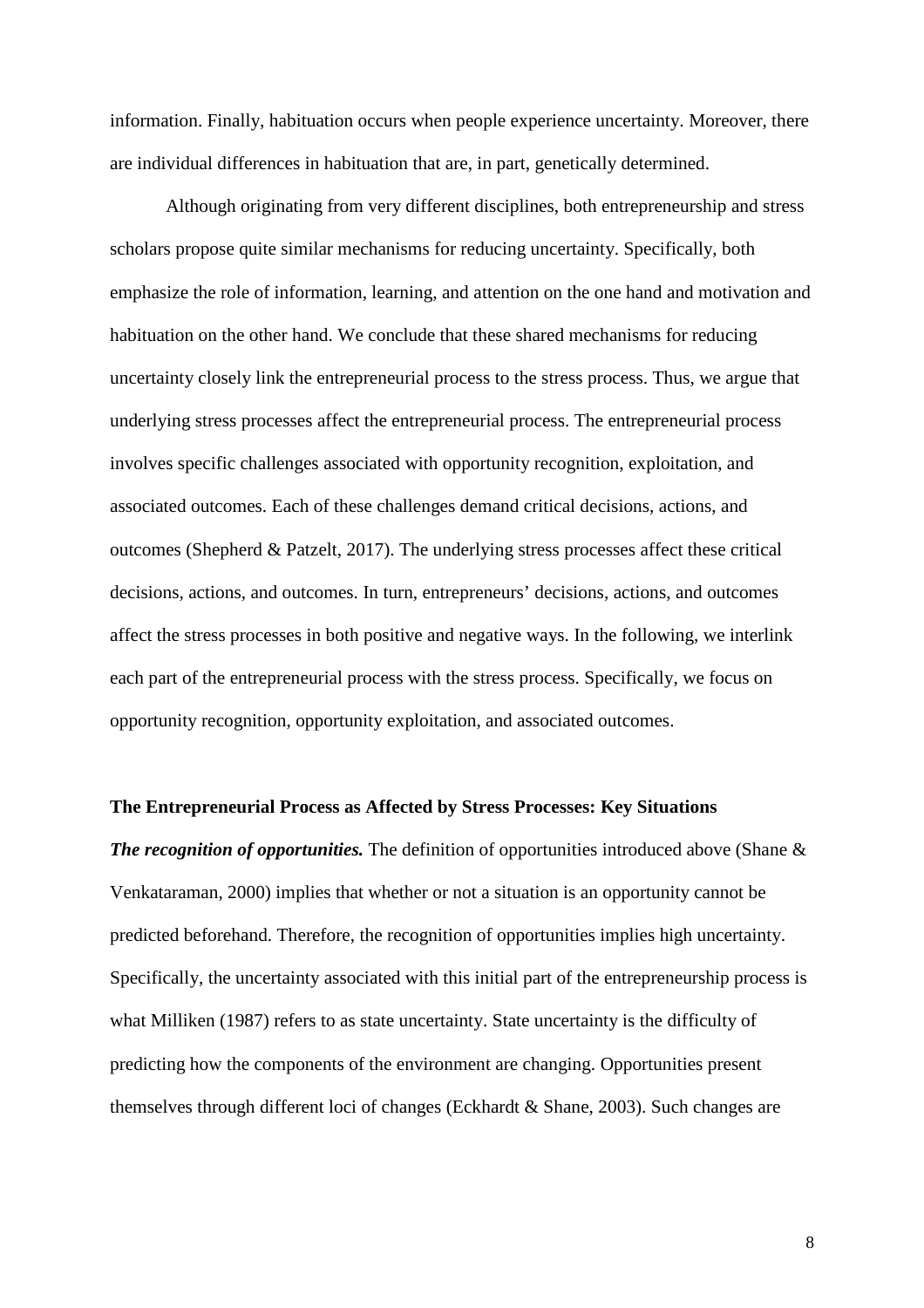difficult to predict. Accordingly, the recognition of opportunities is associated with uncertainty.

To our knowledge, entrepreneurship research has not addressed the link between stress and opportunity recognition in. Most researchers agree that the recognition of opportunities is, to a large extent, dependent on cognitive processes including prior knowledge (Shane, 2000) and mental structures such as alertness (Gaglio & Katz, 2001). While prior knowledge is a central cognitive resource in the opportunity identification process, mental structures provide a framework representing some aspects of the world. This provides a system of organizing and perceiving new information and retrieving information previously stored in memory. Opportunity recognition is related to four mental structures: higher-ordered structural alignment, prototype models, alertness, and creativity. Higher-ordered structural alignment strives to find similarities between new information and the contexts in which this information is meaningful (Grégoire, Barr, & Shepherd, 2010). Prototype models provide idealized representations of categories which assist in comparing ideas for new products, services, and processes with the existing prototype of an opportunity (Baron & Ensley, 2006). Alertness, that is, complex and adaptive mental schemas about change, industries, and social environments, allows situations to be seen in new and unconventional ways (Gaglio & Katz, 2001). Finally, creativity promotes the generation and implementation of new ideas (Amabile, 1988). While the link between cognition and opportunity recognition is widely established, the role of stress in this process is unknown.

Importantly, the stress literature provides ample evidence that stress affects cognition (Lupien, McEwen, Gunnar, & Heim, 2009). Therefore, stress should affect opportunity recognition as well. In general, stress reduces the ability to process information (Ellis, 2006). In entrepreneurship, this is the information required to understand what is going on in the context of the opportunity. As a result, high levels of stress enhance individuals' perceived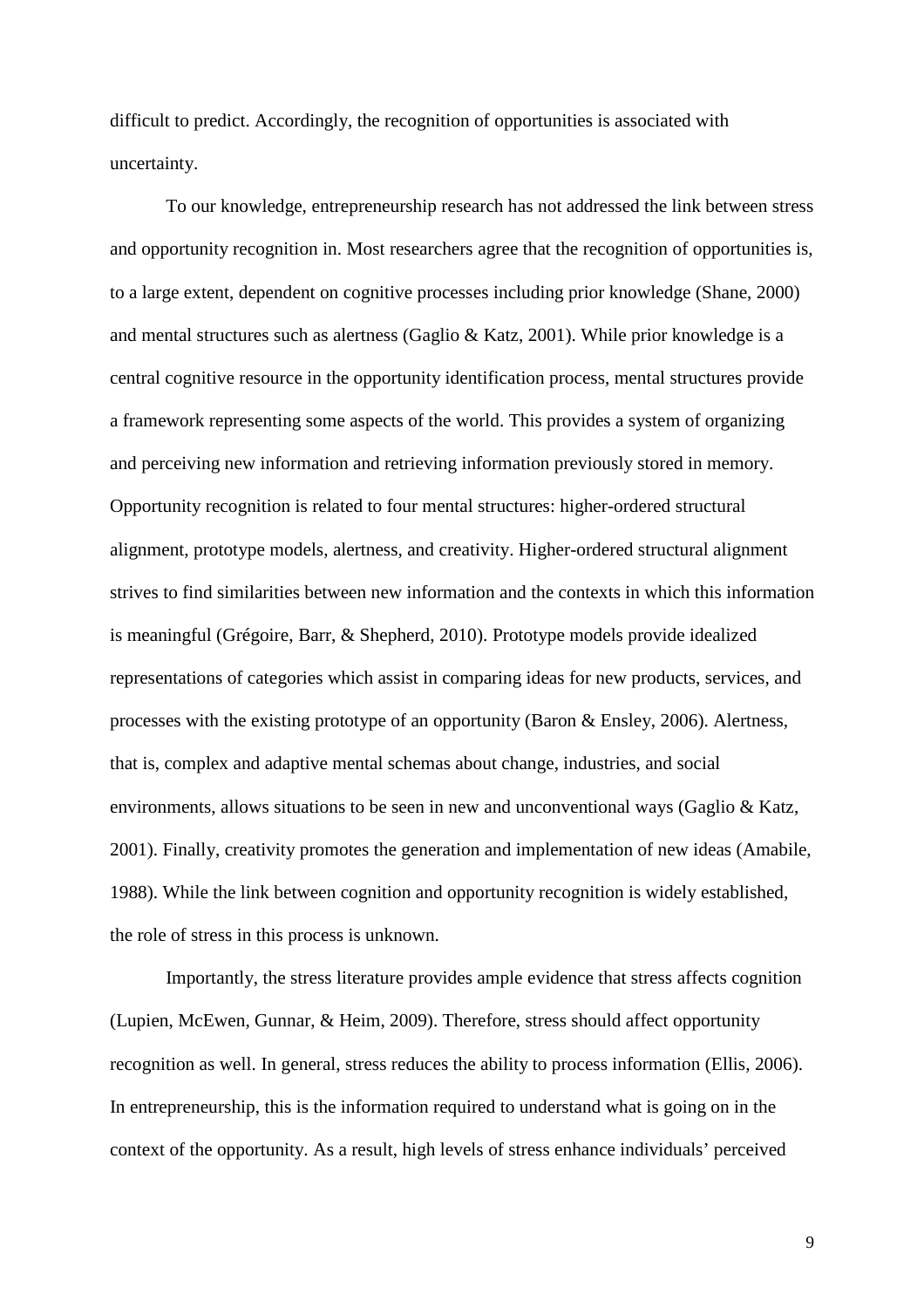uncertainty associated with opportunity recognition. In this respect, it is useful to distinguish between the explicit and the implicit memory. The explicit memory requires the conscious and intentional collection and processing of factual information requiring complex and flexible reasoning. Such reasoning is typically observed for hippocampus and prefrontal cortex-related functions (Sandi, 2013). Explicit memory is required to recognize large opportunity sets. Such opportunity sets have been related to long-term superior business performance and growth (Gruber, MacMillan, & Thompson, 2008). However, both acute and chronic stress negatively influence information-processing capacity as they reduce an individual's breadth of attention (see, e.g., Ellis, 2006). Consequently, stressed individuals may be less able to increase their knowledge and to apply higher-ordered structural alignment skills. This, in turn, may hinder the recognition of opportunities in general.

Notably, stress research shows that high stress enhances the performance of implicit memory and well-rehearsed tasks. Sandi (2013) observed this effect for amygdala-dependent conditioning tasks and for striatum-related processes. The implicit memory helps perform tasks without conscious awareness. Therefore, stressed individuals may be better able to perceive relationships between seemingly independent events and trends and to uncover emergent patterns in these relations (Baron & Ensley, 2006). Thereby, they make better use of their pattern recognition skills, which depend on experience. Thus, there seem to be positive as well as negative effects of stress on brain functioning.

It is important to note that several approaches such as activation theory (Gardner, 1990) and the Yerkes Dodson law (Yerkes & Dodson, 1908) suggest an inverted U-shaped function between stress intensity and cognitive functioning. An inverted U-shaped function is well established in creativity research. For instance, meta-analytic results reveal that stress can enhance creative and imaginative action only if the associated activation is at a moderate level (Byron, Khazanchi, & Nazarian, 2010). This is because moderate activation is related to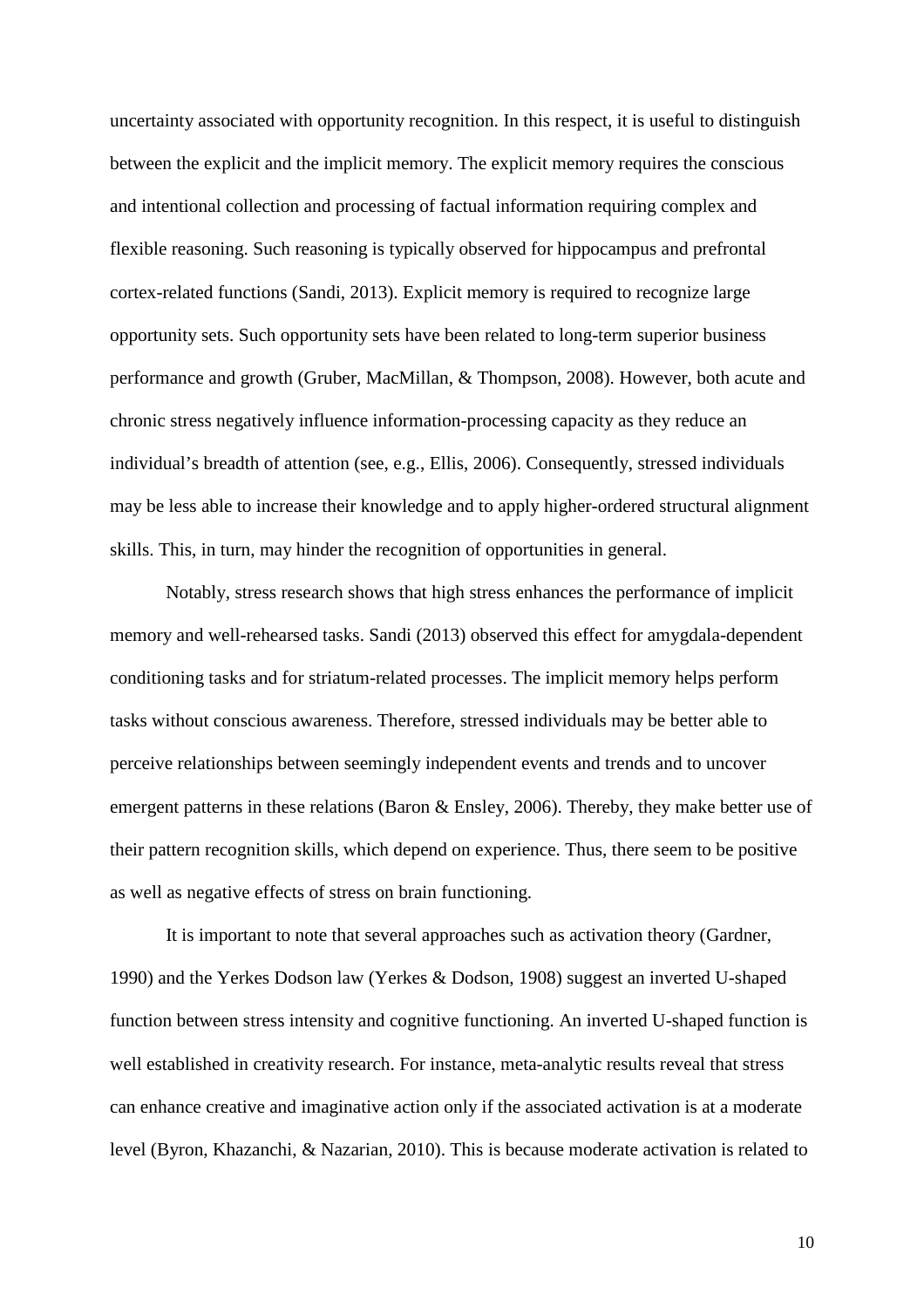effective use of short-term memory, sustained information transfer within memory, and maximum use of rehearsal and storage of task-relevant information (Humphreys & Revelle, 1984). Studying the effects of cognitive processes such as alertness and pattern recognition in conjunction with stress will likely reveal new theoretical insights into opportunity recognition processes.

Given the assumed linkages between stress and the entrepreneurial process, we further suggest that opportunity recognition should also affect stress. In this regard, it is useful to draw on the differentiation between third-person opportunity and first-person opportunity (McMullen & Shepherd, 2006). In the first case, the individual believes that the opportunity he or she recognizes exists for someone (i.e., third-person opportunity), but not for everyone—only for those with the right qualities. Stress should not affect such an abstract because it is not first-person centered—belief. According to the transactional model of stress (Lazarus & Folkman, 1984), stress results from the individual's appraisal of the stressor (primary appraisal: "whether there is something at stake") and from the social and cultural resources at his or her disposal (secondary appraisal: "what can be done about it"). If the individual believes that there is an opportunity for someone, then there is nothing at stake. "In essence, believing that a third-person opportunity exists does not necessarily mean that one believes one possesses the right combination of knowledge and motivation to exploit it" (Tang, Kacmar, & Busenitz, 2012, p. 80). Thus, stress reactions are rather unlikely. With regard to the second case, recognizing a third-person opportunity can activate an evaluation process where the entrepreneur has to decide whether the opportunity is a first-person opportunity (Tang et al., 2012), that is, an opportunity for him or her. Depending on the individual's motivation, this evaluation process leads to stress. For example, prior research has differentiated between opportunity-driven entrepreneurs who are motivated by the desire to pursue an interesting opportunity, and necessity-driven entrepreneurs for whom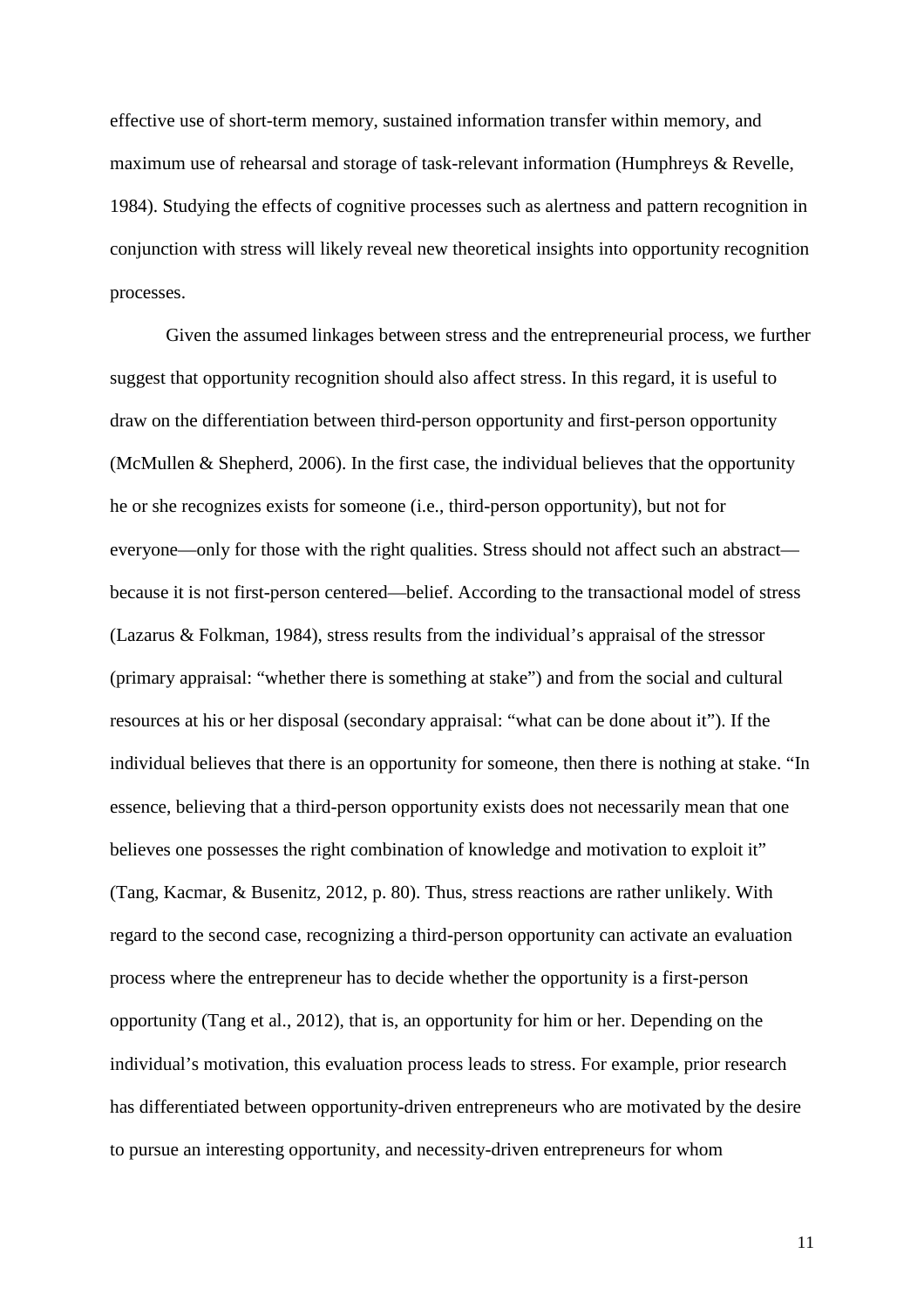entrepreneurship is often the best, but not necessarily the preferred, occupation (Bosma & Levie, 2009). For the latter, the recognized opportunity needs to constitute a first-person opportunity, or an engagement in entrepreneurial action critical to secure income will not be possible. However, as necessity entrepreneurs typically have few resources, recognizing the opportunity as a first-person opportunity can be expected to result in stress (Edwards, 1992).

We believe that there are many opportunities in studying stress in relation to opportunity recognition. For example, Shane (2000) argued that opportunity recognition depends on knowledge and that one can systematically search for opportunities (Fiet, Piskounov, & Patel, 2005). Thus, opportunity recognition depends on explicit memory and conscientious processing. This means that stress intensity and information load cannot be too high. For example, opportunities that require well-established knowledge structures, such as high technology products, might be negatively related to stress processes. Other scholars argue that people recognize opportunities based on heuristics and mental schemes because the uncertainty is associated with unpredictable changes in the environment (Baron, 2003), and thus rely on implicit memory. This also might explain why Kirzner (1997) argues that entrepreneurs often recognize opportunities in a "eureka" experience. This approach would suggest that stress is particularly important to recognize narrower opportunity sets. Stress promotes the use of cognitive strategies that imply a more narrow attentional focus. Therefore, entrepreneurs might rely on cognitive frameworks that serve as focused guides and templates. It might be interesting to see whether stress intensity associated with uncertainty explains the variance in these two different modes of opportunity recognition.

*The exploitation of opportunities.* Recognition of an opportunity is a necessary but not sufficient condition for entrepreneurship. Once an opportunity has been recognized as such, one has to decide whether to exploit the opportunity. The exploitation of opportunities follows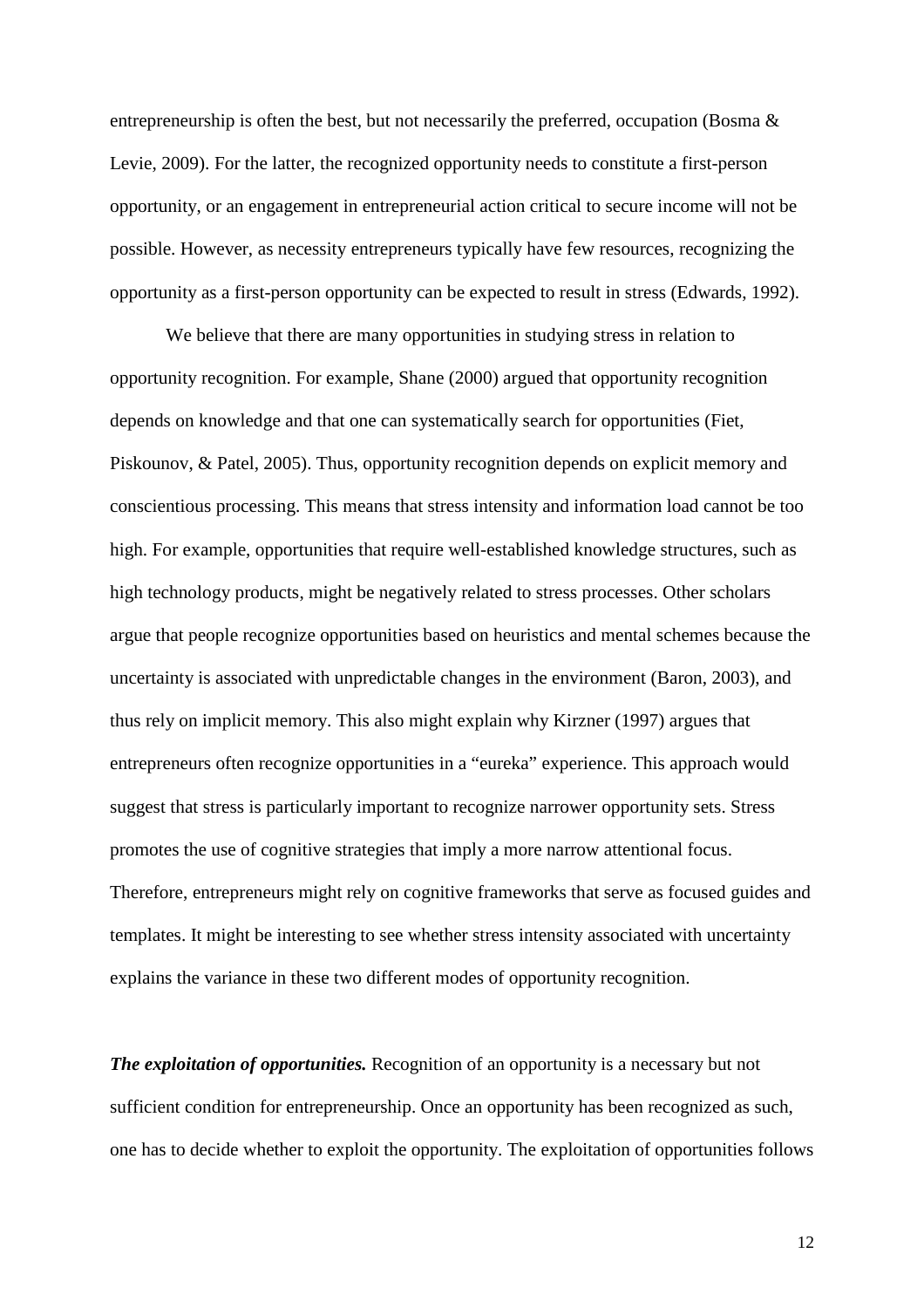a volitional decision to translate entrepreneurial intention into action (Van Gelderen, Kautonen, & Fink, 2015). Opportunity exploitation is associated with uncertainty. Specifically, this is the inability to predict the impact of a future state of the environment on the new organization. According to Milliken (1987), this is effect uncertainty. For example, people who start a business venture face the liability of newness involving low legitimacy, limited resources, restricted control, and a lack of constructive feedback (Aldrich & Fiol, 1994). Since such liabilities are due to market characteristics, they are, in part, beyond the control of the individual entrepreneur, and thus cause uncertainty and stress. Therefore, it is important to understand the processes that enable entrepreneurs to reduce the uncertainty associated with opportunity exploitation to an extent that allows them to proceed with the entrepreneurial process.

Given this situation, most classical stressor–strain–outcome models predict that entrepreneurs who start exploiting opportunities face high uncertainty. Accordingly, they experience high stress and, thus, display high stress reactions such as psychosomatic complaints, exhaustion, and ill health (Koeske & Koeske, 1993). This positive relationship between stressors and stress reactions is well validated in organizational behavior and is true for both challenge and hindrance stressors (Lepine, Podsakoff, & Lepine, 2005). However, when we quantify the empirical studies included in this exposition<sup>1</sup>, we find little evidence supporting the proposition that stress processes affect entrepreneurs. For example, studies examining whether entrepreneurs face more stressors than non-entrepreneurs exhibit a weighted correlation of  $r = -.011<sup>2</sup>$  (ns.,  $k = 7$  studies). Moreover, entrepreneurs seem to show less stress reactions than non-entrepreneurs do (weighted  $r = -0.053$ ,  $p < 0.05$ ,  $k = 13$ ). Therefore, it is necessary to investigate why well-established relationships in organizational behavior do not apply in the entrepreneurial process. From an entrepreneurship perspective,

l

 $<sup>1</sup>$  The studies included in these analyses are marked with an asterisk in the reference section.</sup>

 $2$  We translated the mean difference into the r statistic here.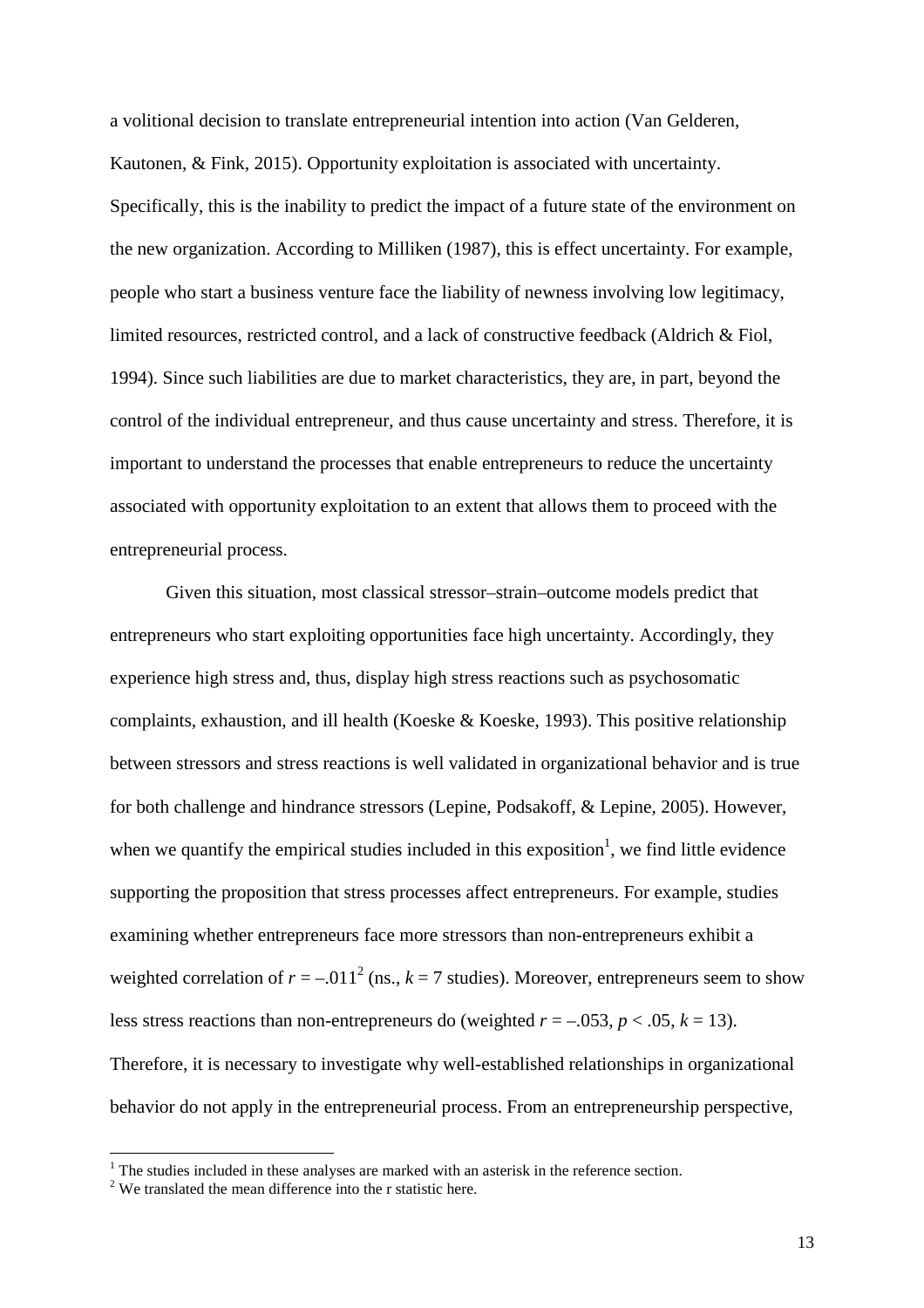entrepreneurs exploiting opportunities take actions that help to reduce the uncertainty associated with opportunity exploitation. Several frameworks explain how entrepreneurs accomplish this.

First, the attraction-selection-attrition (ASA) framework (Schneider, Goldstein, & Smith, 1995) can explain why entrepreneurs experience less stress when exploiting opportunities. ASA theory predicts that some people are attracted to entrepreneurship because they feel that that their personal skills, characteristics, and motives are in alignment with the tasks associated with entrepreneurship. Moreover, those who actually find that they are suited to entrepreneurship will choose to enter this area. Finally, those who discover that their skills, characteristics, or interests do not align closely with the requirements of entrepreneurship withdraw from it, either voluntarily or otherwise. As a result, those who exploit opportunities are less vulnerable to stress reactions (Baron et al., 2016). Two mechanisms explain this outcome. First, knowledge and information are core characteristics that enable people to become entrepreneurs (McMullen & Shepherd, 2006) as they allow the development of better predictions, and, therefore, reduce both uncertainty and stress. Thus, people who process more knowledge and information are more likely to be attracted to and select into entrepreneurship. Second, psychological capital is defined as a positive stage of an individual consisting of selfefficacy, optimism, hope, and resilience (Luthans, Avolio, Avey, & Norman, 2007). It has been related to a number of outcome variables in organizational behavior research, one of which is reduced stress (Avey, Reichard, Luthans, & Mhatre, 2011). Therefore, psychological capital provides an effective buffer against high levels of stressors experienced in opportunity exploitation. One study reports that psychological capital is negatively related to entrepreneurs' levels of perceived stress (Baron et al., 2016). Such individual-level characteristics are likely more important at the beginning of the entrepreneurial process than during the later stages (Przepiorka, 2016).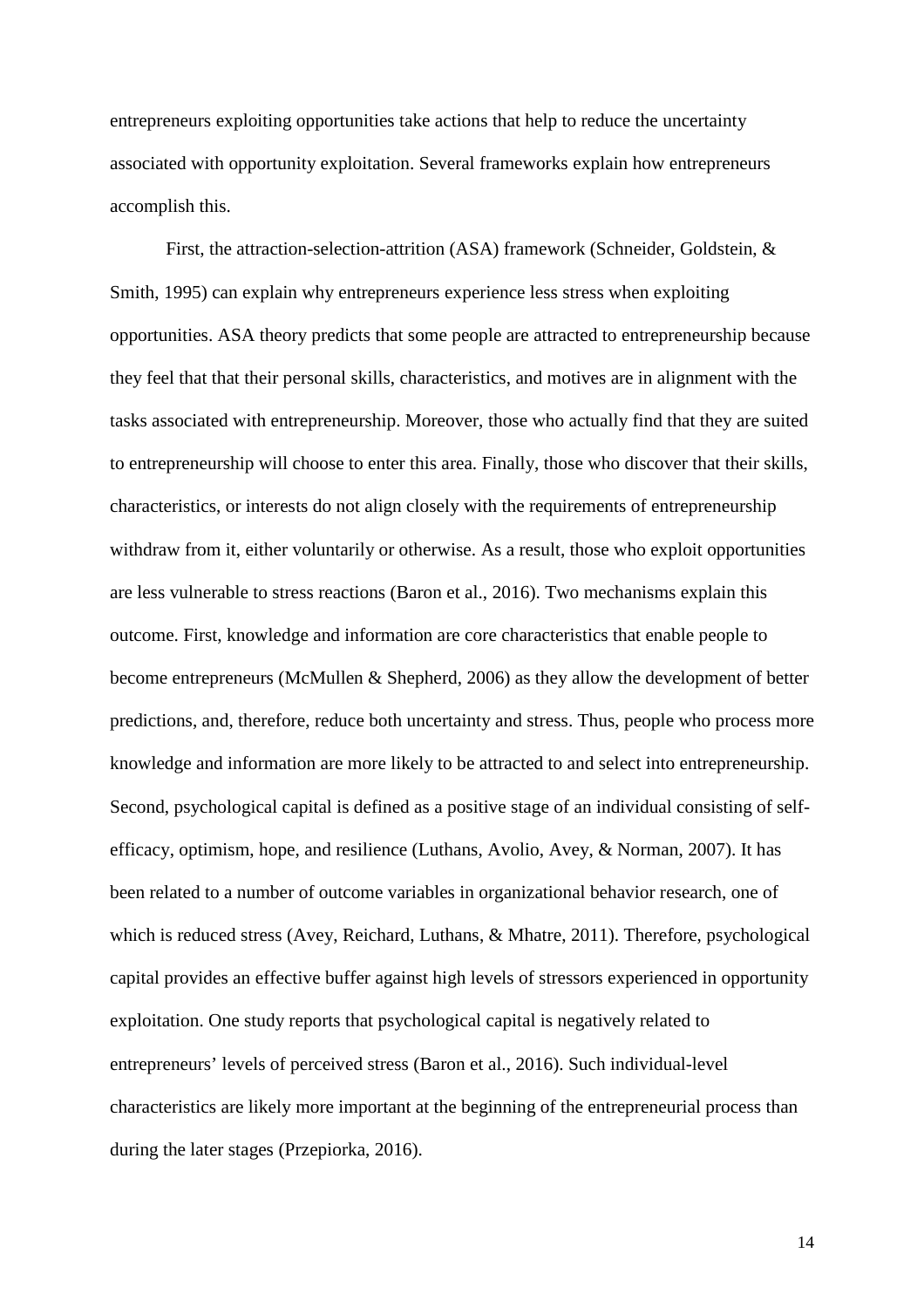A second approach would suggest applying a contingency framework to stress and opportunity exploitation. For example, the job-demand-control model (Karasek, 1990) assumes that stress reactions stem from the interaction between job demands and control over those demands. Job demands refer to the work intensity a person experiences, which typically manifests in issues such as workload, time pressure, and conflicting demands. Overwhelming demands are likely to lead to a negative appraisal as, for example, conflicts between old and new roles emerge (Wincent & Ortqvist, 2009) and the venture lacks established routines and procedures. Thus, it is evident that opportunity exploitation is associated with high demands. However, many entrepreneurs find such situational demands attractive and motivating rather than threatening (Cardon, Foo, Shepherd, & Wiklund, 2012). High control allows perceiving such demands as positive challenges. Control refers to decision latitude. Entrepreneurs have high control because they decide to exploit a business opportunity. Thus, the model asserts that there will be interactive effects of demands and control on stress reactions. Specifically, the combination of high demands (both physical and psychosocial) and high control is typical in opportunity exploitation and does not result in stress reactions. This argument is empirically supported by Stephan and Roesler (2010).

Stress processes can also affect the decision to exploit a business opportunity. Notably, there is a stream of research showing that some people choose entrepreneurial roles because they are not compatible with the requirements of an established organization. For example, entrepreneurship might be attractive for people with attention deficit hyperactivity disorder (ADHD), because entrepreneurship provides tasks that are characterized by fast decision making and high task variability (Wiklund, Patzelt, & Dimov, 2016). ADHD, in turn, is associated with high stress (Drake, Riccio, & Hale, 2017; Salla, Galéra, Guichard, Tzourio, & Michel, 2017). Therefore, stress processes might be associated with the decision to exploit opportunities. In a similar manner, sleep deprivation prompts behavioral tendencies such as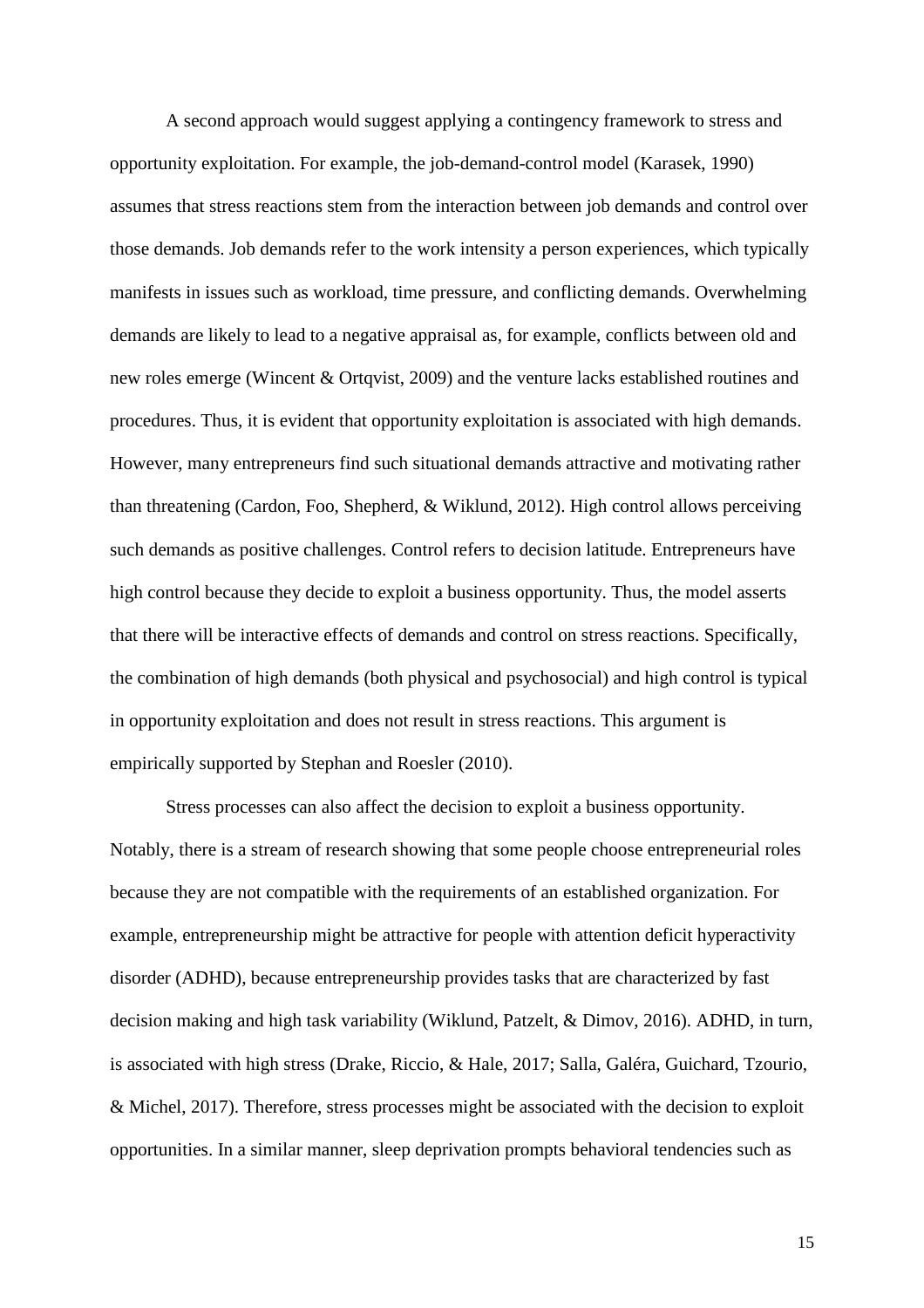impulsivity, which can increase an individual's desire to start an entrepreneurial venture (Gunia, 2018). Other mental health issues related to chronic stress might stimulate entrepreneurial motives as well. One study, for example, indicated that entrepreneurs report more mental health concerns than a comparison group. Specifically, they report more depression, ADHD, substance abuse, and bipolar diagnosis (Freeman, Johnson, Staudenmaier, & Zisser, 2015). Thus, the causal path may not only work from opportunity exploitation to stress but also the other way around: Stress may be related to the decision to exploit an opportunity and to start a business venture. To our knowledge, this issue remains unexplored in previous stress research relating to entrepreneurship.

In summary, it seems that opportunity exploitation is not related to higher stress reactions in entrepreneurs. Thus, there might be profound differences between entrepreneurs and employees. While entrepreneurs do not develop severe stress reactions, research on employees consistently indicates that job stress causes stress reactions. More research, however, is required to explore whether stress affects opportunity exploitation.

*The associated outcomes***.** Once the enterprise is established, the situation is quite different from that in which one decides to become an entrepreneur. Therefore, we now explore whether stress processes and uncertainty are related to positive or negative outcomes of the entrepreneurial process. Potential outcomes are failure, closure, and survival (Headd, 2003), with the latter not always suggesting that firms are successful. As a matter of fact, only a small proportion of firms is successful in the sense that they grow substantially (Henrekson  $\&$ Johansson, 2010). Moreover, some firms persist in the market even though they are relatively unsuccessful (Gimeno, Folta, Cooper, & Woo, 1997). Thus, once the firm is established, there is uncertainty, and entrepreneurs' attempts to reduce this uncertainty can result in various outcomes. Looking at outcomes involves response uncertainty (Milliken, 1987). Response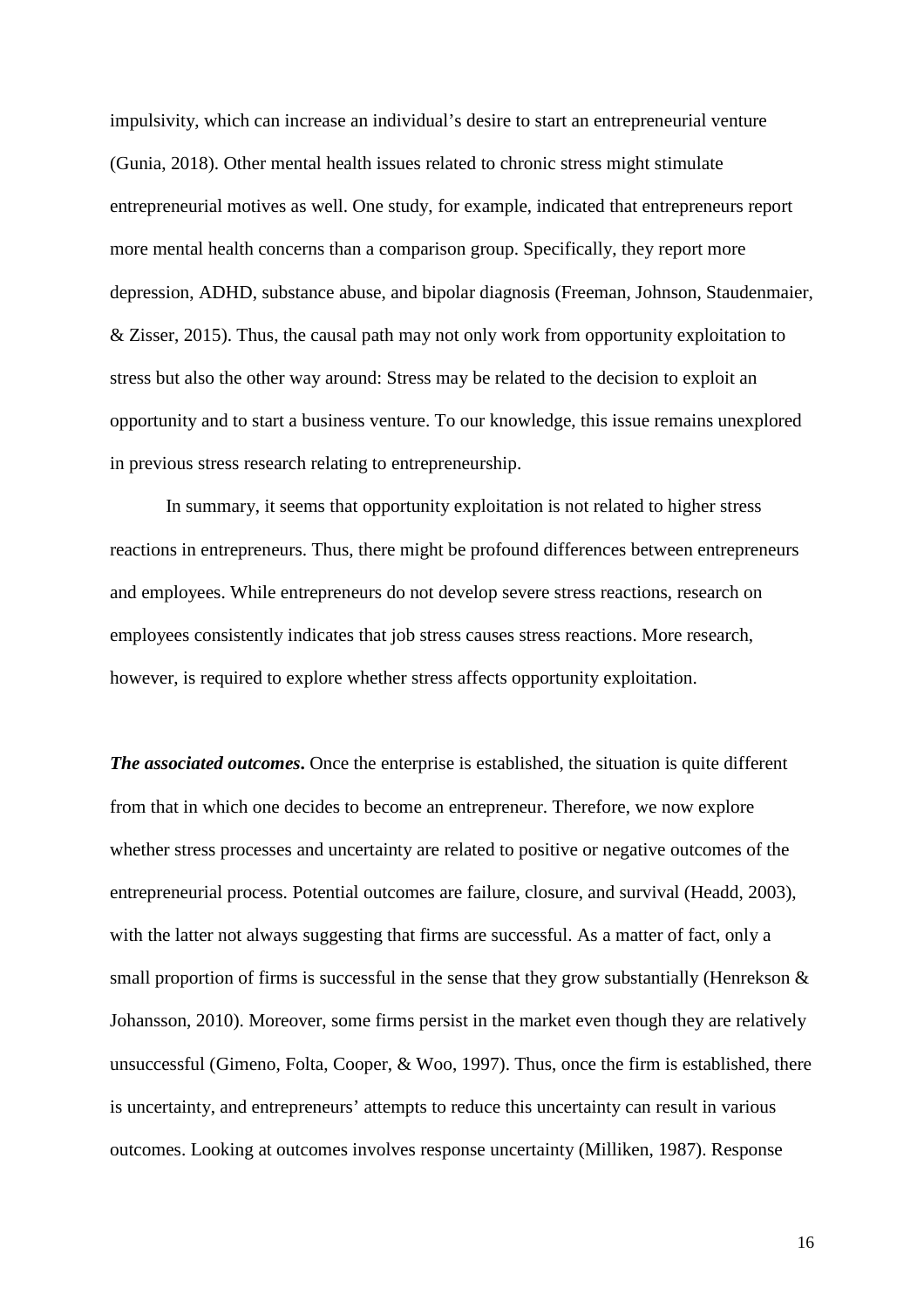uncertainty describes the inability to predict the likely consequences of a response choice after starting a business venture. Such uncertainty may lead to stress, which may have both positive and negative effects on outcomes. Moreover, outcomes might affect stress reactions.

With regard to the link between stress and outcomes, it is important to understand that not all theoretical approaches to stress predict a negative relationship between stressors, stress reactions, and outcomes. Some researchers have suggested an inverted U-shaped relationship between stress and performance, assuming that a moderate level of stress is most beneficial to performance. However, this hypothesis has not received strong support in the stress literature (Fay & Sonnentag, 2002). Moreover, there are theories proposing that stress processes can have positive outcomes. Control theory (Carver & Scheier, 1982; Edwards, 1992), for instance, predicts that stress results from discrepancies between current and desired states. Such a discrepancy leads to negative emotions and reduced well-being, and thus, to stress reactions. However, entrepreneurs aim to resolve such discrepancies by activating coping strategies. As a result, stress leads to better decisions and improved performance. Thus, according to control theory, stress has positive long-term consequences for the performance, even if stress may have caused poor performance initially. Accordingly, one study indicates that stress reduces the likelihood of firm failure after 12 years (Rauch, Unger, & Rosenbusch, 2007). Thus, negative emotions are sometimes required to carry out entrepreneurial tasks (Hatak & Snellman, 2017; Shepherd & Patzelt, 2017).

The environmental context provides opportunities and sets boundaries for entrepreneurial activities (Welter, 2011). High environmental state uncertainty is unfavorable and challenging. Thus, it should increase stress reactions and negative effects on firm outcomes. However, empirical evidence shows that environmental uncertainty (high dynamism, high complexity, and low munificence) (Dess & Beard, 1984) tends to have positive effects on firm performance (Shane & Kolvereid, 1995; Sharfman & Dean, 1991;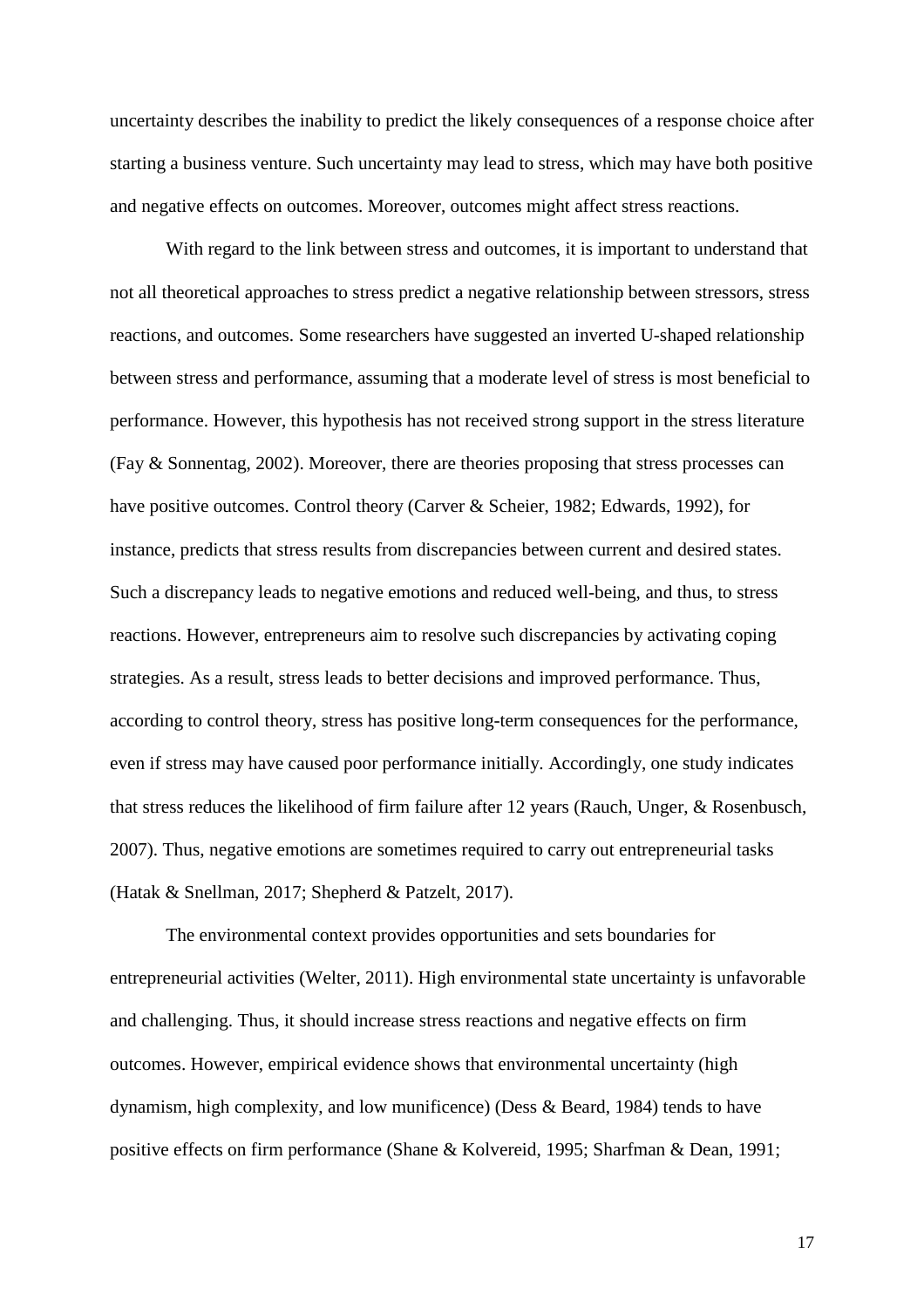Swaminathan, 1996). While these approaches typically explain these effects by referring to selection processes, we also know from stress inoculation research that reinterpreting stressors as challenges helps people deal with stressors. Thus, having mastered challenges in the past leads to higher competence to deal with stressors in the future (Meichenbaum & Deffenbacher, 1988). It might be interesting for future research to clarify whether selection processes or stress inoculation processes are better suited for explaining the positive effects of environmental uncertainty on firm performance.

However, rather than stressing the positive effects of stress, most approaches in organizational behavior predict that stress and uncertainty have negative effects on outcomes. For example, stress reactions are characterized by insensitivity, indifference, and cynicism toward employees and other stakeholders (Maslach, 1982) who, in turn, reduce their commitment to and support for the entrepreneur and the firm, making a decline in firm performance likely. Moreover, prolonged stress reactions reduce entrepreneurs' capacity for the self-regulation necessary for task execution and goal attainment. Inefficient behavior and task execution reduce performance. Finally, uncertainty and associated stress reduce the ability to take action (McKelvie et al., 2011). However, active behavior is a necessary condition for firm performance. Several meta-analyses of organizational behavior reported a negative relationship between stress and performance (Abramis, 1994; Jackson & Schuler, 1985; Swider & Zimmerman, 2010).

In theoretical terms, the classical stressor-strain-outcome models follow the above reasoning and predict that strain is harmful to performance, because it can, for example, limit a person's regulation capacity and the ability to influence the environment and process information (Koeske & Koeske, 1993; Lepine et al., 2005). The results in the empirical entrepreneurship literature are not that straightforward. Specifically, when quantifying the results of those studies in this paper, the relationship between stress and performance is found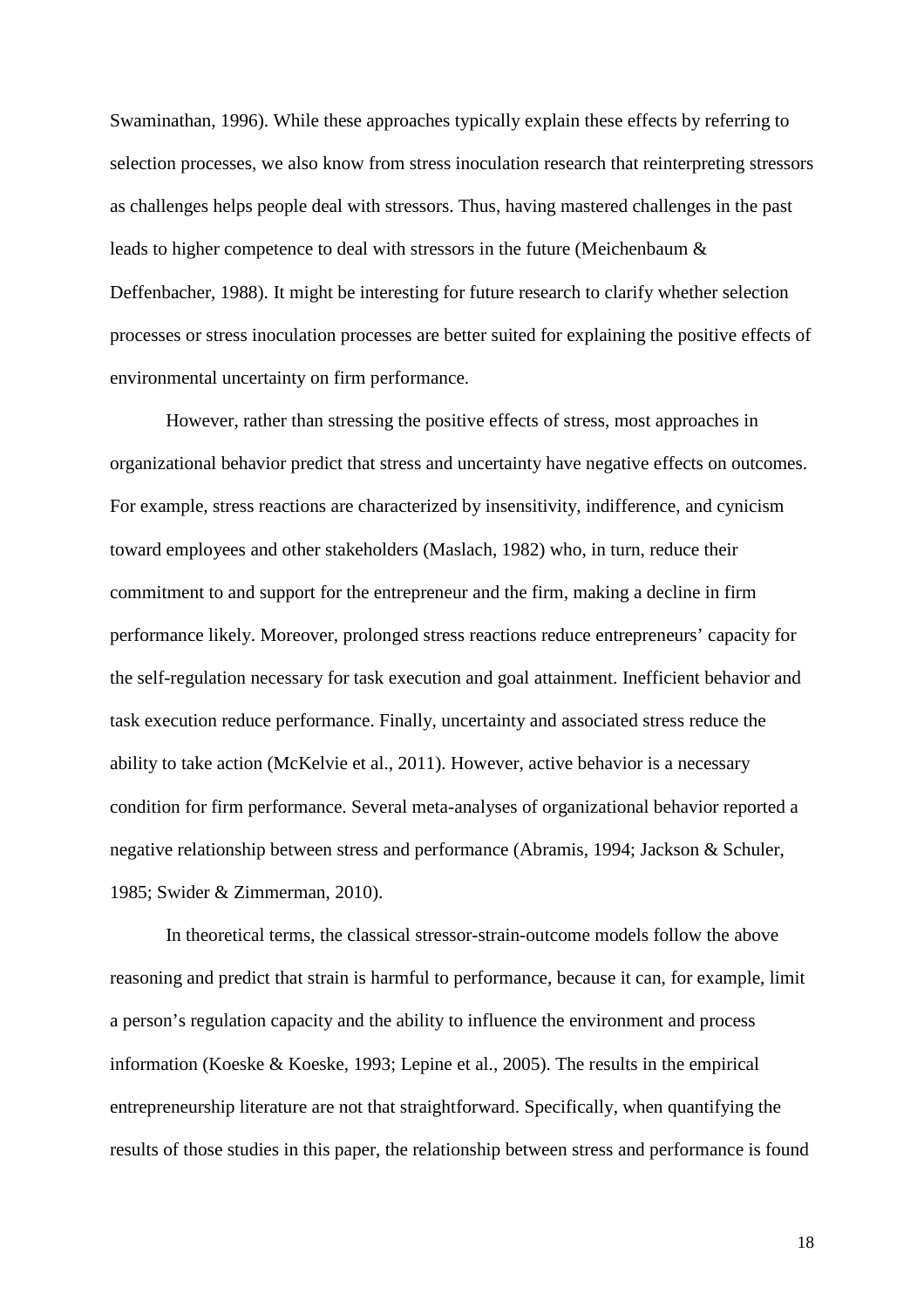to be insignificant  $(r = -0.029, \text{ns.}, k = 10)$ . Thus, the negative relationship between stress and performance reported in organizational behavior is not replicated in entrepreneurship research. This indicates that there might be a third variable affecting this relationship.

Contingency theories are prominent in the stress literature (Frese, 1985) and have been applied to the entrepreneurship domain as well. Specifically, person-environment-fit approaches (Caplan, 1987) assume that the individual's ability must match the demands associated with the job. Moreover, the individual's needs must match with what the environment supplies. No match will create a higher level of psychological strain and a lower level of performance if the stimuli to which the individuals respond (e.g., workload or work complexity) are important to them. For example, demand-ability-fit implies that the entrepreneur possesses the information and knowledge required and, thus, is able to reduce the uncertainty and stress associated with the exploitation of a given opportunity. A needsupply-misfit may occur if the need to achieve becomes a cause of stress when entrepreneurs aim to achieve too much (Boyd & Gumpert, 1983) given the resources they possess. For entrepreneurship research, this theoretical approach is attractive since it also takes into account the individual motives and capabilities—both of which are core concepts in opportunity recognition, exploitation, and associated outcomes.

Finally, associated outcomes can cause severe stress reactions among entrepreneurs. This is specifically true when they cannot reduce the uncertainty as intended. As indicated in the failure literature, these reactions can be quite severe. They include social costs and psychological costs, ranging from devaluation, stigma, shame, and grief to severe stress reactions, including physiological symptoms and depression (Ucbasaran, Shepherd, Lockett, & Lyon, 2013). Shepherd and Wolfe (2015) use the concept of anticipated grief to characterize the negative emotions (e.g., anxiety, panic attacks, and depression) associated with firm failure, all of which are associated with stress reactions. Conservation of resources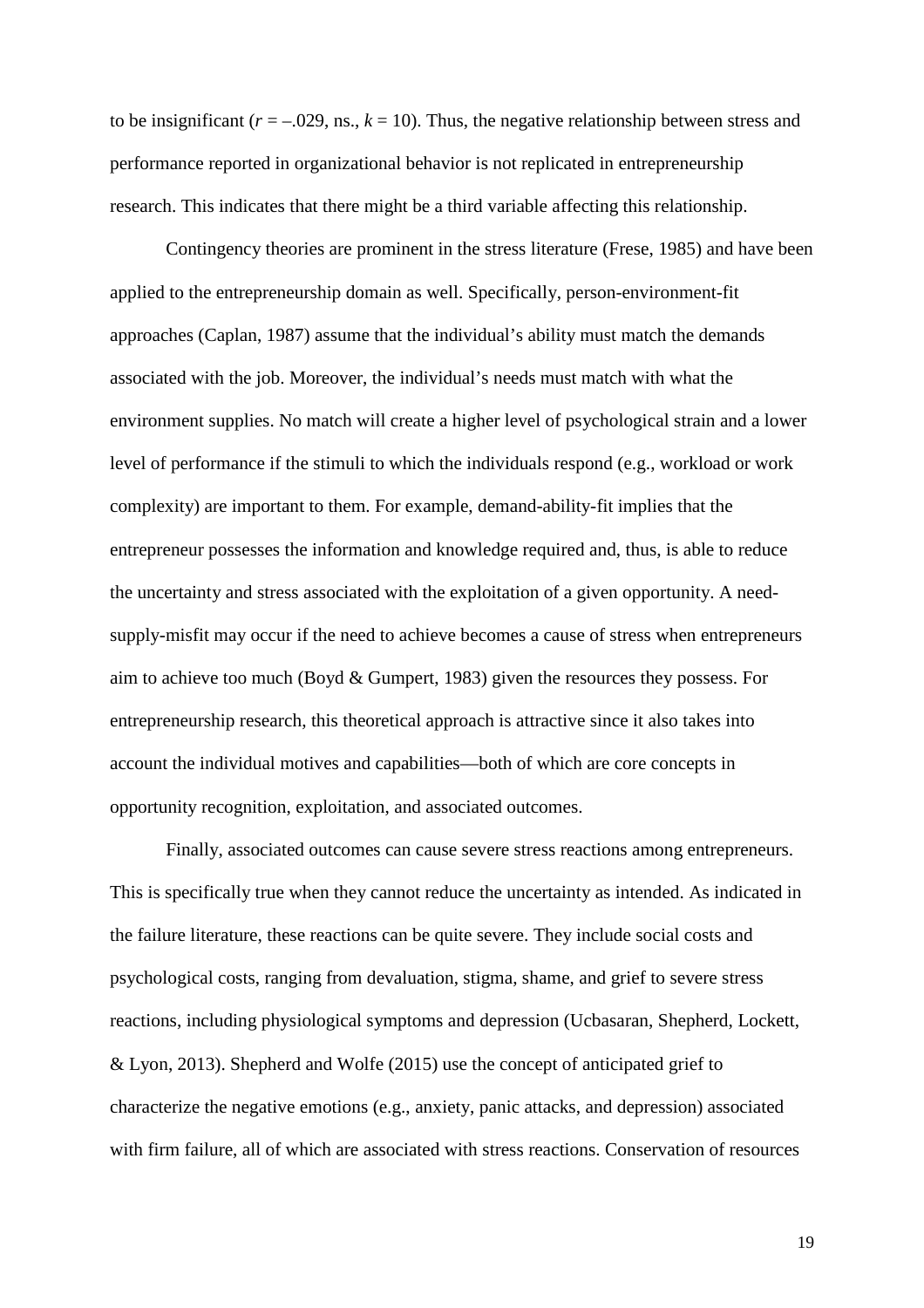(COR) theory (Hobfoll, 1989) is a useful approach to explain these negative outcomes. COR is an economic theory explaining the development of strain. The theory assumes that individuals aim to obtain, retain, protect, and build (personal and external) resources, with resources being anything of value to them. Thus, increasing resources is a basic human need. Individuals invest in new resources to achieve resource gains and avoid the loss of resources. The theory connects a potential loss of resources with a negative spiral of further losses that trigger a cycle of stress reactions. According to COR, entrepreneurs with increasing resources are better off than entrepreneurs with decreasing resources are, as the latter are vulnerable to becoming trapped in loss spirals. Furthermore, the theory describes the causes of stress reactions in economic terms. Testing the theory with independent farmers indicates that financial problems cause stress reactions that in turn lead to further financial problems one year later (Gorgievski-Duijvesteijn, Giessen, & Bakker, 2000). Therefore, in contrast to stressor-strain-outcome frameworks, the theory predicts a reverse negative path from performance to stress reactions. Notably, there is also literature, which suggests that failure is required for learning and helps entrepreneurs to pay attention to a focal task and act on it. Thus, managing failures successfully might lead to positive outcomes in the long term (Shepherd & Patzelt, 2017). This literature is not well established and it might be interesting to focus research efforts on further investigating how much failure is tolerable for entrepreneurs to create such positive outcomes.

In summary, there are high demands associated with the outcomes of opportunity exploitation caused by high response uncertainty, resource loss, and the investment of high energy. However, these demands do not necessarily lead to negative outcomes, as there are benefits, such as being able to bear this uncertainty and having high decision latitude associated with entrepreneurship, which may outweigh the negative effects of high demands. Moreover, there are contingency variables that affect the stress-outcome relationship. The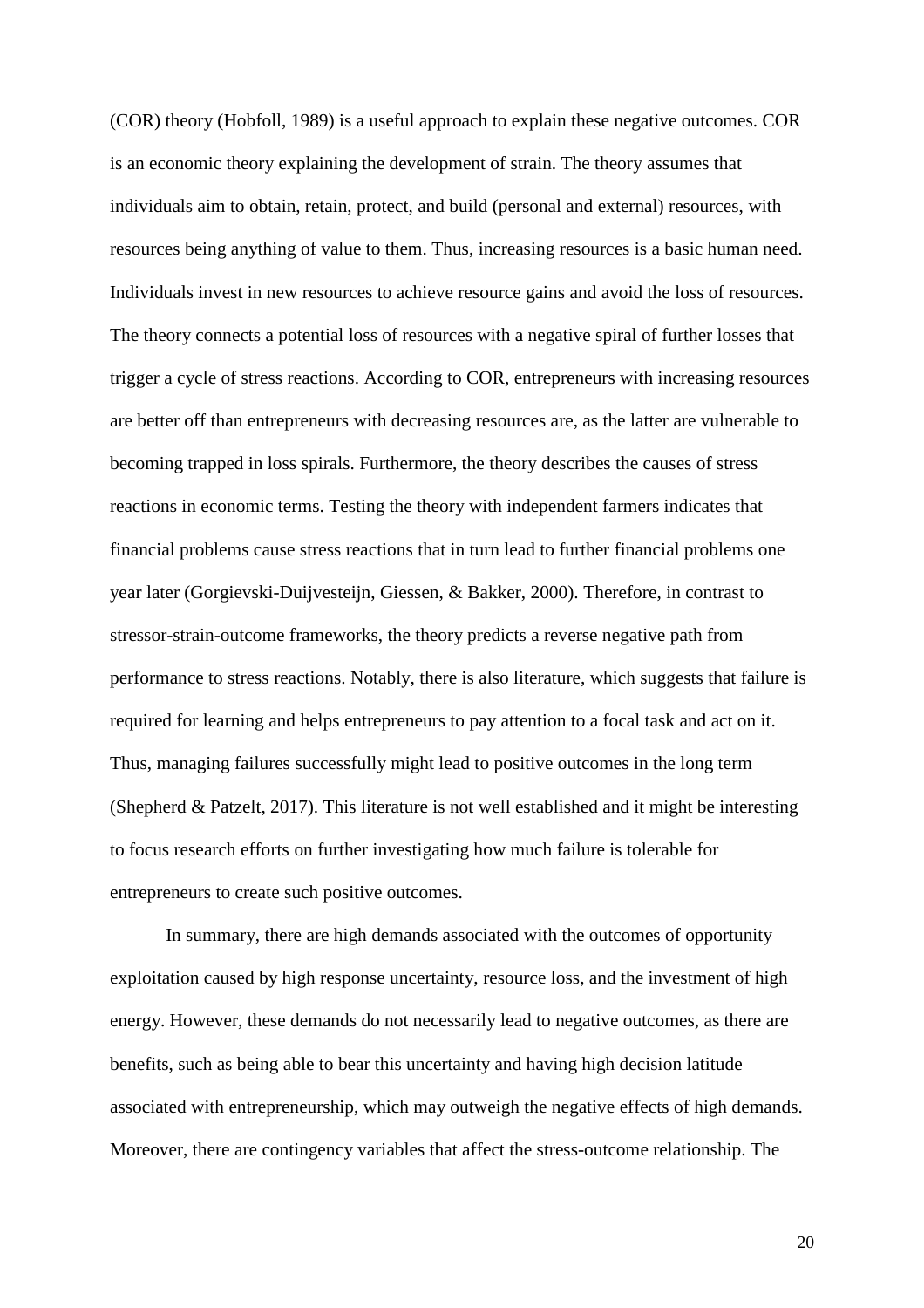picture is possibly more consistent when one looks at the effects of being unsuccessful, which might imply negative effects on stress processes. Even here, however, there is some evidence indicating that previous failure leads to positive effects.

# **BUILDING A MORPHOLOGICAL BOX TO LINK THE STRESS PROCESS WITH THE ENTREPRENEURIAL PROCESS**

Table 1 presents the three stages of the entrepreneurial process (see column 1) and the phases of the stress processes (see row 1). In the cells of the emerging matrix, we summarize (in normal type) key linkages between the entrepreneurship process and the stress processes (see row 2/column 2 to row 12/column 5). Our aim here is to present examples of such core linkages rather than provide an exhaustive list. In addition, we present the reverse mechanism describing how stress processes affect opportunity recognition, exploitation, and associated outcomes (column 6). For each of the three phases of the entrepreneurship process, we further list stress theories that may provide common ground for systematic future research on stress in entrepreneurship (column 7). While all linkages have their roots in the concept of uncertainty that is inherent in both the entrepreneurship and stress processes, the underlying stress theories each emphasize specific aspects of an entrepreneur's activity and are especially useful for specific phases of the entrepreneurship process. Accordingly, we do not understand the eight theoretical perspectives on stress as alternatives, but rather as elements in a toolkit with a sound theoretical foundation that support the coherent future development of empirical research in the field.

# \_\_\_\_\_\_\_\_\_\_ Table 1 here \_\_\_\_\_\_\_\_\_\_

The areas of the table that are in italics can be interpreted as a morphological box (Zwicky, 1969). This is a method originally developed in innovation management facilitating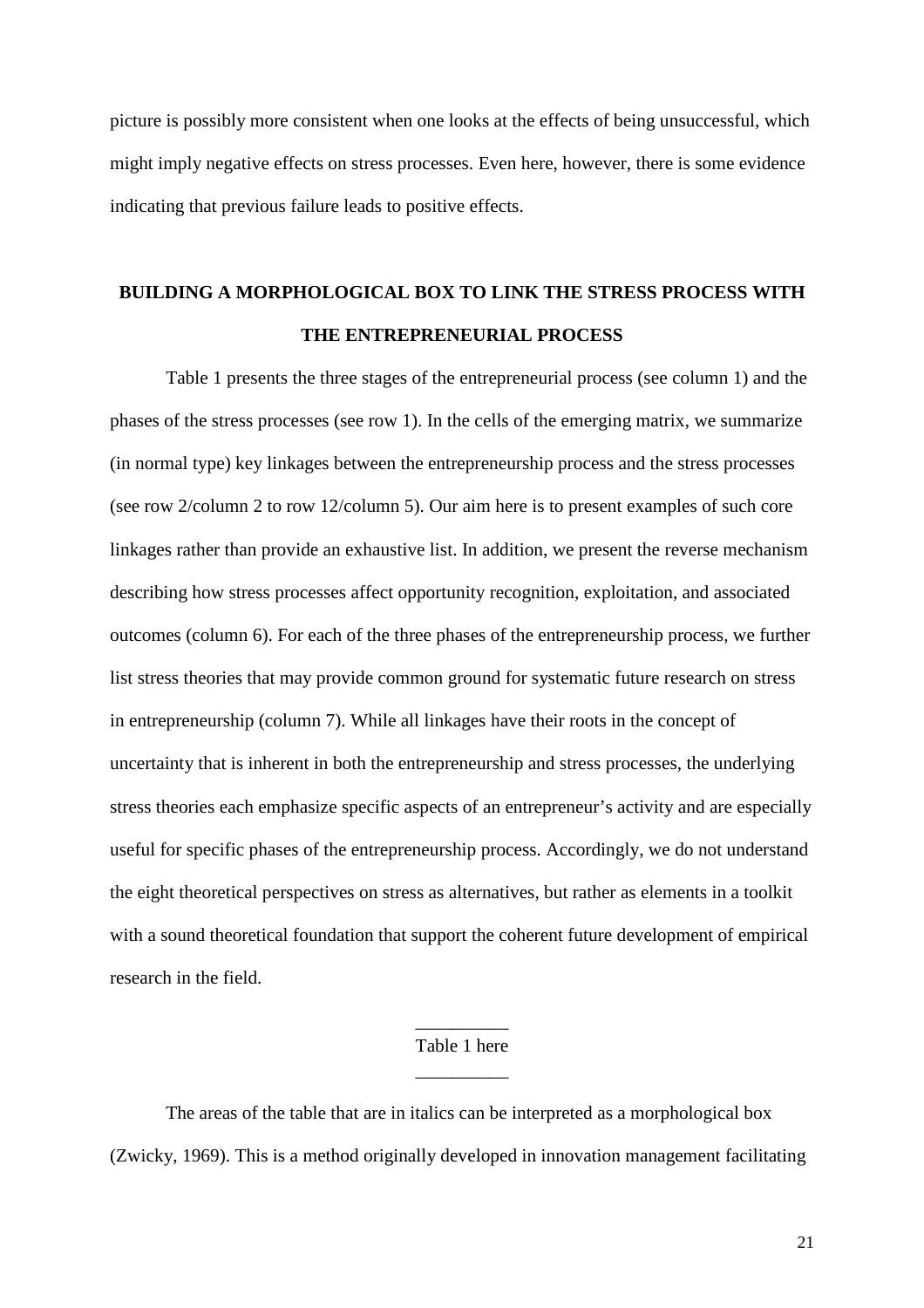the development of a new field of research. By eliminating all combinations that receive no theoretical support from the grid box, this approach helps to reduce the complexity of exploring the interplay of variables potentially relevant to explain a specific phenomenon. Employing the morphological box can substantially foster and guide the development of research at the intersection of the entrepreneurial process and stress processes as a new area of research.

Generally, to fully understand a phenomenon, all configurations of relevant variables that can be underpinned by theory have to be tested empirically (Chin, 1988). Researchers wishing to develop a coherent body of knowledge at the intersection of the entrepreneurial and stress processes must first test if the theoretically linked variables in stress process theory empirically relate in the manner theoretically postulated in the different phases of the entrepreneurial process. However, depending on the selected stress theory underpinning the research, each link can take a different role in a conceptual model.

With the morphological box approach, we can reduce the high number of configurations to those that the eight stress theories underpin. This is because the eight stress process theories model each link in a specific way (i.e., not all linkages can theoretically be modeled as situational demands, appraisal, response, behavioral outcome, or reverse mechanism), and they can take only one of those roles in each model. Accordingly, in the morphological box for stress research in entrepreneurship, we find six possibilities of how to theoretically model stress processes in the entrepreneurial process. The morphological box provides guidance for coherent future research on stress in entrepreneurship.

# **DISCUSSION**

Stress associated with work affects one in four adults, and current trends suggest that the number of adults suffering from stress-related conditions caused or made worse by work is increasing (EU-OSHA, 2014). Even though stress is evident in entrepreneurship as well,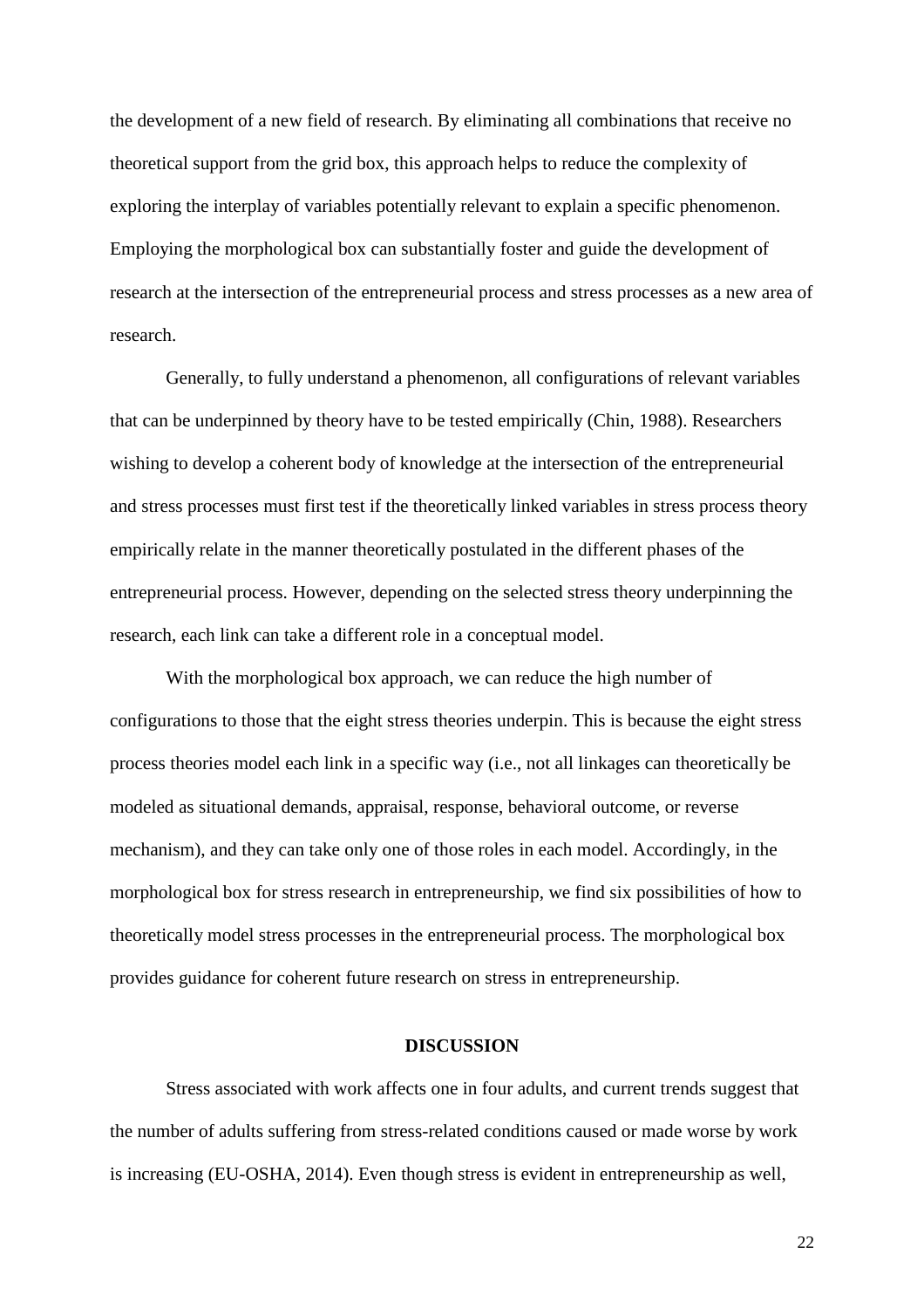entrepreneurs often manage the demands associated with the entrepreneurial process successfully. These observations imply that the stress theories that originate in organizational behavior cannot simply be transferred to the entrepreneurship context. Key to our model for understanding stress is the concept of uncertainty, which provides a linkage between stress processes and the entrepreneurial process consisting of opportunity recognition, opportunity exploitation, and associated outcomes.

Resulting from uncertainty associated with opportunity recognition, stress can impair cognitive processes such as information processing which negatively affects explicit memory but may have positive effects on entrepreneurs' implicit memory. Consequently, we propose that opportunity recognition may result from unconscious awareness associated with experiences rather than from a conscious and intentional analysis of the environment. Further, we postulate that stress resulting from uncertainty can actually motivate people to start a business. This is because stress has been associated with mental health conditions, which, in turn, relate to start-up action. With regard to the uncertainty associated with opportunity exploitation, while entrepreneurs face high demands, the empirical evidence suggests that entrepreneurs have less stress reactions than non-entrepreneurs do. This might be because people who possess knowledge and psychological capital are attracted to entrepreneurship. Finally, with regard to outcomes of the entrepreneurial process, it seems that stress resulting from uncertainty can lead to both positive and negative outcomes. Especially in the long run, entrepreneurs are likely to develop strategies to cope with stress, which has positive implications for performance, even if stress may have led to poor performance initially.

### **Theoretical and Practical Contribution**

Out theorizing suggests important implications for the field of entrepreneurship. First, by connecting the entrepreneurial process with the stress process via the concept of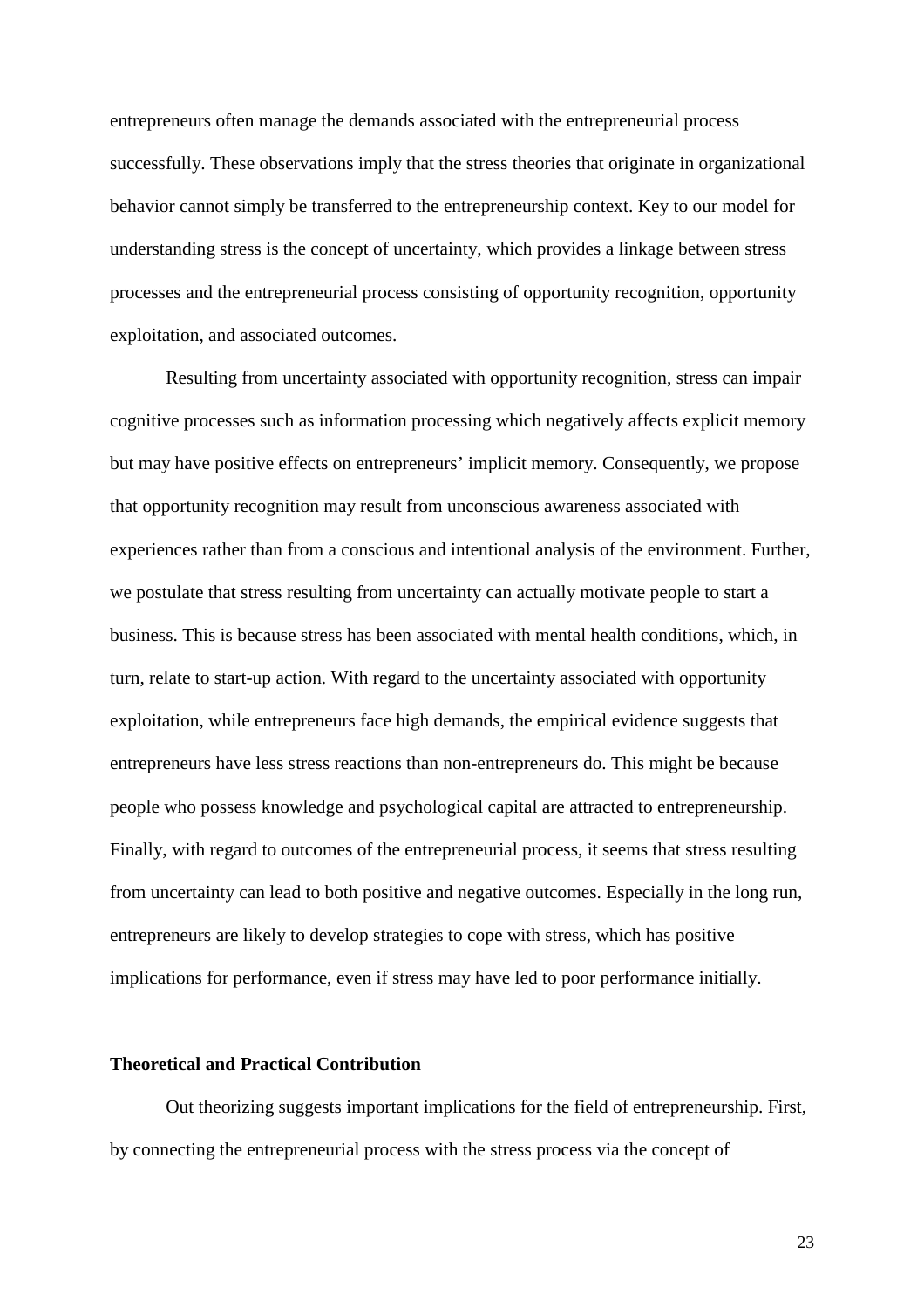uncertainty, we developed an individual level approach to entrepreneurship. The importance of the concept of uncertainty has been acknowledged in the decision-making context and in the context of actions reducing uncertainty. This theorizing focused on outcomes on the level of the firm. Other approaches discussed uncertainty with regard to markets and economies. Our approach highlights that uncertainty has positive and negative consequences for the individual entrepreneur and shows that uncertainty at the level of the individual entrepreneurs is ultimately associated with stress. Failing to account for underlying stress processes associated with uncertainty may lead to misspecified theories and spurious relationships.

Second, our approach suggests reciprocal relationships between stress processes and the entrepreneurial process. Most entrepreneurship theorizing has argued for one dominant causal path, specifically, that uncertainty affects individuals' decisions, actions, and outcomes (McMullen & Shepherd, 2006). In contrast, the stress literature in entrepreneurship has emphasized the other causal path from the entrepreneurial process to stress, for example, in studies looking at whether or not entrepreneurs experience more stress reactions than nonentrepreneurs do. Our review concludes, however, that the causal path works in both ways: Stress and uncertainty affect the entrepreneurial process, and the entrepreneurial process affects uncertainty and stress. The concept of uncertainty allows connecting both causal paths in a dynamic way. For example, stress might be a consequence of entrepreneurial action but it might also lead to recognizing opportunities and for the decision to exploit an opportunity (compare above). Thus, we argue that entrepreneurship may provide opportunities for people who otherwise would have difficulties working in an established organization. In addition, there is some indication that stigmatization resulting from failure can, in some contexts, stimulate entrepreneurial behavior (Simmons, Wiklund, & Levie, 2014). Finally, we argue that stress can have positive outcomes in the long term. Thus, we think that there are ample opportunities to look at how stress can facilitate entrepreneurship and vice versa. Moreover,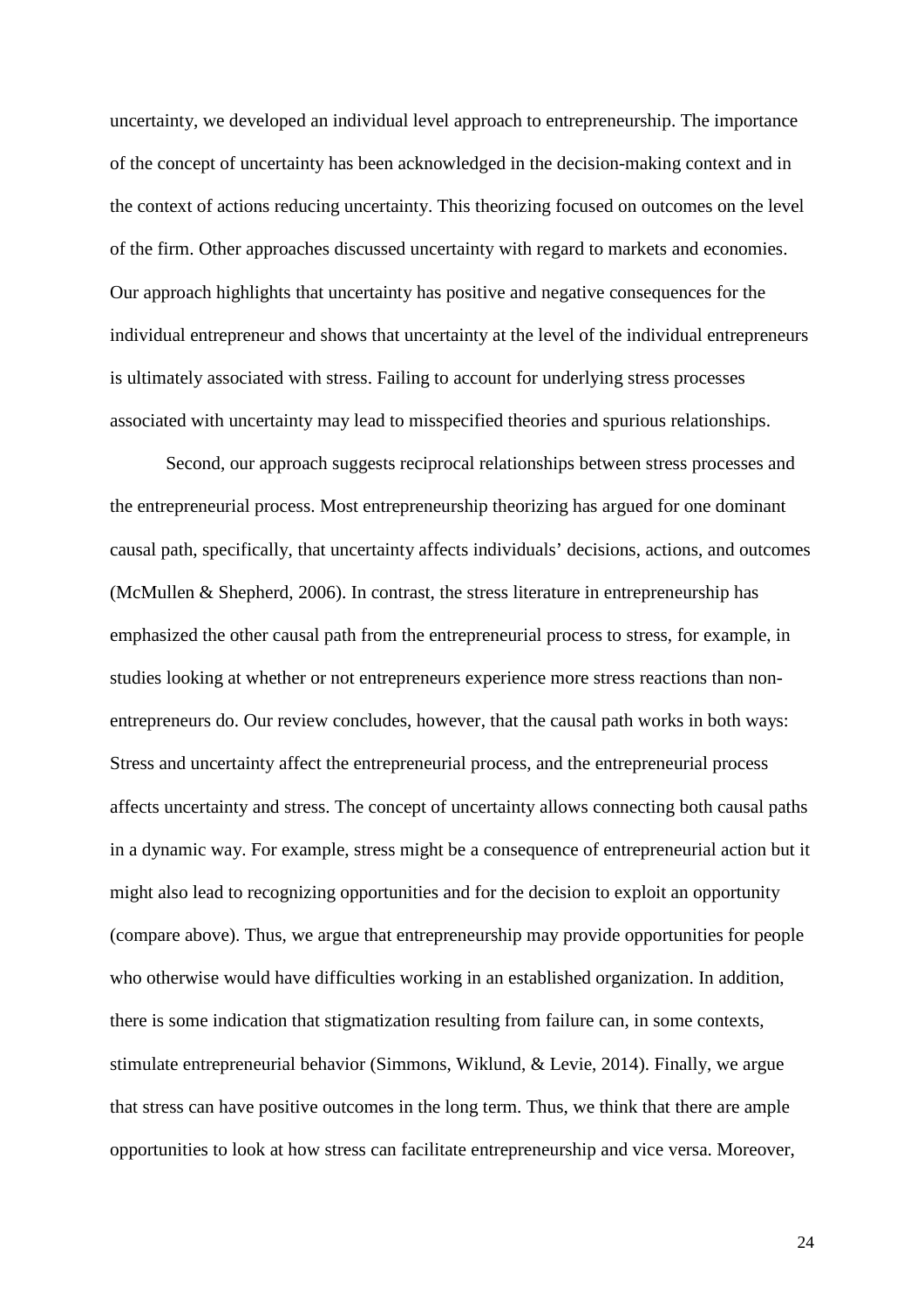the entrepreneurial process is dynamic and involves feedback loops (Frese, van Gelderen, & Ombach, 2000). For example, depending on the outcome of the evaluation of an opportunity, entrepreneurs either exploit this opportunity and start reducing uncertainty or continue searching for opportunities (Ropo & Hunt, 1995).

Moreover, in the later stages of the entrepreneurial process, unsuccessful exploitation encourages entrepreneurs to adjust or abandon the serving business model. Thus, the outcomes of stress reactions affect the entrepreneurial process. The feedback changes the values for the next iteration in the stress process. Accordingly, the stress process becomes circular and self-reinforcing (Selye, 1957). That situation arises if stress reactions lead to reduced performance, which implies a resource loss that in turn triggers further stress reactions. Such feedback loops are in line, for example, with the COR approach, control theory, and the transactional model of stress, and have been identified in organizational behavior (Fay & Sonnentag, 2002) as well as in the entrepreneurship domain (Gorgievski-Duijvesteijn et al., 2000). Thus, when researching the linkages between the entrepreneurial process and stress processes, a dynamic perspective is imperative.

Additionally, the challenging stimuli that entrepreneurs perceive over the course of the entrepreneurship process change substantially, implying that the stress processes and their effects differ across different stages of the entrepreneurship process. However, most previous studies report snapshots from different phases of the entrepreneurial process. For example, while the study by Rauch (2014) focuses on relatively new enterprises in the firm formation phase, other studies do not focus on any specific phase of the entrepreneurial process (e.g., Jamal, 1997).

A third contribution refers to contingencies affecting both the stress process and the entrepreneurial process. Stress-related contingencies might be one reason why effect sizes reported in meta-analyses conducted in the domain of entrepreneurship are heterogeneous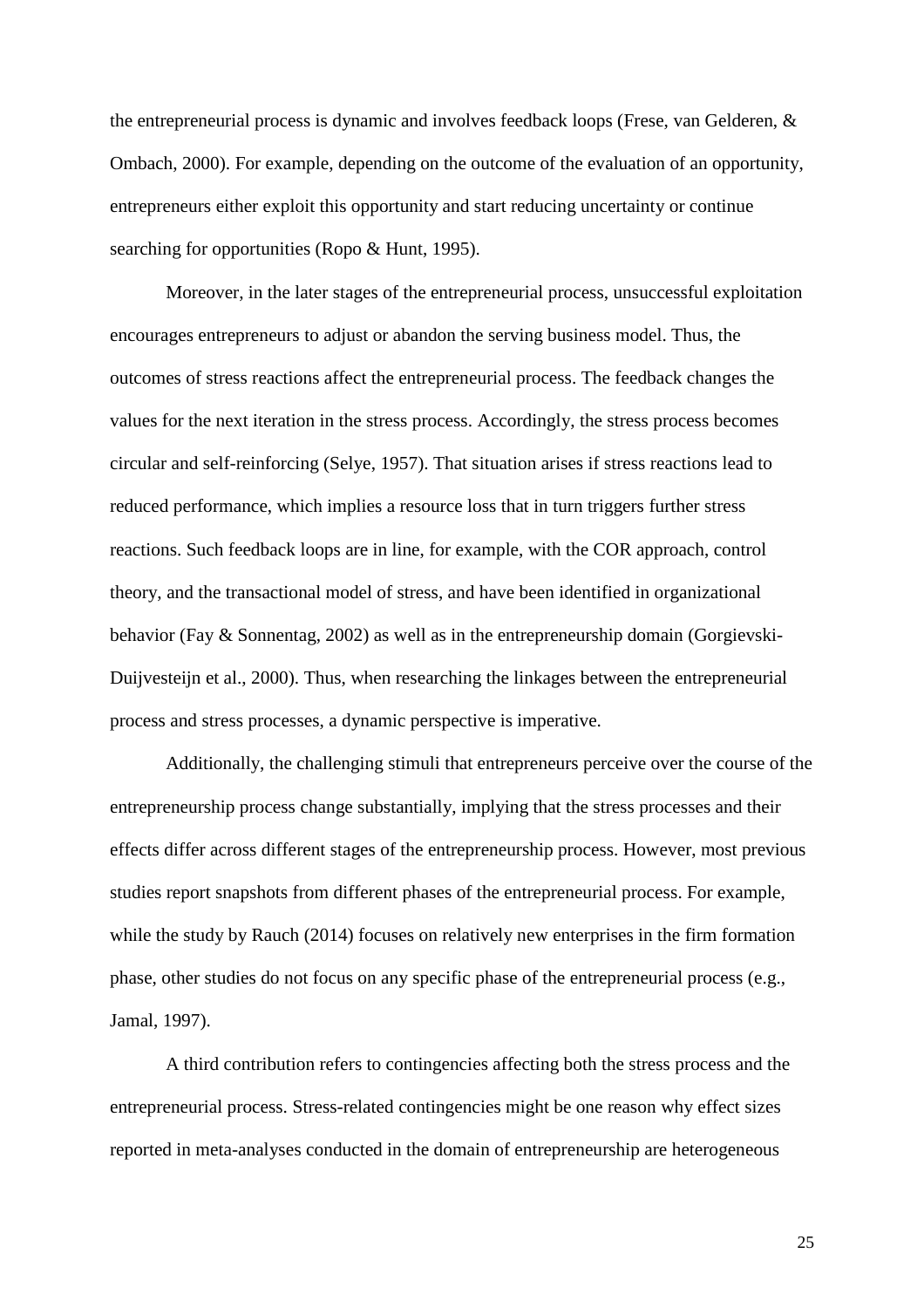and, thus, not generalizable (Frese, Bausch, Schmidt, Rauch, & Kabst, 2012). These effect sizes can be attributed to the fact that firm performance and competitive advantage are unstable and affected by causal and complex issues surrounding performance (March & Sutton, 1997). In addition, the majority of contingency studies in entrepreneurship research focus on the external environment in which the entrepreneur's firm is embedded (environmental uncertainty). However, the current research indicates that scholars questioning how stress processes influence the entrepreneurship process should also consider individuallevel contingencies such as perceptions of low control as a core variable of the job–demand– control model. Such, contingency variables help to disentangle the discussion of whether entrepreneurs suffer from more severe stress reactions than other groups in the working population.

Finally, the results of this review may also have practical implications for a broader context. For example, Hajkowicz (2015) discusses seven patterns of global change that provide powerful trajectories of change that have the potential to throw companies, individuals, and societies into freefall. These megatrends include, for example, technological changes, demographic changes, the way people and companies interact in a globalized world, and the difficulties of ensuring resource security. Such trends may very well create uncertainty and stress, thereby creating challenges for individuals, organizations, and societies. Our review provides some suggestions as to how to address these challenges at the individual level. For example, individuals must be encouraged to perceive such challenges as opportunities that one may take advantage of. Our review reveals that knowledge, learning, and information, as well as motivation and habituation, the latter being also related to psychological capital, are critical factors dealing with uncertainty and stress. Such factors might be enhanced, for example, by reassessing educational priorities or incorporating change into educational curricula. In turn, we need a research agenda examining what helps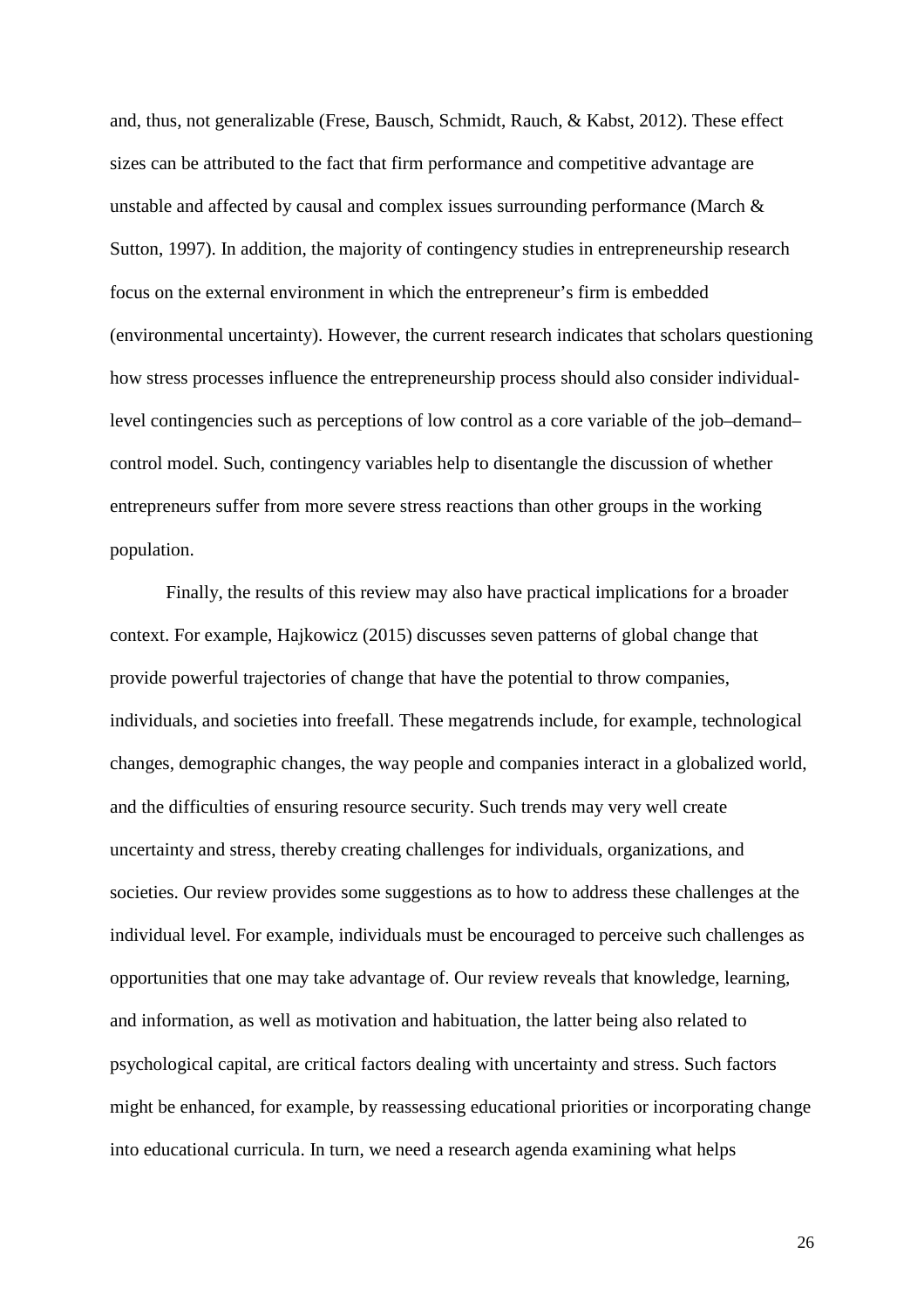individuals to set off into venturing, entrepreneurship, and intrapreneurship. Entrepreneurs are agents of change and, as our review indicates, they are able to reduce uncertainties in opportunity recognition, opportunity exploitation, and outcomes. We must examine critically whether the nature of entrepreneurship can transfer to other non-business contexts, thus enabling societies to deal with the megatrends described by Hajkowicz (2015).

### **Future Research**

The review highlights further areas for future investigation. First, there are blind spots that, to our knowledge, prior research has not addressed. For example, prior research has studied stress of established entrepreneurs and the relationships between stress and outcomes. However, research on the relationship between opportunity recognition and stress is missing. Such research would be relevant to the field because stress and uncertainty are likely to affect cognition and, thereby, the type of opportunity recognized. In turn, opportunity recognition will affect uncertainty and stress. In addition, an area that needs more attention is the relationship between stress and opportunity exploitation. There is an emerging stream of research looking into mental health conditions and opportunity exploitation (Wiklund, Hatak, Patzelt, & Shepherd, 2018). Stress, if not correctly managed, can be a trigger for many mental health problems such as burnout, depression, and other delayed stress reactions. Therefore, it may be useful to examine stress among entrepreneurs. Moreover, entrepreneurship could function both as a way to manage stress in order to avoid such chronic reactions, and as a way to reduce stigmatization associated with chronic stress reactions and impaired mental health.

Second, the majority of studies on the stress processes of entrepreneurs examine isolated aspects of the stress process. For example, they look at whether entrepreneurs face more stress or whether they display more stress reactions. In a similar manner, many stress theories can only map parts of the entrepreneurial process (compare morphological box).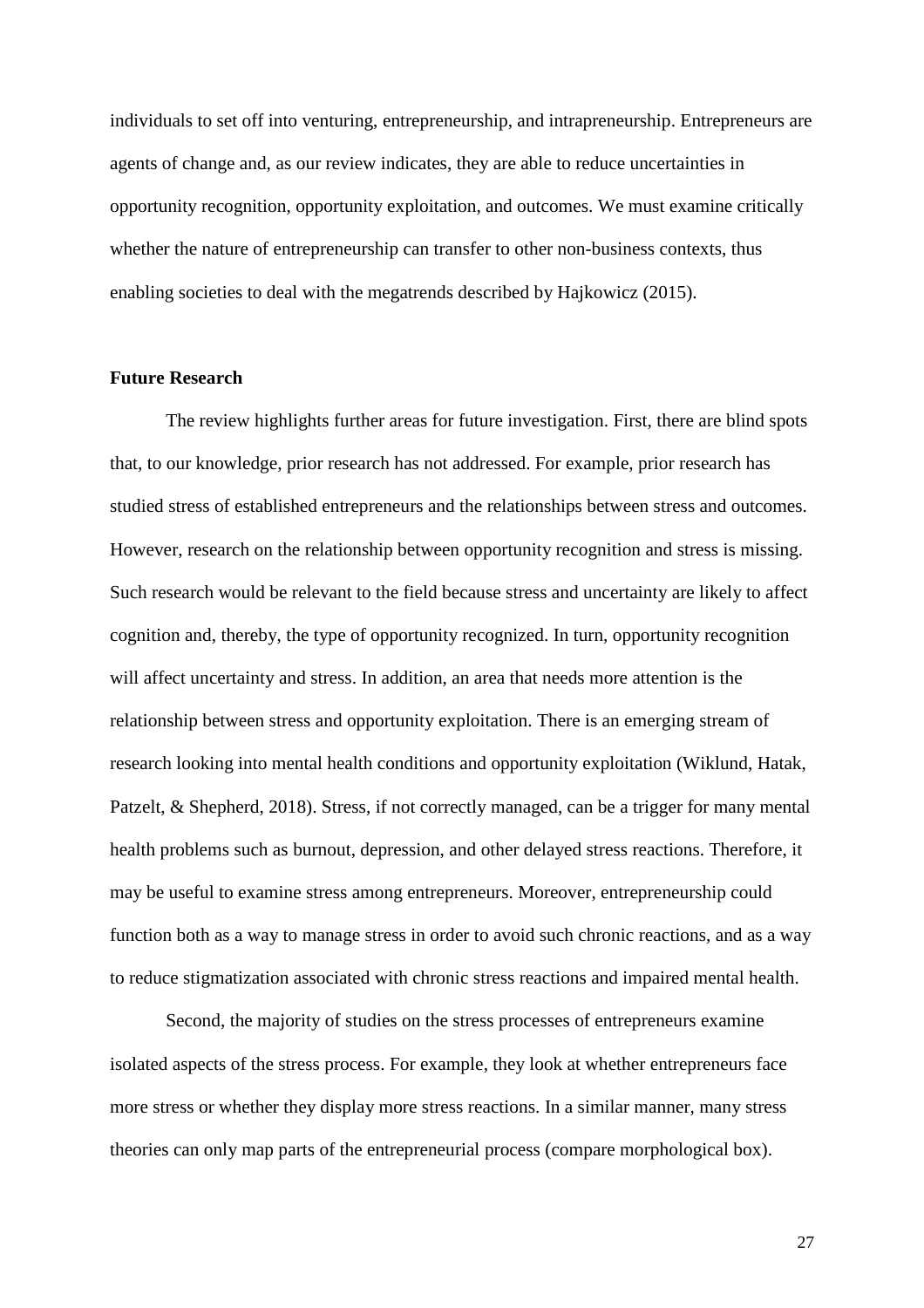However, we think that it is important to link the two processes to each other in order to provide a more consistent picture. As such, research results strongly depend on the point in the entrepreneurship process at which researchers collect the data. Failing to account for such process-related changes in the independent and dependent variables might explain conflicting results among earlier entrepreneurship studies. There are two options to tackle this problem. First, researchers should avoid broadband samples such as comparing any self-employed person with other occupations. While there is a long-standing discussion in entrepreneurship research about the definition of the entrepreneur (Gartner, 1985), our review reinforces calls for researchers to care more about their samples as stress processes have different meanings at different stages in the entrepreneurial process. A second option to address the process is to collect longitudinal data. Researchers should measure the relevant factors discussed above several times in order to obtain a fine-grained picture of how the stress processes unfold in the course of the entrepreneurial process. Capturing a clearer picture of entrepreneurs and their embeddedness in the ever-changing context throughout the entrepreneurship process and the stress processes would also likely reduce the (unobserved) heterogeneity in the samples and have a positive effect on the robustness, generalizability, and comparability of the findings. Up-and-coming data collection strategies such as smartphone apps or gamification might help to meet this challenge and still collect a sufficient number of observations. The use of technology devices capturing entrepreneurs' heart rates and galvanic skin responses in conjunction with experience sampling methods has the potential to yield relevant findings.

In short, our morphological box provides a toolkit for researchers and suggests that future research should focus on aligning stress processes and the entrepreneurial process more closely. Moreover, we suggest several relevant theories with regard to the specific research aims.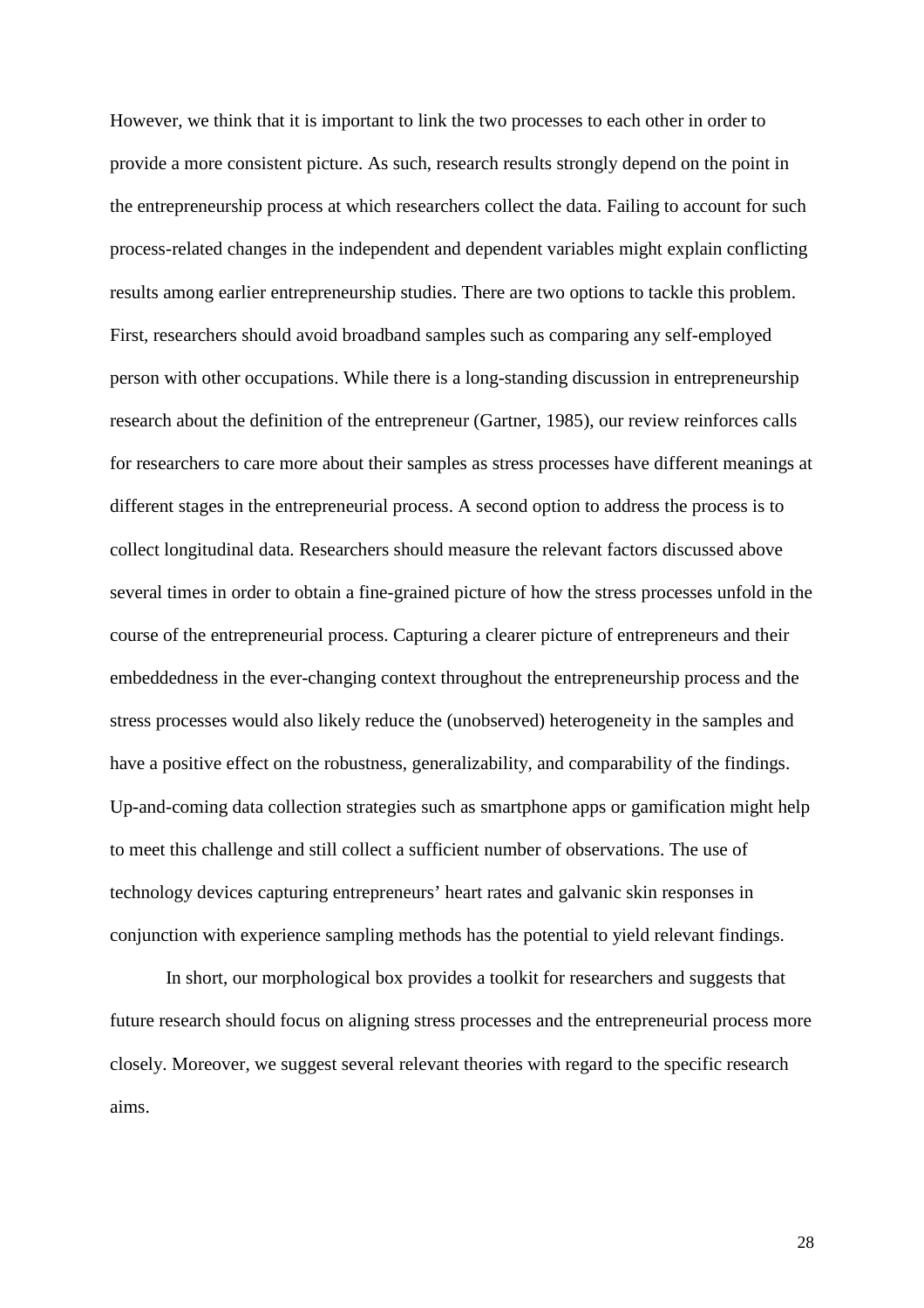# **Conclusion**

In order to drive innovation, change, and economic growth, societies and economies rely on entrepreneurs who can successfully develop and run ventures (Block, Fisch, & van Praag, 2017). By venturing into the unknown, entrepreneurs experience high uncertainty (Knight, 1921). At the same time, high uncertainty is a core antecedent of stress. Thus, entrepreneurship affects stress processes. Stress, in turn, affects entrepreneurship, as it influences the recognition and exploitation of business opportunities as well as the outcomes of the entrepreneurial process such as performance and growth. By identifying uncertainty as the nexus between the entrepreneurial process and the underlying stress processes, our exposition provides the basis for a more complete and specific understanding and modeling of the role of stress in entrepreneurship. Our morphological box provides researchers a valuable toolkit to aid future progress in knowledge accumulation at the intersection of entrepreneurship and stress.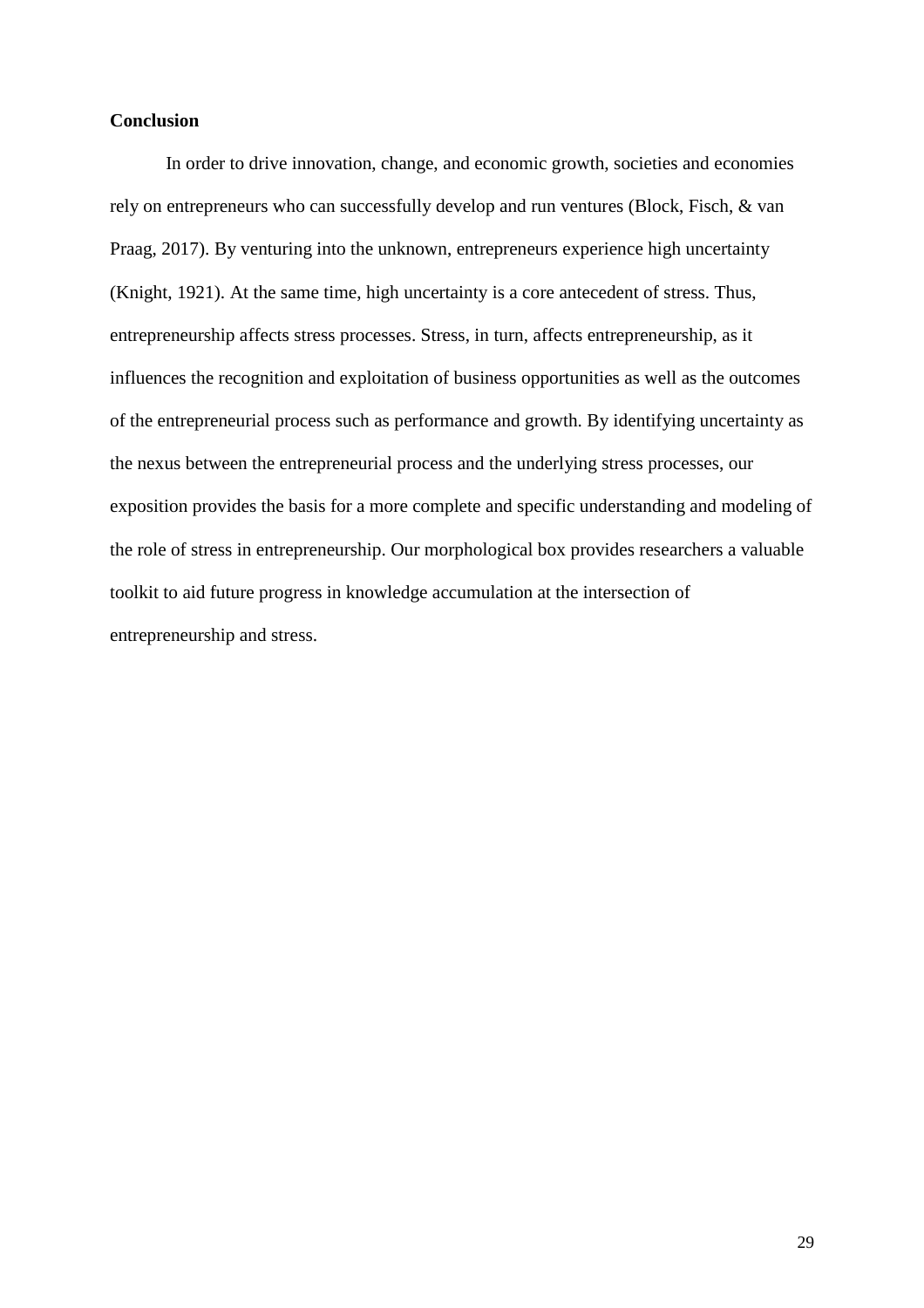|                               | STRESS PROCESSES $\rightarrow$                                                                                                                                       | <b>Stress theories linking the</b>                                                               |                                                                                   |                                                                                                |                                                                                                              |                                                                          |
|-------------------------------|----------------------------------------------------------------------------------------------------------------------------------------------------------------------|--------------------------------------------------------------------------------------------------|-----------------------------------------------------------------------------------|------------------------------------------------------------------------------------------------|--------------------------------------------------------------------------------------------------------------|--------------------------------------------------------------------------|
|                               | <b>Situational demands</b>                                                                                                                                           | <b>Appraisal</b>                                                                                 | <b>Response</b>                                                                   | <b>Behavioral outcomes</b>                                                                     | <b>Reverse mechanism</b>                                                                                     | entrepreneurship and stress<br>processes                                 |
| EXTREPRENDENSHIP PROCESS      | <b>Opportunity High demands</b><br>recognition Mainly state uncertainty                                                                                              | Mental structures<br>Knowledge<br>Information                                                    | creativity<br>Improved implicit memory sets<br>Reduced information<br>processing  | Impaired explicit memory, Reduced/increased ability to<br>recognize large/narrow opportunities | Translating third-person<br>opportunity into first-person<br>opportunity                                     |                                                                          |
|                               | Entropy as stressor                                                                                                                                                  | Assessment of<br>noise in the<br>communication<br>channel                                        | Learning, habituation,<br>attention                                               | Performance                                                                                    | Successful past<br>communication is<br>information for next<br>communication                                 | <b>Information theory (Shannon,</b><br>1948)                             |
|                               | Source of stressor                                                                                                                                                   | Source of<br>activation                                                                          | Memory, information<br>transfer, mental structures                                | Performance                                                                                    | Performance impacts on<br>activation level                                                                   | <b>Activation theory (Gardner,</b><br><b>1990</b> )                      |
| <b>Opportunity Demands</b>    | exploitation Mainly effect and response<br>uncertainty<br>Lack of experiences/routines<br>Resource constraints<br>Liabilities                                        | <b>Attraction</b> based<br>on: Motivation,<br>knowledge,<br>psychological<br>capital,<br>control | Selection<br>Learning                                                             | Venture creation and attrition (exit)                                                          | Increased stress associated<br>with mental health, ADHD,<br>and sleep deprivation might<br>affect exploition |                                                                          |
|                               | Source of demands                                                                                                                                                    |                                                                                                  | Source of control Strain in case resources do Performance<br>not meet the demands |                                                                                                | Past performance impacts<br>future levels of demands<br>and control                                          | <b>Job Demands Control model</b><br>(Karasek, 1979)                      |
|                               | Source of attraction                                                                                                                                                 | or not to size an<br>opportunity                                                                 | Selection: Whether Reduced levels of stress                                       | Performance                                                                                    | Selection leads to exit or<br>upward spiral                                                                  | Attaction, selection, attrition<br>framework (Schneider et al.,<br>1995) |
| <b>Associated</b><br>outcomes | Mainly response uncertainty,<br><b>Resource loss</b><br>Failure vs. survival<br>Discrepanciese between current<br>and anticipated outcomes<br>Person environment fit | Coping,<br>Selection<br>Self-regulation                                                          | Inocculation<br>Reduced action<br>Decisions/<br>Ability to adjust                 | <b>Success</b><br>Failure<br>Survival                                                          | Failure and resource loss<br>causes negative emotions,<br>grief and loss spirals                             |                                                                          |
|                               | Source of stressor                                                                                                                                                   |                                                                                                  | <b>Strain</b>                                                                     | Performance                                                                                    |                                                                                                              | Stressor-strain-outcome models                                           |

**TABLE 1 Morphological Box: Linkages Between Entrepreneurship Process and Stress Processes**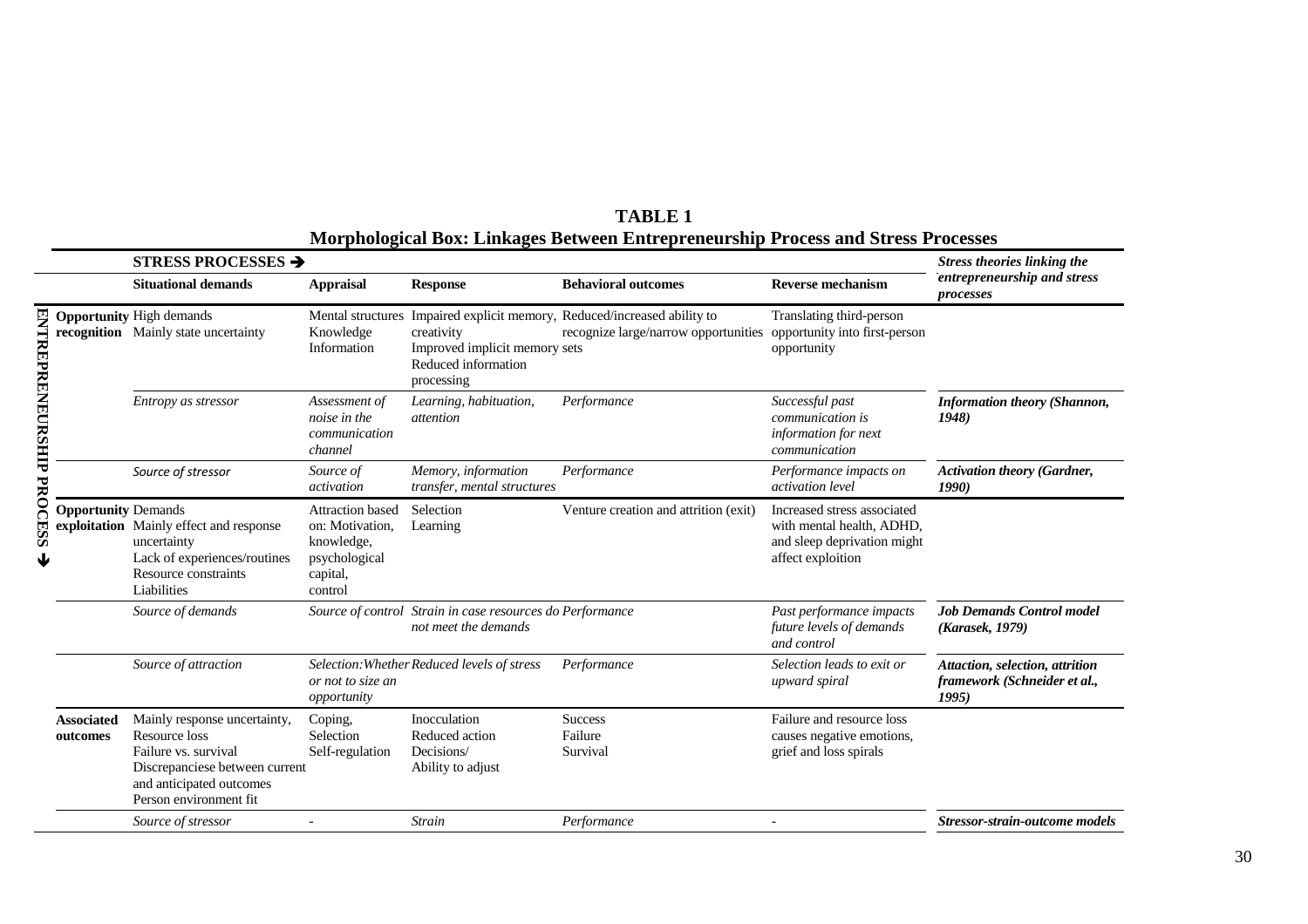|                       |                                     |             |                                                    | Jackson & Schuler, 1985)                                    |
|-----------------------|-------------------------------------|-------------|----------------------------------------------------|-------------------------------------------------------------|
| Source of discrepancy | Source of coping Strain<br>strategy | Performance | Past performance impacts<br>on current discrepancy | Control theory (Carver &<br><i>Scheier, 1982</i> )          |
| Source of stressor    | Assessment of fit Strain            | Performance | Stressor (moderators of<br>effects)                | Contingency theories (Edwards,<br>Caplan, & Harrison, 1998) |
| Area of activation    | Area of activation Firm performance | Strain      | Resource loss is stressor<br>(downward spiral)     | <b>Conservations of Resources</b><br>theory (Hobfoll, 1989) |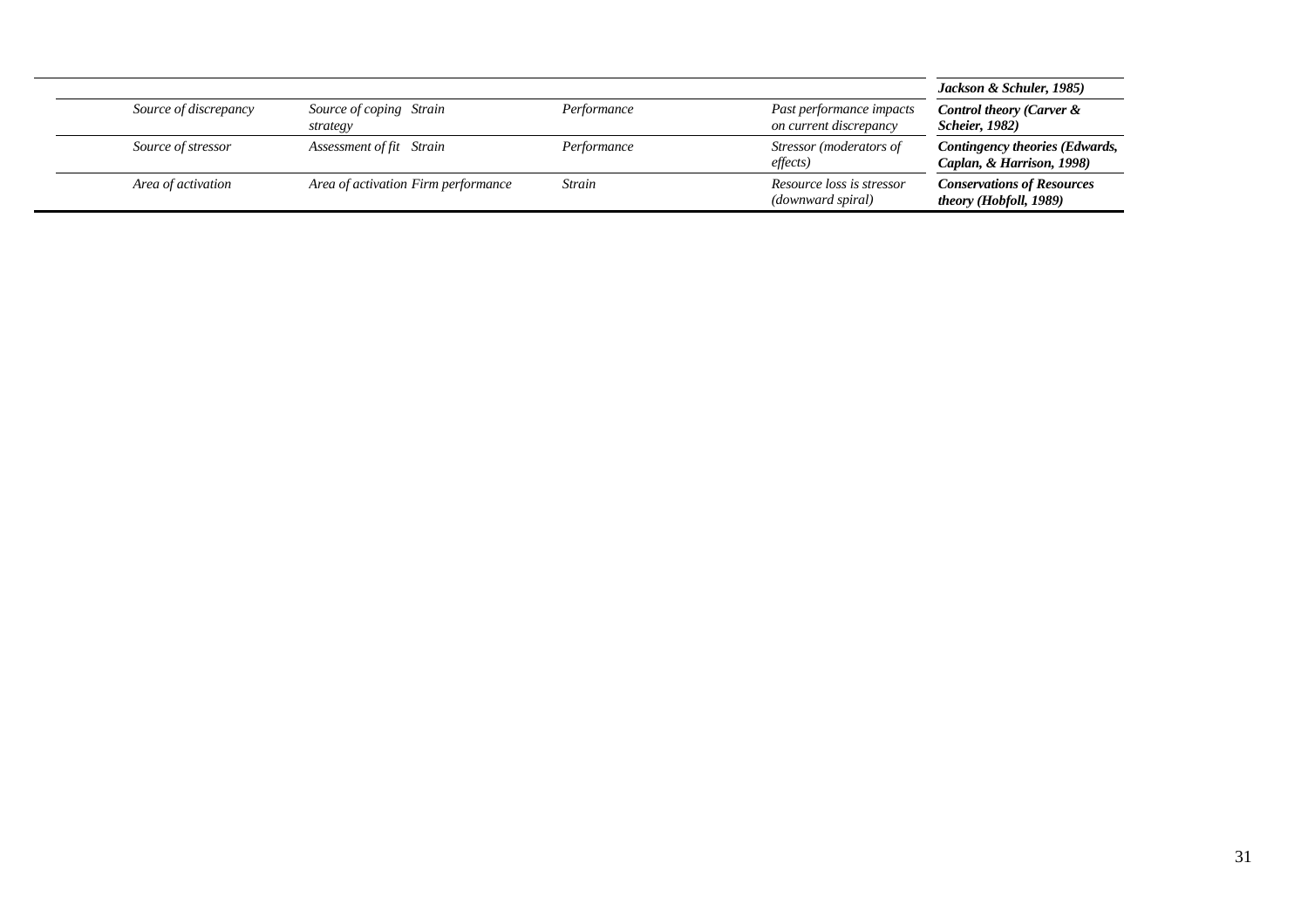## REFERENCES

- Abramis, D. J. (1994). Work role ambiguity, job satisfaction, and job performance: Meta-analyses and review. *Psychological Reports, 75*(3 suppl), 1411-1433. doi:10.2466/pr0.1994.75.3f.1411
- Aldrich, H. E., & Fiol, C. M. (1994). Fools rush in? The institutional context of industry creation. *The Academy of Management Review, 19*(4), 645-670. doi:10.2307/258740
- Amabile, T. M. (1988). A model of creativity and innovation in organizations. *Research in Organizational Behavior, 10*, 123-167.
- Avey, J. B., Reichard, R. J., Luthans, F., & Mhatre, K. H. (2011). Meta-analysis of the impact of positive psychological capital on employee attitudes, behaviors, and performance. *Human Resource Development Quarterly, 22*(2), 127-152. doi:10.1002/hrdq.20070
- Baron, J. A., & Ensley, M. D. (2006). Opportunity recognition as the detection of meaninful Patterns: Evidence from comparisons of novice and experienced entrepreneurs. *Management Science, 52*(9), 1331-1344.
- Baron, R. A. (2003). Cognitive foundations of opportunity recognition: Identifying the opportunity prototypes of repeat entrepreneurs. *Presented at: Babson College-Kaufman Foundation Research Conference, Babson, 4-7 June*.
- \* Baron, R. A., Franklin, R. J., & Hmieleski, K. M. (2016). Why entrepreneurs often experience low, not high, levels of stress: The joint effects of selection and psychological capital. *Journal of Management, 42*(3), 742-768. doi:10.1177/0149206313495411

Block, J. H., Fisch, C. O., & van Praag, M. (2017). The Schumpeterian entrepreneur: a review of the empirical evidence on the antecedents, behaviour and consequences of innovative entrepreneurship. *Industry and Innovation, 24*(1), 61-95. doi:10.1080/13662716.2016.1216397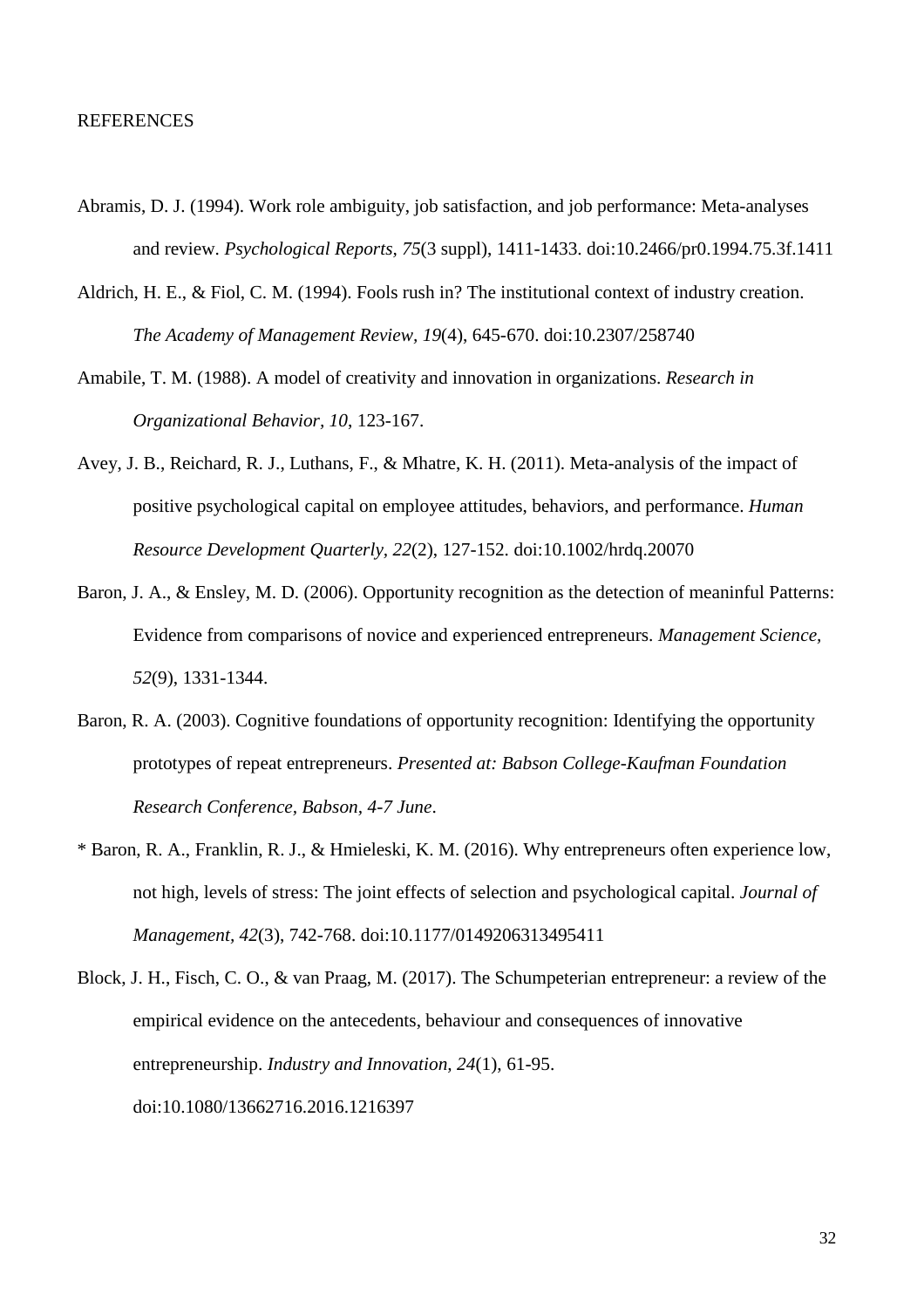- Bosma, N., & Levie, J. (2009). *Global Entrepreneurship Monitor: 2009 Executive Report*. http://www.gemconsortium.org/.
- Boyd, D. P., & Gumpert, D. E. (1983). Coping with entrepreneurial stress. *Harvard Business Review, 61*(2), 44–64.
- Byron, K., Khazanchi, S., & Nazarian, D. (2010). The relationship between stressors and creativity: A meta-analysis examining competing theoretical models. *Journal of Applied Psychology, 95*(1), 201-212. doi:10.1037/a0017868
- Caplan, R. D. (1987). Person-environment fit theory and organizations: Commensurate dimensions, time perspectives, and mechanisms. *Journal of vocational behavior, 31*(3), 248-267. doi:http://dx.doi.org/10.1016/0001-8791(87)90042-X
- \* Cardon, M. S., & Patel, P. C. 2015. Is stress worth it? stress-related health and wealth trade-offs for entrepreneurs. *Applied Psychology, 64*(2), 379–420. doi:10.1111/apps.12021
- Cardon, M. S., Foo, M.-D., Shepherd, D., & Wiklund, J. (2012). Exploring the heart: Entrepreneurial emotion is a hot topic. *Entrepreneurship Theory and Practice, 36*(1), 1-10. doi:10.1111/j.1540-6520.2011.00501.x
- Carver, C. S., & Scheier, M. F. (1982). Control theory: A useful conceptual framework for personality - social, clinical, and health psychology. *Psychological bulletin, 92*, 111-135.
- Casson, M. (1982). *The entrepreneur: An economic theory*. Totowa and NJ: Barnes and Noble Books.
- Chin, W. W. (1988). The partial least squares approach to structural equation modeling. In G. A. Marcoulides (Ed.), *Modern methods in business research* (pp. 295–336). Hillsdale: Earlbaum.
- Dess, G. G., & Beard, D. W. (1984). Dimensions of organizational task environments. *Administrative Science Quarterly, 29*, 52-73.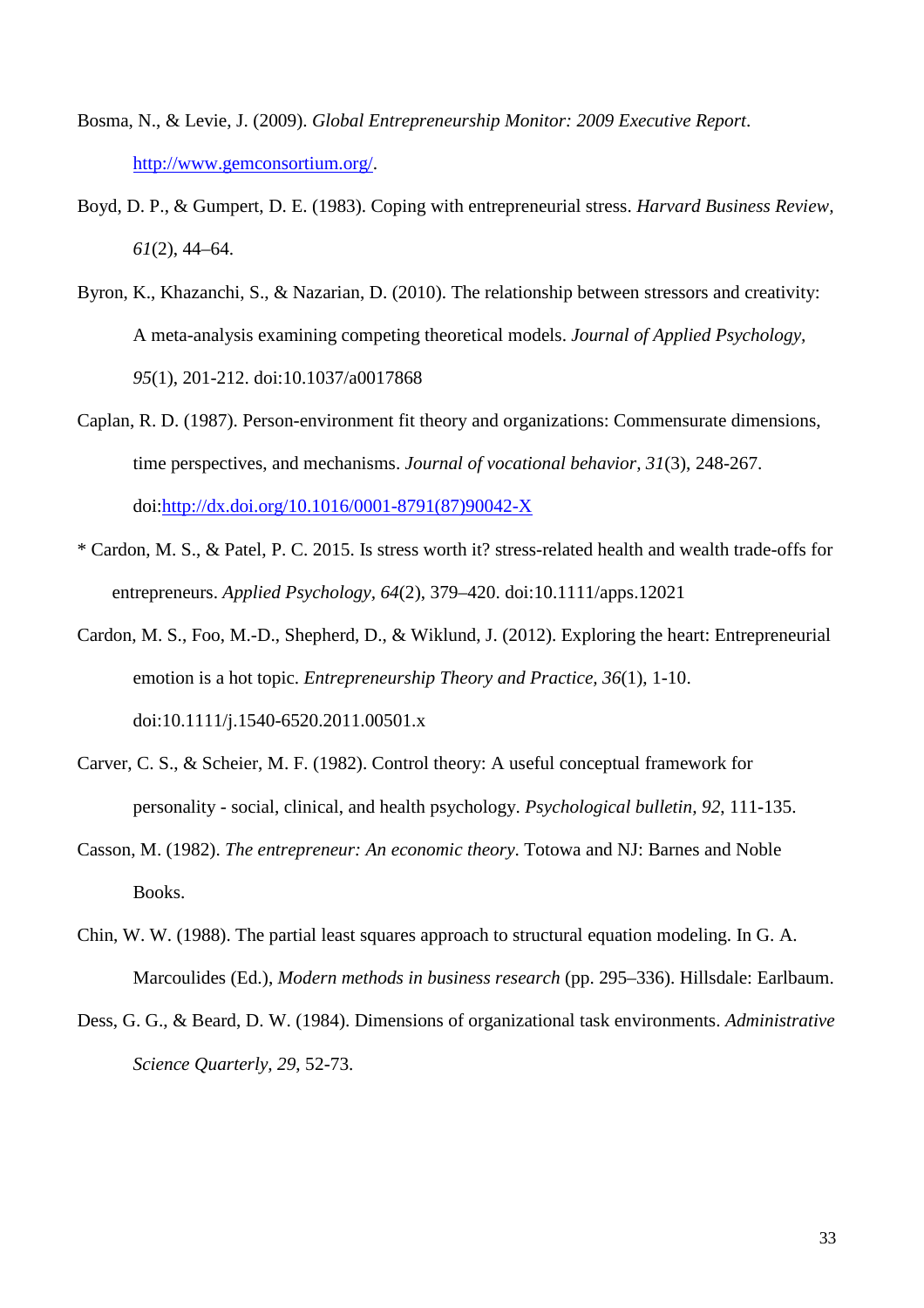- \* Dijkhuizen, J., Gorgievski, M., van Veldhoven, M., & Schalk, R. 2016. Feeling successful as an entrepreneur: A job demands-resources approach. *International Entrepreneurship and Management Journal*, 12(2), 555–573.
- Drake, M. B., Riccio, C. A., & Hale, N. S. (2017). Assessment of adult ADHD with college students. *Journal of Attention Disorders, 0*(0), 1087054717698222. doi:10.1177/1087054717698222
- Eckhardt, J. T., & Shane, S. A. (2003). Opportunities and entrepreneurship. *Journal of Management, 29*(3), 333.
- Edelman, L., & Yli–Renko, H. (2010). The impact of environment and entrepreneurial perceptions on venture-creation efforts: Bridging the discovery and creation views of entrepreneurship. *Entrepreneurship Theory and Practice, 34*(5), 833-856. doi:10.1111/j.1540- 6520.2010.00395.x
- \* Eden, D. 1975. Organization membership vs self-employment: Another blow to the american dream. *Organizational Behavior and Human Performance*, 13, 79–94.
- Edwards, J. R. (1992). A cybernetic theory of stress, coping, and well-being in organizations. *Academy of Management Review, 17*, 238-274.
- Edwards, J. R., Caplan, R. D., & Harrison, R. V. (1998). Person-environment fit theory: Conceptual foundations, empirical evidence, and directions for future research. In C. L. Cooper (Ed.), *Theories of organizational stress* (pp. 28–67). Oxford: Oxford University Press.
- Ellis, A. P. J. (2006). System Breakdown: The role of mental models and transactive memory in the relationship between acute stress and team performance. *The Academy of Management Journal, 49*(3), 576-589. doi:10.2307/20159782
- EU-OSHA. (2014). Calculating the cost of work-related stress and psychosocial risks. European Agency for Safety and Health at Work, Luxembourg. Available at: https://osha.europa.eu/en/publications/literature\_reviews/calculating-the-cost-of-workrelated-stress-and-psychosocial-risks.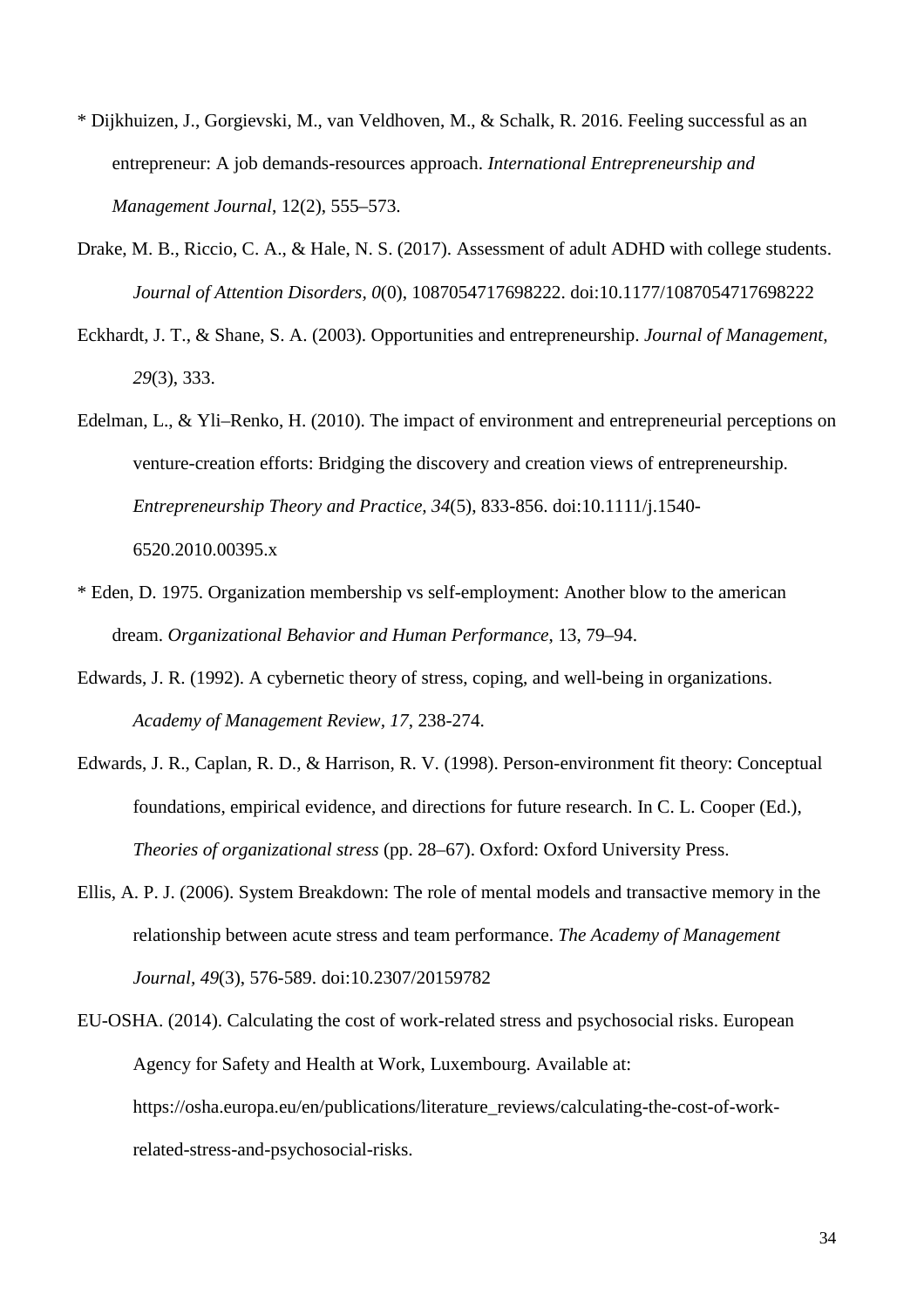- Fay, D., & Sonnentag, S. (2002). Rethinking the effects of stressors: A longitudinal study on personal initiative. *Journal of Occupational Health Psychology, 7*(3), 221-234.
- Fiet, J., Piskounov, A., & Patel, P. (2005). Still searching (systematically) for entrepreneurial discoveries. *Small Business Economics, 25*, 489-504.
- Freeman, M. A., Johnson, S. L., Staudenmaier, S. J., & Zisser, M. R. (2015). *Are entrepreneurs touched with fire?* Technical Report.
- Frese, M. (1985). Stress at work and psychosomatic complaints: a causal interpretation. *Journal of Applied Psychology, 70*(2), 314-328.
- Frese, M., Bausch, A., Schmidt, P., Rauch, A., & Kabst, R. (2012). Evidence-based entrepreneurship (EBE): A systematic approach to cummulative science. In D. Rousseu (Ed.), *The Oxford hanbook of evidence based management* (pp. 92-111). New York and NY: Oxford University Press.
- Frese, M., van Gelderen, M., & Ombach, M. (2000). How to plan as a small scale business owner: Psychological process characteristics of action strategies and success. *Journal of Small Business Management, 38*(2), 1-18.
- Gaglio, C. M., & Katz, J. A. (2001). The psychological basis of opportunity identification: Entrepreneurial alertness. *Small Business Economics, 16*(2), 95-111.
- Gardner, D. G. (1990). Task complexity effects on non-task-related movements: A test of activation theory. *Organizational behavior and human decision processes, 45*(2), 209-231. doi:https://doi.org/10.1016/0749-5978(90)90012-X
- Gartner, W. B. (1985). A conceptual framework for describing the phenomenon of new venture creation. *Academy of Management Review, 10*(4), 696-706.
- Gartner, W. B., & Carter, N. M. (2003). Entrepreneurial behavior and firm organizing processes. In Z. J. Acs & D. B. Audretsch (Eds.), *Handbook of entrepreneurship research* (pp. 195-221). Boston and MA: Kluwer.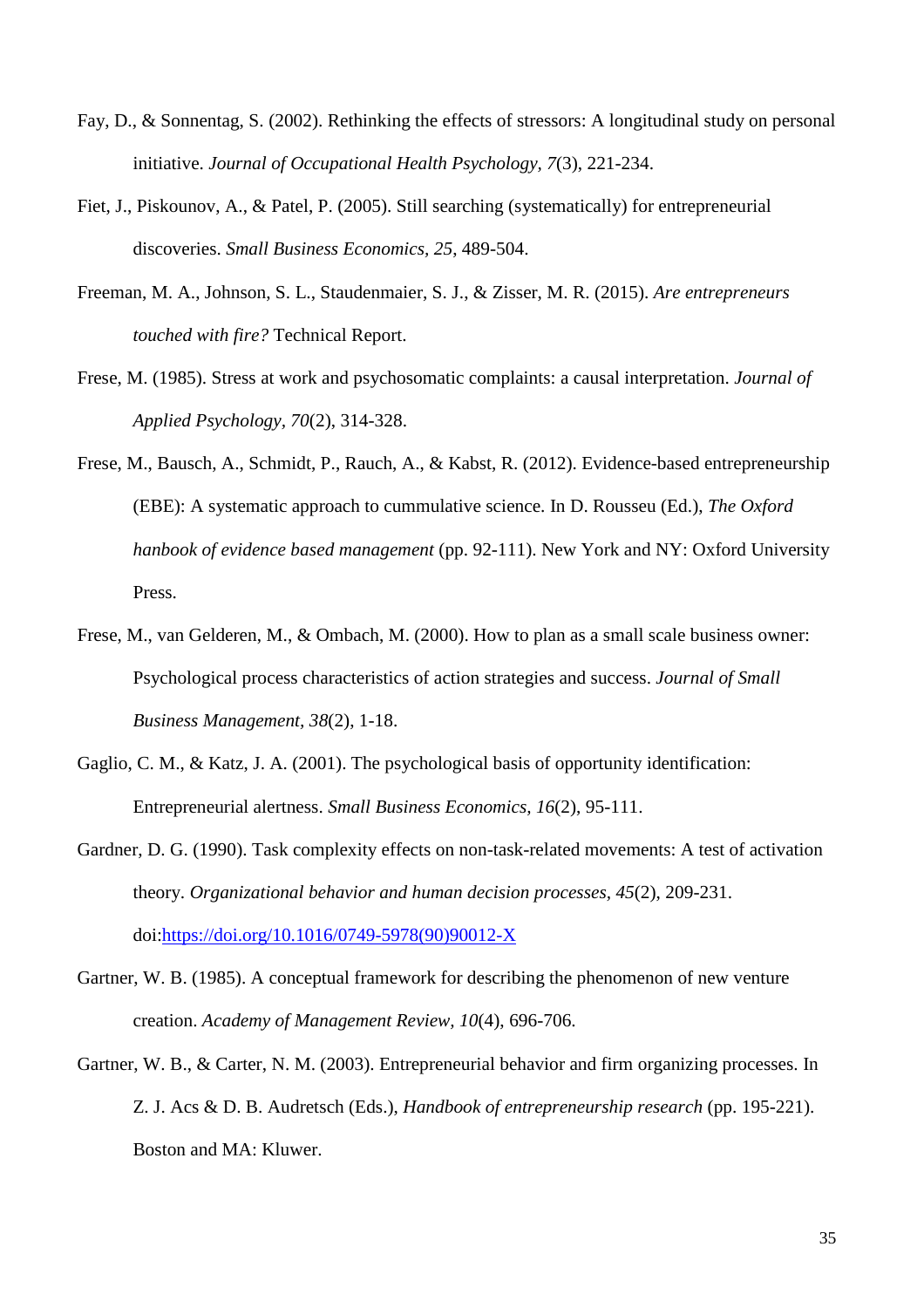- Gimeno, J., Folta, T., Cooper, A., & Woo, C. (1997). Survival of the fittest? Entrepreneurial human capital and the persistence of underperforming firms. *Administrative Science Quarterly, 42*, 750-783.
- \* Gorgievski-Duijvesteijn, M. J., Giessen, C. W. M., & Bakker, A. B. (2000). Financial problems and health complaints among farm couples: Results of a 10-year follow-up study. *Journal of Occupational Health Psychology, 5*(3), 359-373.
- Grégoire, D. A., Barr, P. S., & Shepherd, D. A. (2010). Cognitive processes of opportunity recognition: The role of structural alignment. *Organization Science, 21*(2), 413-431. doi:10.1287/orsc.1090.0462
- Gruber, M., MacMillan, I. C., & Thompson, J. D. (2008). Look before you leap: Market opportunity identification in emerging technology firms. *Management Science, 54*(9), 1652-1665. doi:10.1287/mnsc.1080.0877
- Gunia, B. (2018). The sleep trap: Do sleep problems prompt entrepreneurial motives but undermine entrepreneurial means? *Academy of Management Perspectives, in Press.* .
- Hajkowicz, S. (2015). *Global megatrends: Seven patterns of change shaping our future*. Brisbane, Qld: CISCO Publishing.
- \*Harris, J. A., Saltstone, R., & Fraboni, M. (1999). An evaluation of the Job Stress Questionnaire with a sample of entrepreneurs. *Journal of Business and Psychology*, *13*(3), 447–455
- Hatak, I., & Snellman, K. (2017). The influence of anticipated regret on business start-up behaviour. *International Small Business Journal, 35*(3), 349-360. doi:10.1177/0266242616673421
- Headd, B. (2003). Redefining business success: Distinguishing between closure and failure. *Small Business Economics, 21*(1), 51-61.
- Henrekson, M., & Johansson, D. (2010). Gazelles as job creators: a survey and interpretation of the evidence. *Small Business Economics, 35*(2), 227-244. doi:10.1007/s11187-009-9172-z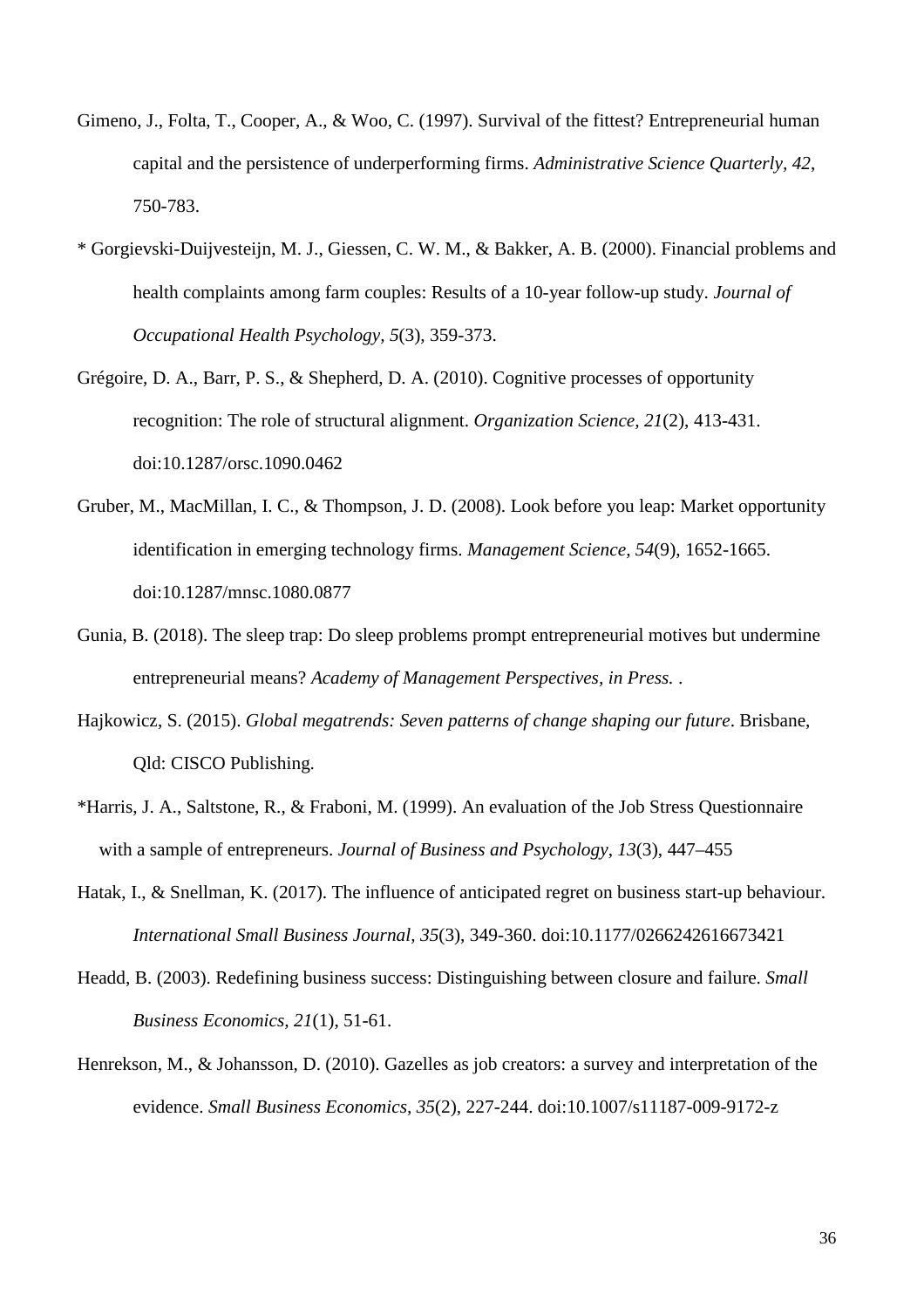- Hobfoll, S. E. (1989). Conservation of resources: A new attempt at conceptualizing stress. *American Psychologist, 44*(3), 513-524.
- Humphreys, M. S., & Revelle, W. (1984). Personality, motivation, and performance a theory of the relationship between individual-differences and information-processing. *Psychological Review, 91*(2), 153-184. doi:Doi 10.1037/0033-295x.91.2.153
- Jackson, S. E., & Schuler, R. S. (1985). A meta-analysis and conceptual critique of research on role ambiguity and role conflict in work settings. *Organizational Behavior and Human Decision Processes, 36*(1), 16-78. doi:10.1016/0749-5978(85)90020-2
- \* Jamal, M. 1997. Job stress, satisfaction, and mental health: An empirical examination of selfemployed and non-self-employed canadians. *Journal of Small Business Management*, 35(4), 18– 57.
- \* Jamal, M. 2007. Burnout and self-employment: A cross-cultural empirical study. *Stress and Health*, 23(4), 249–256. doi:10.1002/smi.1144
- \* Jamal, M., & Badawi, J. A. 1995. Job stress and quality of working life of self-employed immigrants: A study in workforce diversity. *Journal of Small Business & Entrepreneurship*, 12(1), 55–63. doi:10.1080/08276331.1995.10600480
- Karasek, R. A. (1990). Lower health risk with increasing job control among white collar workers. *Journal of Organizational Behavior, 11*(3), 171-185.
- Kirzner, I. M. (1997). Entrepreneurial discovery and the competitive market process: An Austrian approach. *Journal of Economic Literature, 35*(1), 60-85.

Knight, F. H. (1921). *Risk, uncertainty, and profit*. New York: Kelly and Millman.

- Koeske, G. F., & Koeske, R. D. (1993). A preliminary test of a stress-strain-outcome model for reconceptualizing the burn-out phenomenon. *Journal of Social Service Research, 17*, 107- 133.
- Lazarus, R. S., & Folkman, S. (1984). *Stress, appraisal and coping*. New York: Springer.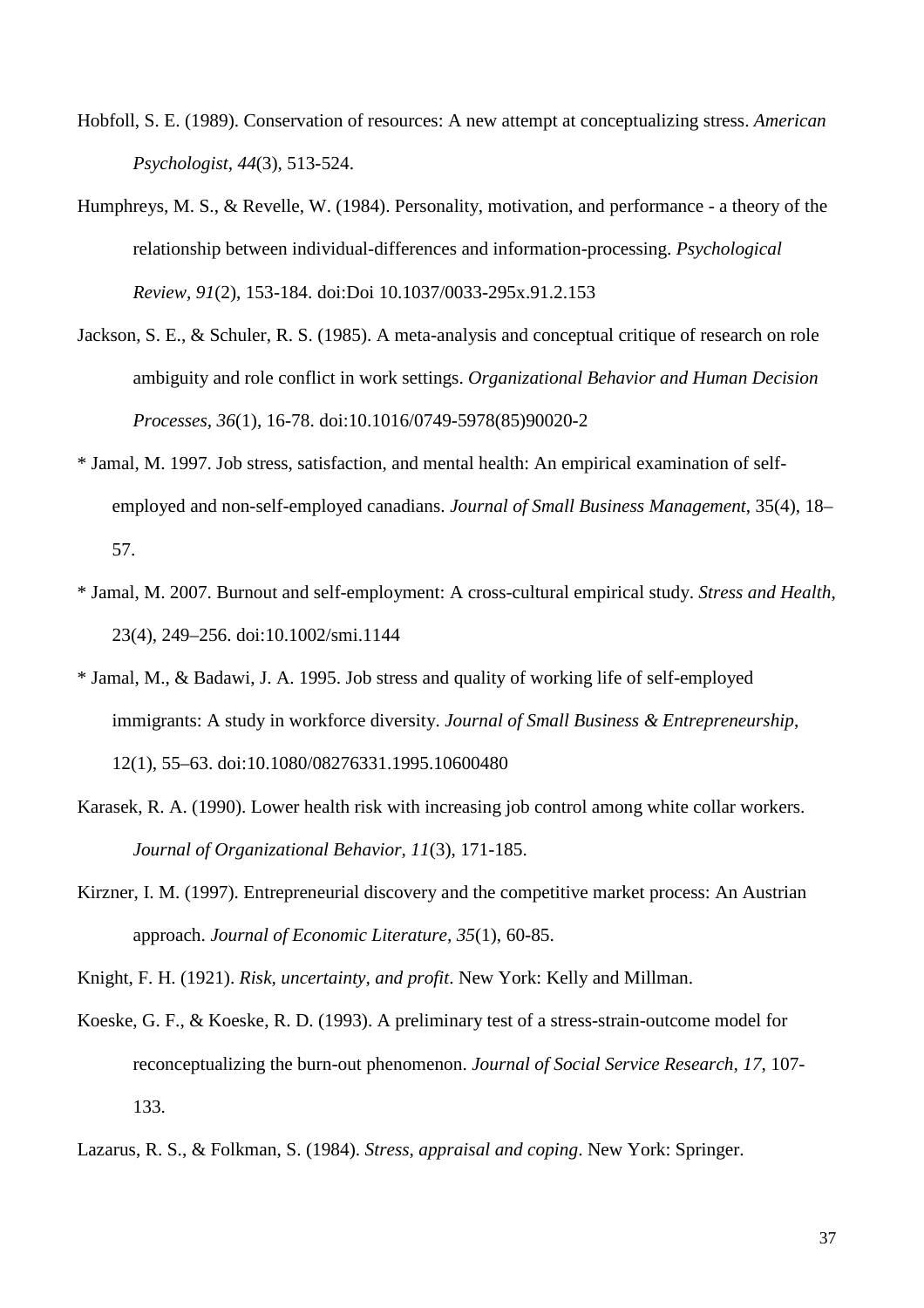- Lepine, J. A., Podsakoff, N. P., & Lepine, M. A. (2005). A meta-analytic test of the challenge stressor-hindrance stressor framework: An explanation for inconsistent relationships among stressors and performance. *The Academy of Management Journal, 48*(5), 764-775.
- \* Lewin-Epstein, N. & Yuchtman-Yaar, E. 1991. Health risks of self-employment. *Work and Occupations*, 18, 291–312.
- Lupien, S. J., McEwen, B. S., Gunnar, M. R., & Heim, C. (2009). Effects of stress throughout the lifespan on the brain, behaviour and cognition. *Nature Reviews Neuroscience, 10*(6), 434-445. doi:10.1038/nrn2639
- Luthans, F., Avolio, B. J., Avey, J. B., & Norman, S. M. (2007). Positive psychological capital: Measurement and relationship with performance and satisfaction. *Personnel Psychology, 60*(3), 541-572. doi:10.1111/j.1744-6570.2007.00083.x
- March, J. G., & Sutton, R. I. (1997). Crossroads—Organizational performance as a dependent variable. *Organization Science, 8*(6), 698-706. doi:10.1287/orsc.8.6.698; 15. 10.1287/orsc.8.6.698

Maslach, C. (1982). *Burnout: The cost of caring*. New York, NY: Prentice-Hall.

- Mason, J. W. (1968). A review of psychoendocrine research on the pituitary-adrenal cortical system. *Psychosomatic Medicine, 30*(5), Suppl:576-607. doi:10.1097/00006842-196809000-00020
- McClelland, D. C., & Winter, D. G. (1971). *Motivating economic achievement*. New York: Free Press.
- McGrath, J. E. (1970). *Social and psychological factors of stress*. Nwe York: Holt, Rinehart, & Winston.
- McKelvie, A., Haynie, J. M., & Gustavsson, V. (2011). Unpacking the uncertainty construct: Implications for entrepreneurial action. *Journal of Business Venturing, 26*(3), 273-292. doi:10.1016/j.jbusvent.2009.10.004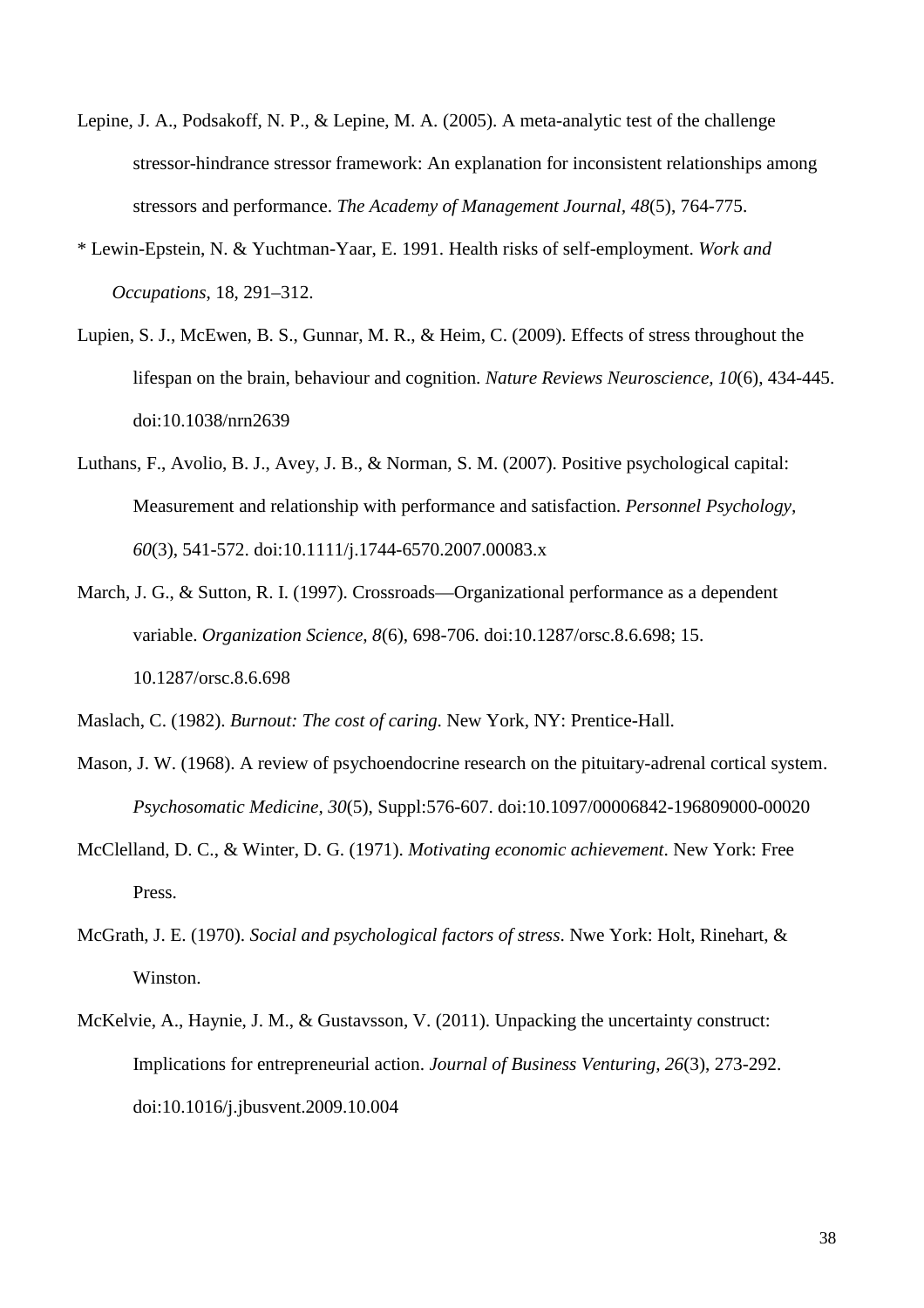- McMullen, J. S., & Shepherd, D. A. (2006). Entrepreneurial action and the role of uncertainty in the theory of the entrepreneur. *Academy of Management Review, 31*(1), 132-152.
- Meichenbaum, D. H., & Deffenbacher, J. L. (1988). Stress inoculation training. *The Counseling Psychologist, 16*(1), 69-90. doi:10.1177/0011000088161005
- Milliken, F. J. (1987). Three types of perceived uncertainty about the environment: State, effect, and response uncertainty. *Academy of Management Review, 12*(1), 133-143.
- Moroz, P. W., & Hindle, K. (2012). Entrepreneurship as a process: Toward harmonizing multiple perspectives. *Entrepreneurship Theory and Practice, 36*(4), 781-818. doi:10.1111/j.1540- 6520.2011.00452.x
- \* Naughton, T. J. 1987. Quality of working life and the self-employed manager. *American Journal of Small Business,* 12(2), 33–40.
- \* Parslow, R. A., Jorm, A. F., Christensen, H., Rodgers, B., Strazdins, L., & D Souza, R. M. 2004. The associations between work stress and mental health: A comparison of organizationally employed and self-employed workers. *Work & Stress*, 18(3), 231–244.
- Patzelt, H., & Shepherd, D. A. (2011). Negative emotions of an entrepreneurial career: Selfemployment and regulatory coping behaviors. *Journal of Business Venturing, 26*(2), 226-238. doi:http://dx.doi.org/10.1016/j.jbusvent.2009.08.002
- Peters, A., & McEwen, B. S. (2015). Stress habituation, body shape and cardiovascular mortality. *Neuroscience & Biobehavioral Reviews, 56*, 139-150. doi:https://doi.org/10.1016/j.neubiorev.2015.07.001
- Peters, A., McEwen, B. S., & Friston, K. (2017). Uncertainty and stress: Why it causes diseases and how it is mastered by the brain. *Progress in Neurobiology, 156*(Supplement C), 164-188. doi:https://doi.org/10.1016/j.pneurobio.2017.05.004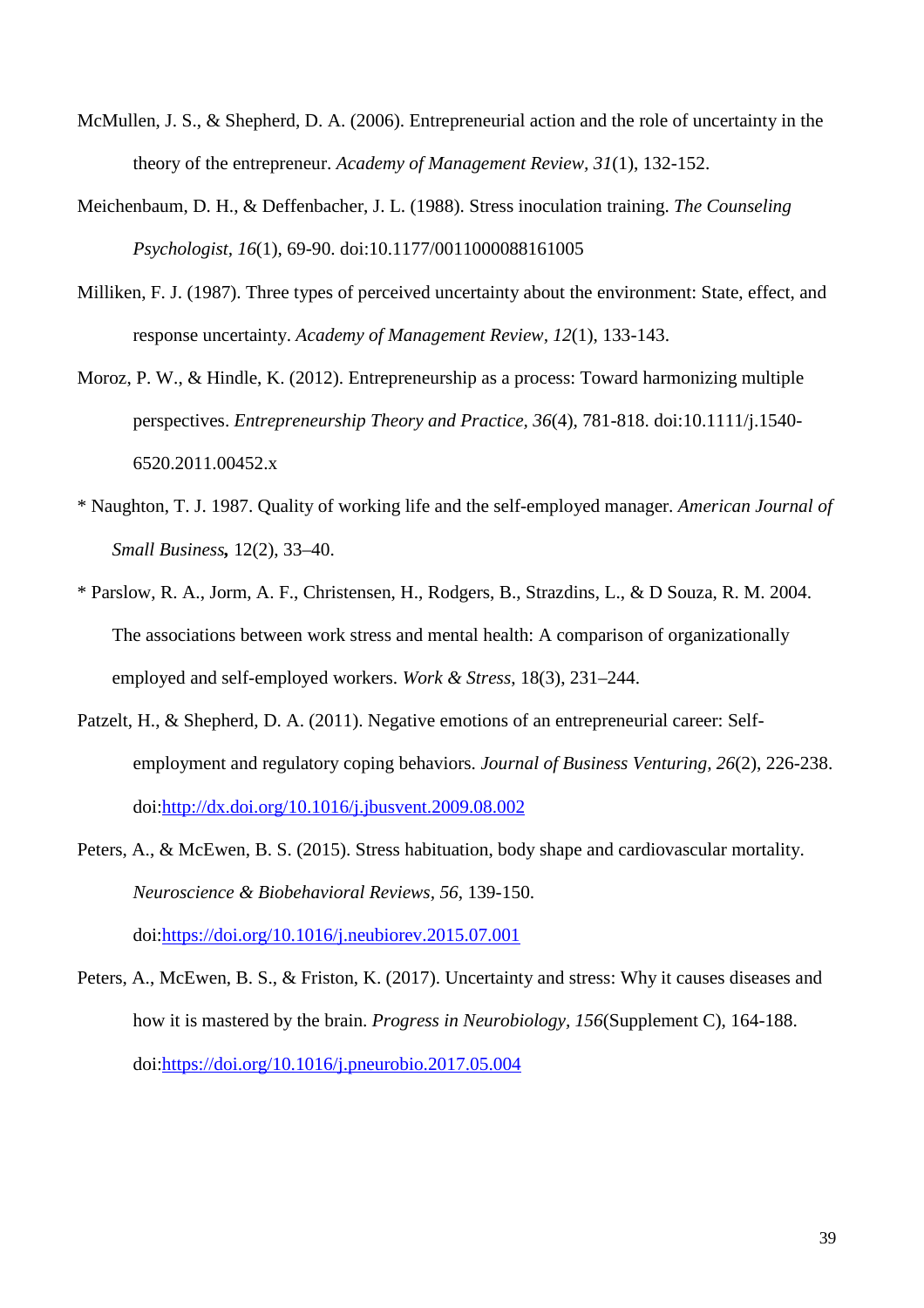- \* Prottas, D. J., & Thompson, C. A. (2006). Stress, satisfaction, and the work-family interface: A comparison of self-employed business owners, independents, and organizational employees. *Journal of Occupational Health Psychology, 11*(4), 366-378.
- Przepiorka, A. (2016). What makes successful entrepreneurs different in temporal and goalcommitment dimensions? *Time & Society, 25*(1), 40-60. doi:10.1177/0961463X15577264; 08
- \* Rahim, A. 1996. Stress, strain, and their moderators: An empirical comparison of entrepreneurs and managers. *Journal of Small Business Management*, 34(1), 46–58.
- \* Rauch, A. 2014. *Gruenderstudie 2013/2014 (technical report). Leuphana University Lueneburg, innovation incubator.* Unpublished manuscript.
- \* Rauch A., Unger, J., & Rosenbusch, N. 2007. The entrepreneur, entrepreneurial stress and long term survival: Is there a causal link? *Frontiers of Entrepreneurship Research*, Vol 27, No 4. 22– 26.
- Ropo, A., & Hunt, J. (1995). Entrepreneurial processes as virtuous and vicious spirals in a changing opportunity structure. *Entrepreneurship Theory and Practice, 19*(3), 1-111.
- Salla, J., Galéra, C., Guichard, E., Tzourio, C., & Michel, G. (2017). ADHD Symptomatology and perceived stress among French college students. *Journal of Attention Disorders, 0*(0), 1087054716685841. doi:10.1177/1087054716685841
- Sandi, C. (2013). Stress and cognition. *Wiley Interdisciplinary Reviews: Cognitive Science, 4*(3), 245-261. doi:10.1002/wcs.1222
- \* Schjoedt, L. (2012). Job design effects on novice and repeat entrepreneurs' job stress. *The International Journal of Management and Business, 3*(2), 35-52.
- Schneider, B., Goldstein, H. W., & Smith, D. B. (1995). The ASA framework: An update. *Personnel Psychology, 48*(4), 747-773. doi:10.1111/j.1744-6570.1995.tb01780.x
- Schumpeter, J. (1935). *Theorie der wirtschaftlichen Entwicklung (Theory of economic growth)*. Muenchen: Von Duncker und Humbolt.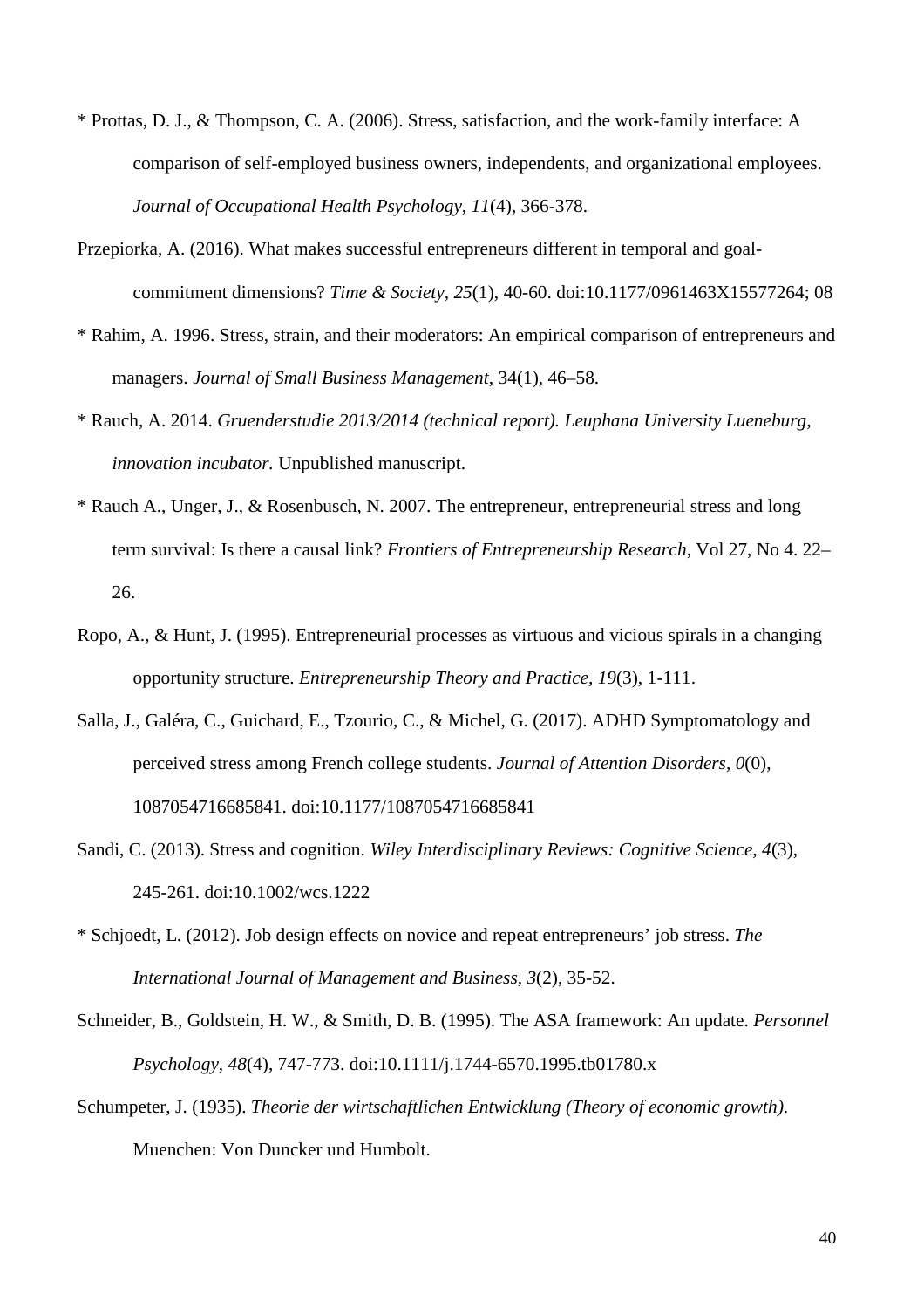Selye, H. (1957). *Stress of life*. New York: McGraw-Hill Book Company.

- Shane, S. (2000). Prior knowledge and the discovery of entrepreneurial opportunities. *Organization Science, 11*(4), 448-469.
- Shane, S. (2003). *A general theory of entrepreneurship: The individual-opportunity nexus*. Cheltenham and UK: Edward Elgar.
- Shane, S., & Kolvereid, L. (1995). National environment, strategy, and new venture performance: A three country study. *Journal of Small Business Management, 33*(2), 37.
- Shane, S., & Venkataraman, S. (2000). The promise of entrepreneurship as a field of research. *Academy of Management Review, 25*(1), 217-226.
- Shannon, C. E. (1948). A Mathematical Theory of Communication. *Bell System Technical Journal, 27*(3), 379-423. doi:10.1002/j.1538-7305.1948.tb01338.x
- Sharfman, m. P., & Dean, J. W. (1991). Conceptualizing and measuring the organizational environment: A multidimensional approach. *Journal of Management, 17*(4), 681-700.
- \* Shepherd, C. D., Marchisio, G., Morrish, S. C., Deacon, J. H., & Miles, M. P. 2010. Entrepreneurial burnout: Exploring antecedents, dimensions and outcomes. *Journal of Research in Marketing and Entrepreneurship*, 12(1), 71–79.
- Shepherd, D. A., & Patzelt, H. (2017). Researching the generation, refinement, and exploitation of potential opportunities. In D. A. Shepherd & H. Patzelt (Eds.), *Trailblazing in Entrepreneurship: Creating New Paths for Understanding the Field* (pp. 17-62). Cham: Springer International Publishing.
- Shepherd, D. A., & Wolfe, M. T. (2015). Entrepreneurial grief. *Wiley Encyclopedia of Management*: John Wiley & Sons, Ltd.
- Simmons, S. A., Wiklund, J., & Levie, J. (2014). Stigma and business failure: implications for entrepreneurs' career choices. *Small Business Economics, 42*(3), 485-505. doi:10.1007/s11187-013-9519-3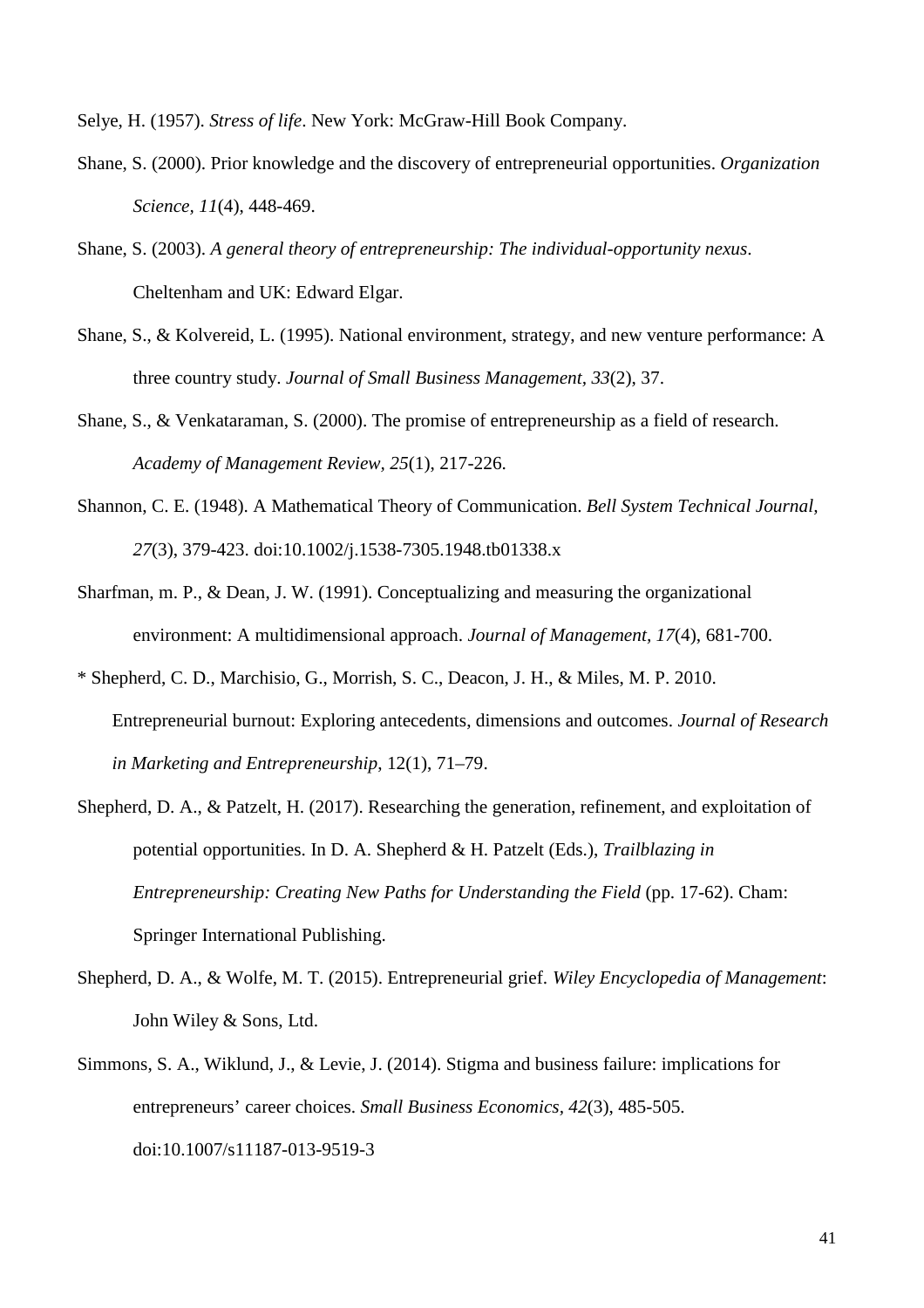- Stephan, U., & Roesler, U. (2010). Health of entrepreneurs versus employees in a national representative sample. *Journal of Occupational and Organizational Psychology, 83*(3), 717- 738. doi:10.1348/096317909X472067
- Stephan, U., & Uhlander, L. M. (2010). Performance-based vs socially supportive culture: A crossnational study of descriptive norms and entrepreneurship. *Journal of International Business Studies, 41*, 1347-1364.
- Swaminathan, A. (1996). Environmental conditions at founding: A trial-by-fire model. *Academy of Management Journal, 39*(5), 1350-1377.
- Swider, B. W., & Zimmerman, R. D. (2010). Born to burnout: A meta-analytic path model of personality, job burnout, and work outcomes. *Journal of Vocational Behavior, 76*(3), 487- 506. doi:http://dx.doi.org/10.1016/j.jvb.2010.01.003
- Tang, J., Kacmar, K. M., & Busenitz, L. (2012). Entrepreneurial alertness in the pursuit of new opportunities. *Journal of Business Venturing, 27*(1), 77-94. doi:https://doi.org/10.1016/j.jbusvent.2010.07.001
- \* Tetrick, L. E., Slack, K. J., Sinclair, R. R., & DaSilva, N. 2000. A comparison of the stress-strain process for business owners and nonowners: Differences in job demands, emotional exhaustion, satisfaction, and social support. *Journal of Occupational Health Psychology*, 5(4), 464–476.
- Ucbasaran, D., Shepherd, D. A., Lockett, A., & Lyon, S. J. (2013). Life After Business Failure: The Process and Consequences of Business Failure for Entrepreneurs. *Journal of Management, 39*(1), 163-202. doi:10.1177/0149206312457823
- \*Van Eck, J. (2013). *Level of stress: A comparison of managers and entrepreneurs* (Unpublished thesis). University of Groningen.
- Van de Ven, E. H. (1992). Suggestions for studying strategy process: A research note. *Strategic Management Journal, 13*(S1), 169-188. doi:doi:10.1002/smj.4250131013